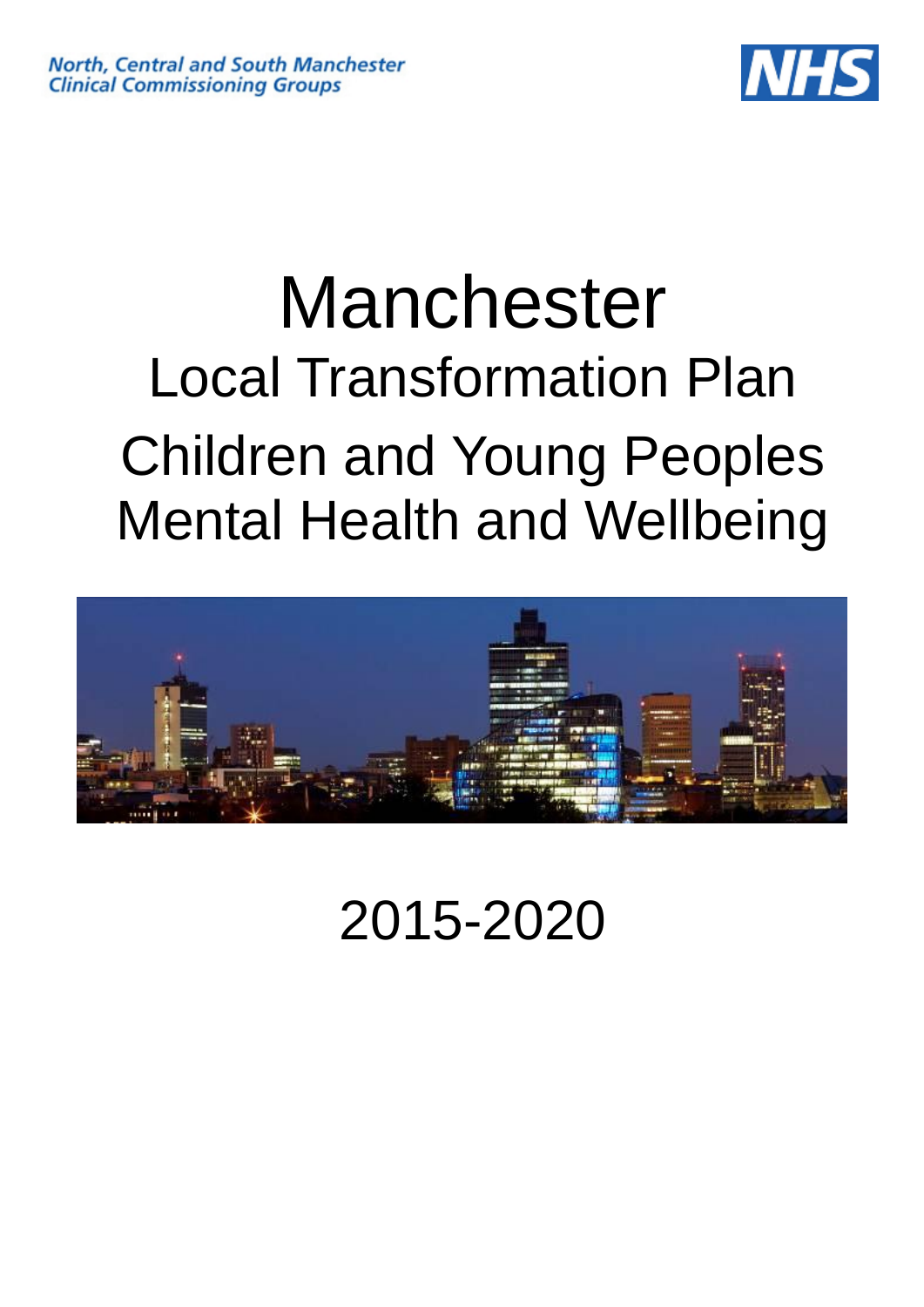# Contents Page

|                                                                        | Pages     |
|------------------------------------------------------------------------|-----------|
| Summary                                                                | 3         |
| <b>Manchester Ambition</b>                                             | $4 - 5$   |
| <b>Transformation Principles</b>                                       | 6         |
| The Case for Change                                                    | $7 - 8$   |
| Delivering the Ambition                                                | $9 - 12$  |
| <b>Current Provider Base</b>                                           | 13        |
| Investment                                                             | 14        |
| <b>NHS England Specialist Commissioning</b>                            | 15        |
| Activity                                                               | 16        |
| Workforce                                                              | 17        |
| Collaboration                                                          | $17 - 18$ |
| Engagement with Children and Young People, Parents and Carers          | 19        |
| <b>Equality and Health Inequalities</b>                                | 20        |
| <b>Plan for Success</b>                                                | 21        |
| Promoting Resilience, Prevention and Early Intervention                | $22 - 25$ |
| <b>Access and Delivery Best Practice</b>                               | 25-30     |
| <b>Support for Vulnerable Groups</b>                                   | 29        |
| Workforce                                                              | 30        |
| Accountability and Transparency                                        | 31        |
| Programme Outcomes and Measures of Success                             | 31        |
| <b>Projected Costs</b>                                                 | 32        |
| Appendix 1 - The Emotional Health and Wellbeing Offer in<br>Manchester | $33 - 36$ |
| Appendix 2 - Universal and Target Provision for Children               | 37-44     |
| Appendix 3 - Breakdown of Investment by CCG and Service                | 45        |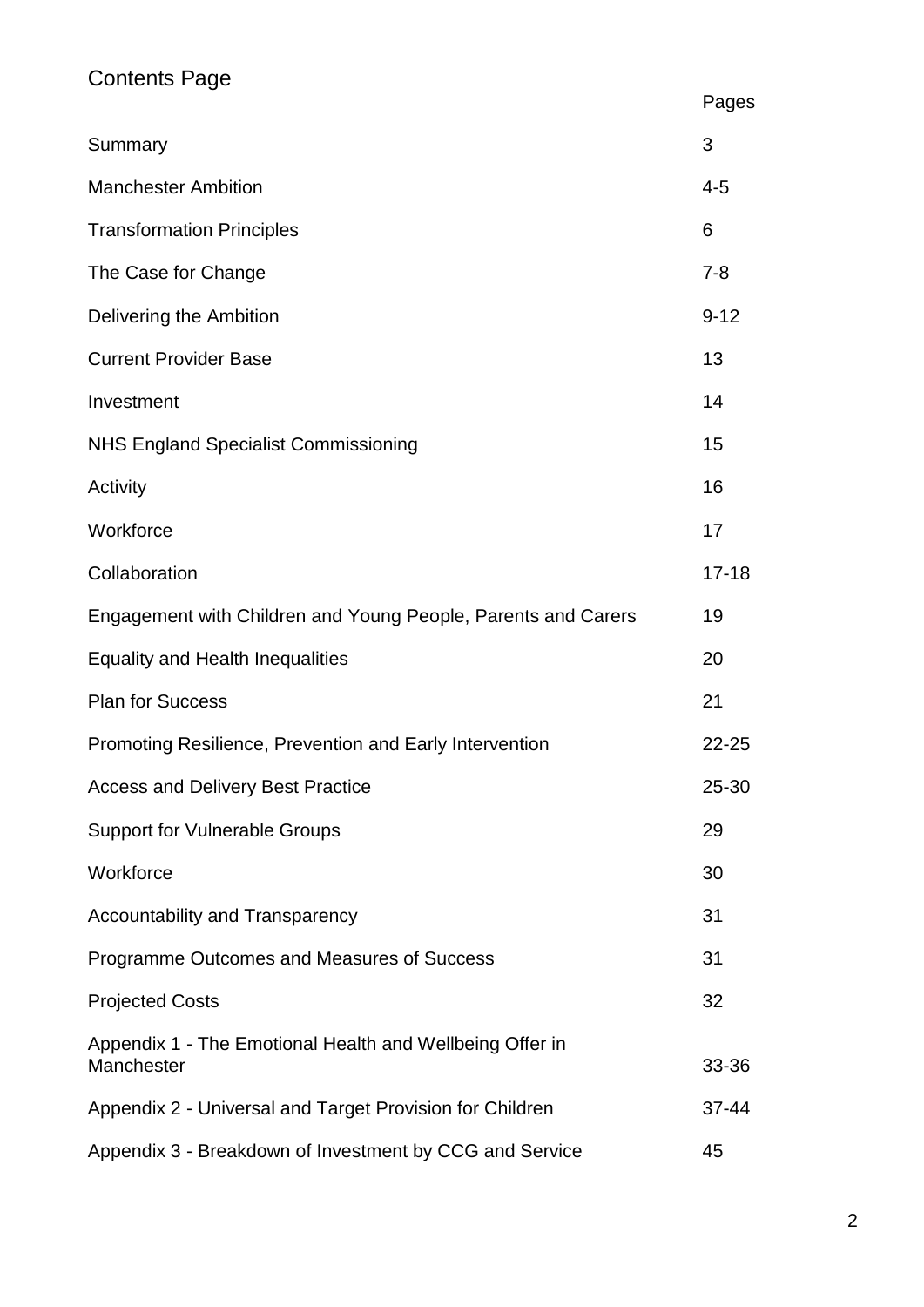## **Summary**

The recent report of the Children and Young Peoples Mental Health Taskforce, Future in Mind, establishes a clear and powerful consensus for the need to make it easier for children and young people to access high quality mental health services when they need it.

The report highlights the particular national challenges across the system, not least a significant treatment gap. The last UK epidemiological study suggested that, less than 25%– 35% of those with a diagnosable mental health condition accessed support.

Data from the NHS benchmarking network and recent audits reveal increased referrals and waiting times, with providers reporting increased complexity and severity of presenting problems. Accesses to crisis**,** and out of hours services are variable and specific issues are facing highly vulnerable groups of children and young people and their families.

NHS England is developing a major service transformation programme to significantly reshape the way services for young people with mental health needs are commissioned and delivered across all agencies over the next 5 years, in line with the proposals put forward in Future in Mind and the recommendations of the Five Year Forward View.

This plan sets out a clear and aligned ambition to transform the design and delivery of a local offer of mental health and wellbeing services for children and young people across the city of Manchester.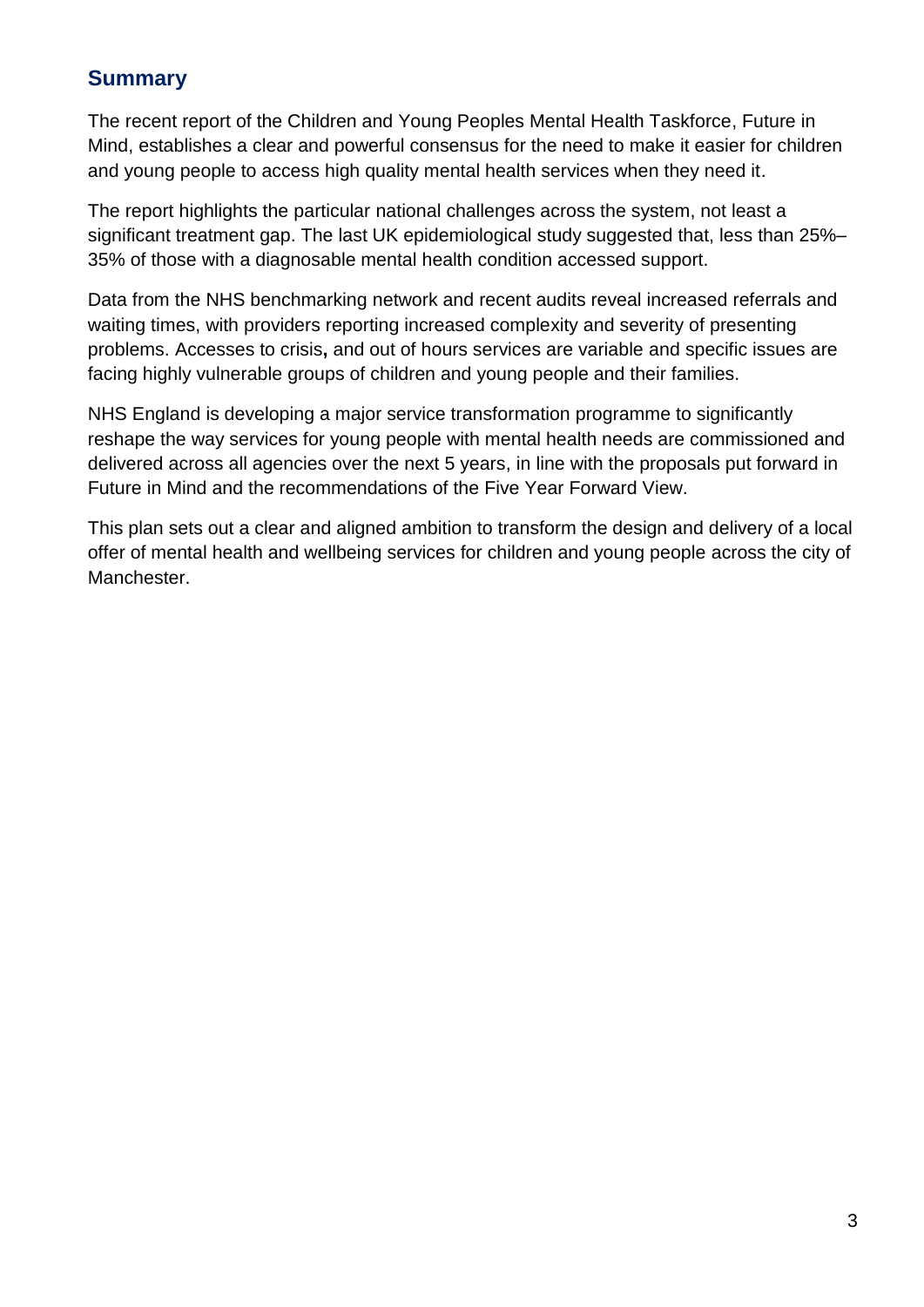# **Manchester Ambition**

Our ambition is consistent with the Greater Manchester Health and Social Care Devolution locality plan and is predicated on the following key objectives

- We want you to grow up to be confident and resilient so you can develop and fulfil these goals and make a contribution to society.
- When you need help, you want to find it easily and to be able to trust it.
- When you need help, you want it to meet your needs as an individual and be delivered by people who care about what happens to you.
- All the services in your area should work together so you get the support you need at the right time and in the right place.
- You have the opportunity to shape the services you receive. That means listening to your experience of your care, how this fits with your life and how you would like services to work with you.
- Whatever your circumstances, you get the best possible care, support and treatment when you need it.
- If you have a crisis, you should get extra help straightaway, whatever time of day or night it is.
- If you need to go to hospital, it should be on a ward with people around your age and near to your home.
- If you need help at home, your care team will visit and work with you and your family at home to reduce the need for you to go into hospital.
- If you need to move from one service to another, you'll be involved in conversations to prepare you for this.
- You'll keep getting help until you're confident that you're well enough to no longer need it.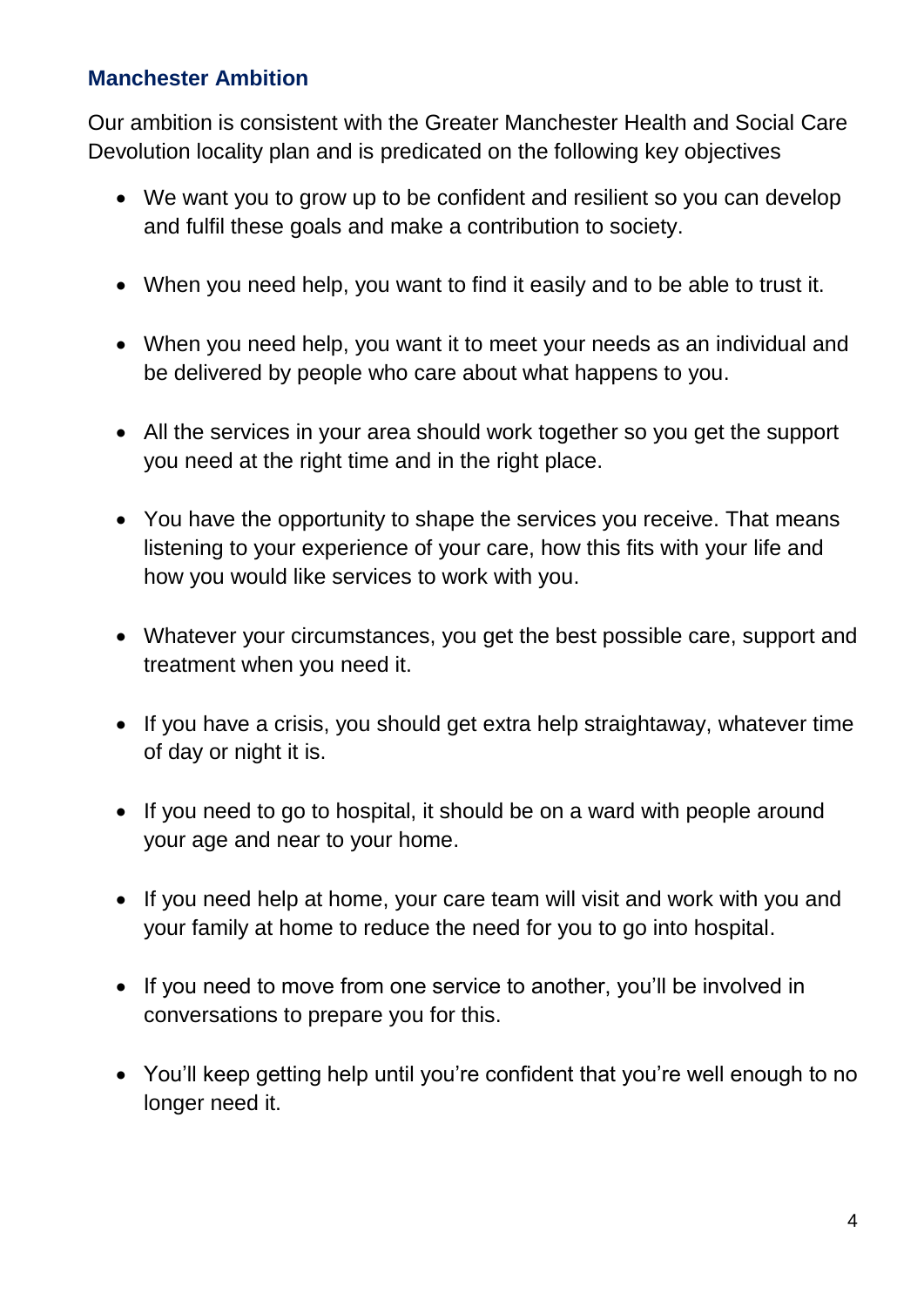# **Our Ambition**

By 2020 we will ensure:

- Children and Young People will have access Mental Health and Wellbeing Services that are defined in terms of their needs rather than in terms of the services organisations provide.
- Mental Health and wellbeing support will be more visible and easily accessible for children and young people and our offer will consistently support resilience, prevention and early intervention.
- Children and Young People will have access to condition specific pathways and evidence based interventions within the community that include; access standards, waiting times and expected outcomes and will be empowered in self-care.
- Children and Young People in Manchester will have the right to mental health and wellbeing support at the right time delivered by appropriately trained primary and community care staff.
- Care close to home supporting children and young people to stay in the community when safe and appropriate but also ensuring access to specialist inpatient care when required.
- A shift in mental health provision towards preventative community-based care and away from acute hospital-centred activity.

Improved care for children and young people in crisis.

- Parity of esteem. Ensuring early detection and on-going treatment of physical health and mental health problems in vulnerable groups.
- All transitions for Children and Young People will be timely appropriate and planned, through integrated pathways and bringing the parts of peoples care together without them noticing the join.
- A better offer for the most vulnerable children and Young People.

This transformation programme will have an impact on:

- Reduction in attendance of children in A&E.
- Improved mental health services targeted on children and adolescents.
- Reduce the current fragmentation between services.
- Focus on person-centred outcomes across all sectors.
- Improved access to services and avoid duplication.
- Avoid admission to hospital and facilitate faster discharge.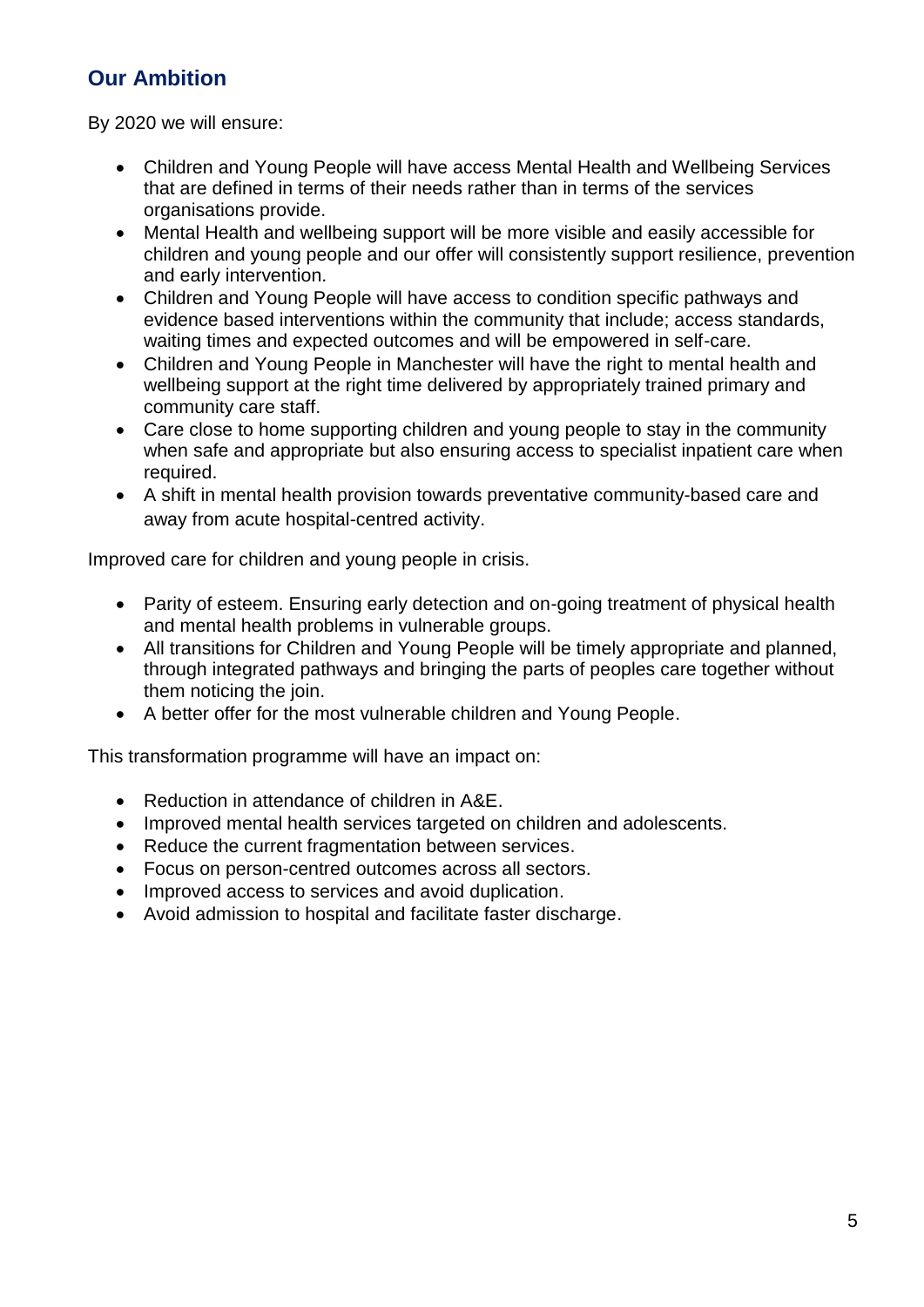# **Transformation Principles**

Our intent is underpinned by five key principles which are consistent with the principles of Mental Health transformation as articulated within Greater Manchester Devolution of Health and Social Care Manchester Locality Plan. The mental health and wellbeing system for children and young people in Manchester will be:

- 1. Preventative, ideally avoiding the need for intervention from specialist practitioners by effective public health programmes in communities and workplaces.
- 2. Accessible at the times needed to prevent worsening of symptoms and especially to intervene early in crises.
- 3. Integrated into the needs arising from and affecting physical health.
- 4. Responsive to need and 'recovery' focussed ensuring people are supported and encouraged to return to active lives, wherever possible.
- 5. Clear in its pathways of care for all users of services through children's, transition to adult services and pathways to more intensive and restrictive settings where necessary.

The system needs to ensure that it is effective, efficient, based on 'best practice' and outcome focussed so that services are sustainable and provided as close as possible to the users in their homes.

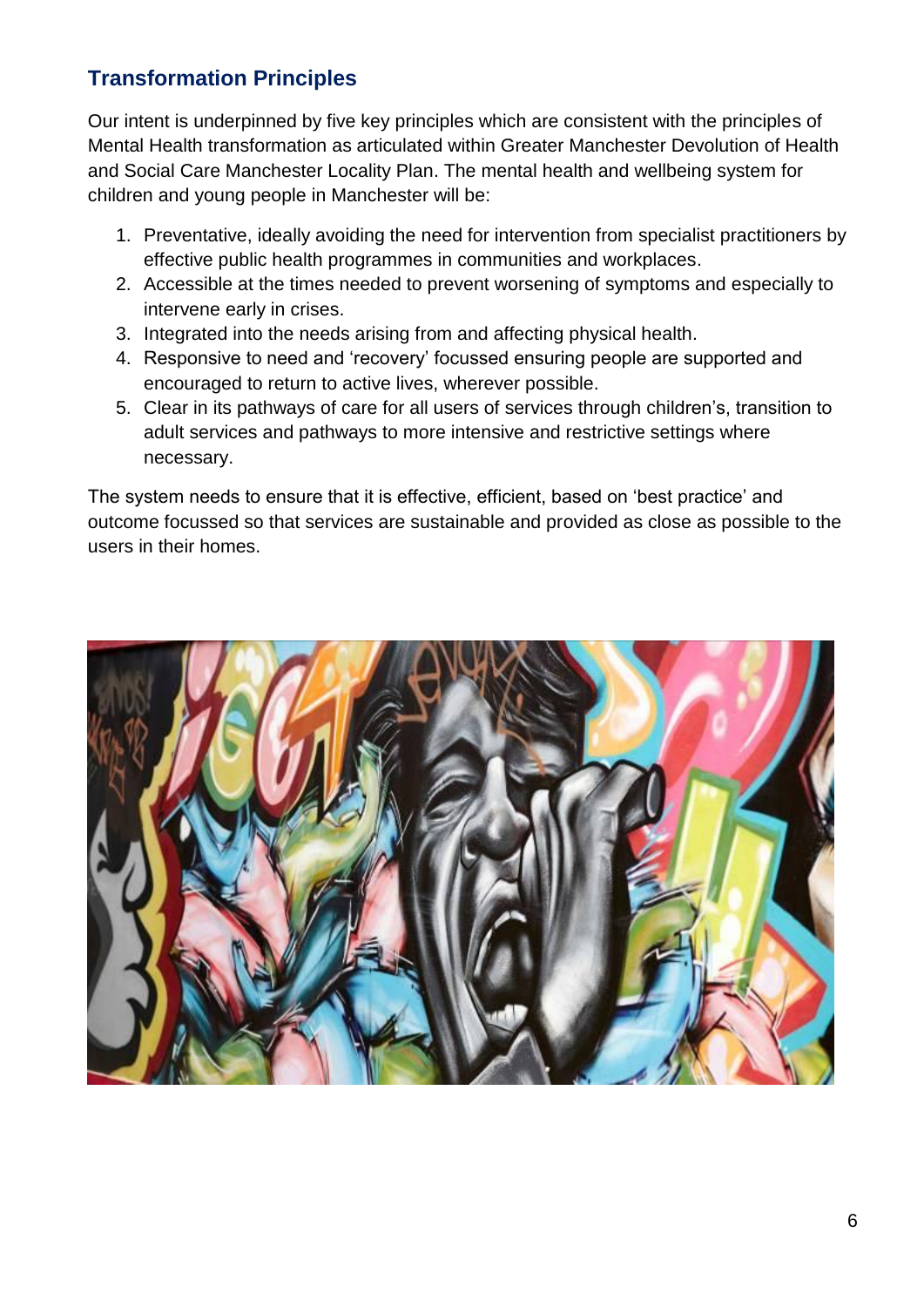# **The Case for Change**

#### **Growth and Place**

Over the last decade Manchester has been the fastest growing city in the UK. The City Council's forecasting model predicts population growth in Manchester to rise to between 543,100 and 577,800 by 2021. In contrast to the national picture, Manchester has a comparatively young population. Manchester also has one of the highest rates of child poverty in the country with over 30% of children aged fewer than 16 living in poverty. Although the trend is reversing, with a decrease in child poverty while the population of children is increasing, there remain significant numbers of families that are dependent on public services.

#### **The Case for Change**

Poor mental health and wellbeing has a significant impact on individuals, families and communities in the City. Low mental health among people living in Manchester is associated with employment status, poor general health and a higher prevalence of diagnosed medical conditions. Suicide rates in Manchester remain higher than the national average.

#### **Economic**

Inadequate investment in early intervention and early years of mental health is a false economy. In the UK the annual costs of mental illness during childhood and adolescence vary between £11,030 and £59,130 per child (Suhrcke et al 2008), mental illness during childhood also has longer term economic impacts across the life course e.g. Conduct disorders Lifetime costs of 1-yr cohort of children with conduct disorder (6% of the population) is estimated at £5.2billion. Each affected individual is associated with costs around 10 times that of children without the disorder. Cost of crime by those with conduct problems in childhood is £60 billion per year in England and Wales (SCMH 2009).

#### **Population Profiles**

In order to support the development of this plan the current population has been analysed using nationally available Public Health England profiles.

Children and young people under the age of 20 years make up 25.2% of the population of Manchester. Currently, nearly two-fifths (39%) of the population are aged under 25 compared with around 31% in England as a whole with 57.1% of school children from a minority ethnic group.

The health and wellbeing of children in Manchester is generally worse than the England average. The infant mortality rate is similar to with the child mortality rate being worse than the England average. The level of child poverty is worse than the England average with 33.9% of children aged less than 16 years living in poverty. The rate of family homelessness is similar to the England average.

Children in Manchester have worse than average levels of obesity: 11.7% of children aged 4- 5 years and 24.8% of children aged 10-11 years are classified as obese.

In 2013/14, children were admitted for mental health conditions at a similar rate to that in England as a whole. The rate of inpatient admissions during the same period because of selfharm was lower than the England average.

There were 1,375 children in care at 31 March 2014, which equates to a higher rate than the England average. A higher percentage of children in care are up-to-date with their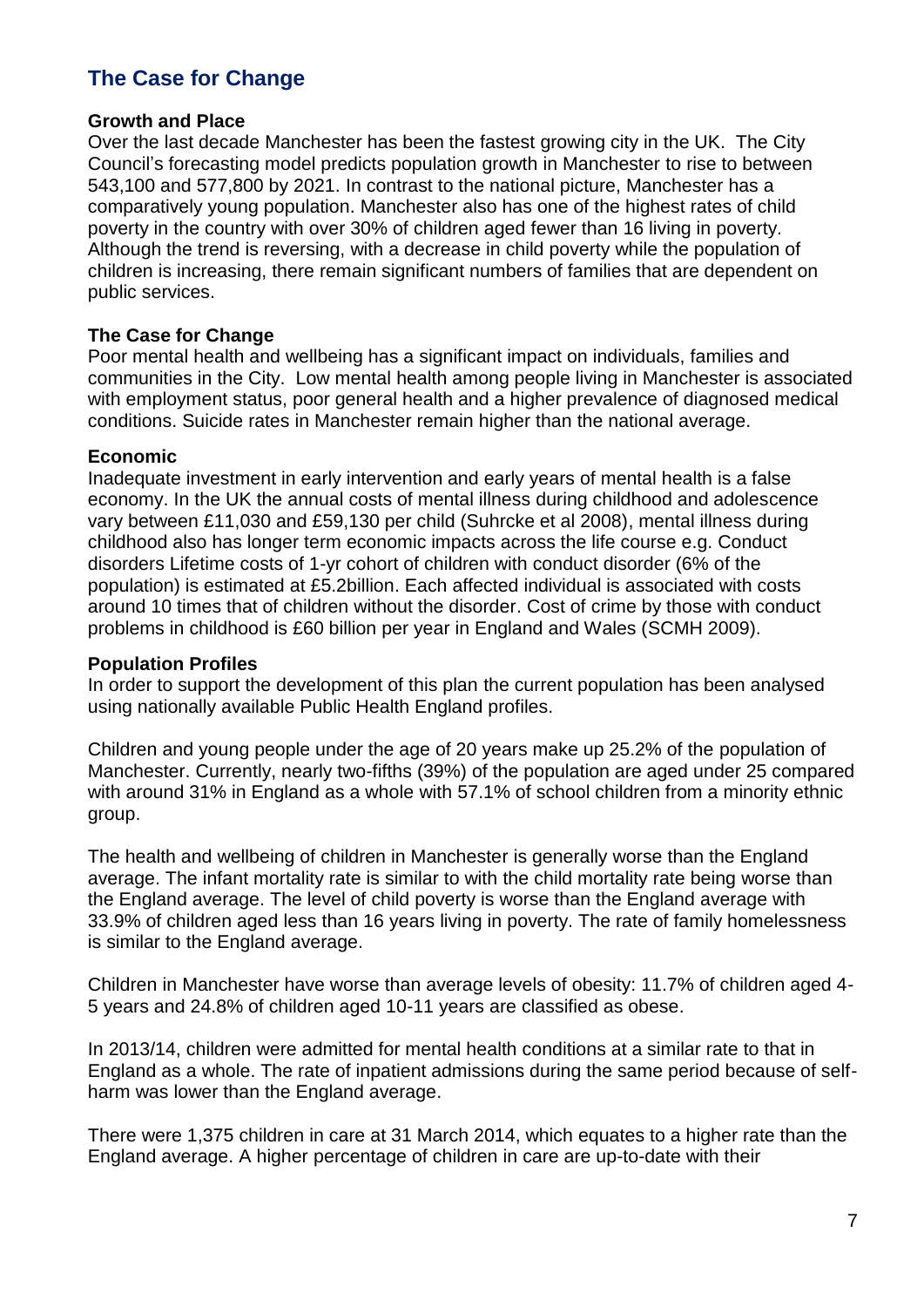immunisations and GCSE achievement is similar to the England average for this group of children.

Manchester Joint Strategic Needs Assessment (JSNA) on Mental Health and Wellbeing highlights Manchester has a significantly higher rate of suicide (14.5 people per 100,000 of the over 15 population) than averages for England (8.5 per 100,000).

The last audit of attendances at Accident and Emergency (A&E) in Manchester for self-harm was for the period 2010-11, with 7,334 presentations; 49% were admitted for treatment. The highest rate of

Self-harm was for those aged 15 to 19 and there has since been increasing concern at growing rates of self-harm amongst young people.

The JSNA establishes the need to promote the mental health of children and young people as a means to reducing adult mental health. This should include building on the whole schools approach to developing social and emotional skills and resilience in children.

The commissioners recognise the value of the current JSNA in depth report on Mental Wellbeing (Oct 2014); however we recommend that it is expanded to make more specific reference to prevalence and need in relation to children and young people's mental health and emotional wellbeing.

The following links provide a detailed CAMHS Needs Assessments for north, central and south Manchester respectively:

[http://atlas.chimat.org.uk/IAS/profiles/profile?profileId=34&geoTypeId=56&geoIds=E3800012](http://atlas.chimat.org.uk/IAS/profiles/profile?profileId=34&geoTypeId=56&geoIds=E38000123) [3](http://atlas.chimat.org.uk/IAS/profiles/profile?profileId=34&geoTypeId=56&geoIds=E38000123) [http://atlas.chimat.org.uk/IAS/profiles/profile?profileId=34&geoTypeId=56&geoIds=E3800003](http://atlas.chimat.org.uk/IAS/profiles/profile?profileId=34&geoTypeId=56&geoIds=E38000032) [2](http://atlas.chimat.org.uk/IAS/profiles/profile?profileId=34&geoTypeId=56&geoIds=E38000032) [http://atlas.chimat.org.uk/IAS/profiles/profile?profileId=34&geoTypeId=56&geoIds=E3800015](http://atlas.chimat.org.uk/IAS/profiles/profile?profileId=34&geoTypeId=56&geoIds=E38000158) [8](http://atlas.chimat.org.uk/IAS/profiles/profile?profileId=34&geoTypeId=56&geoIds=E38000158)

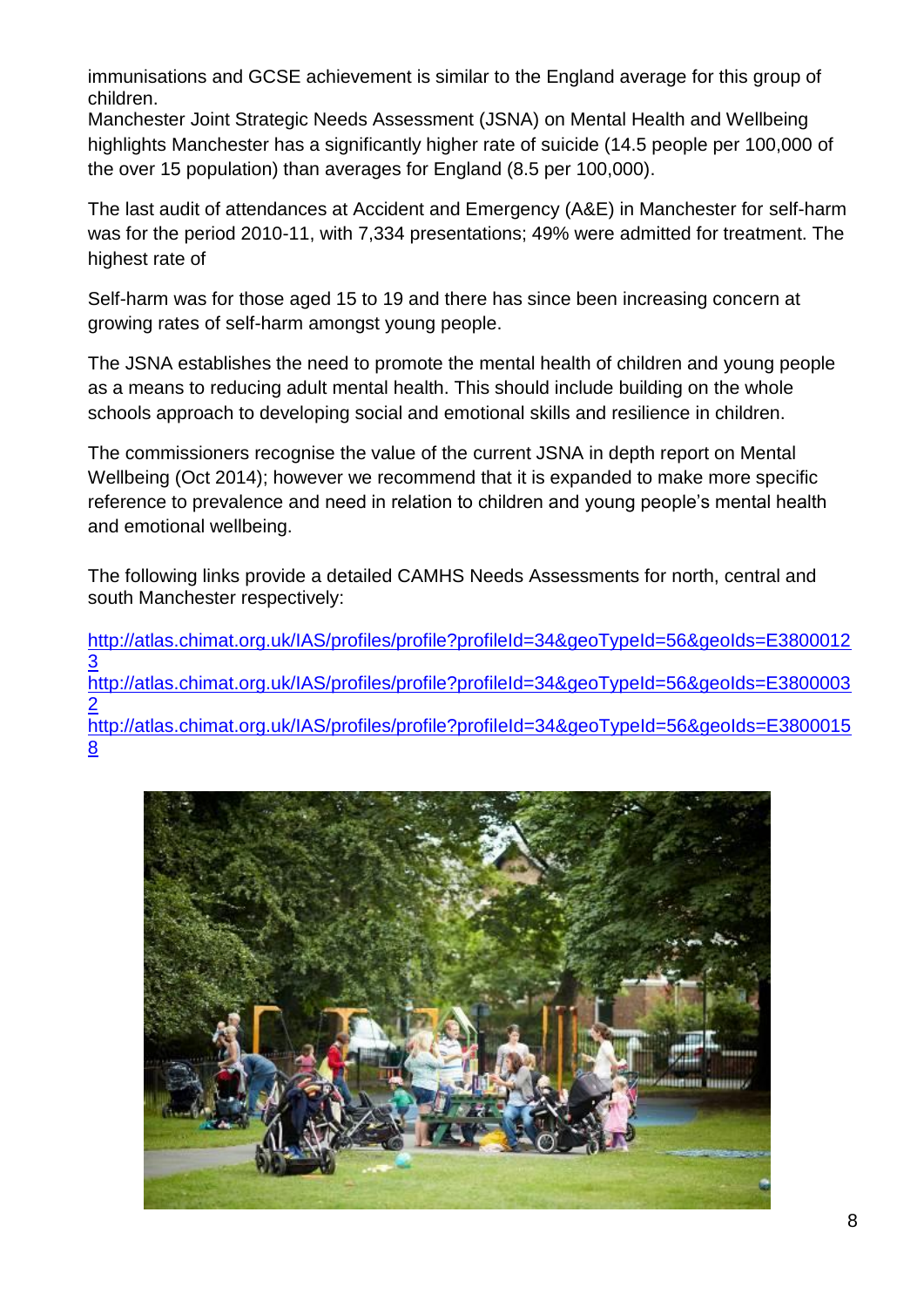# **Delivering the Ambition - Strategic Context**

The fundamental review of services to children announced as part of the latest package of devolution to Greater Manchester in the summer 2015 budget creates the platform to transform health and social care services including Children and Adolescent Mental Health Services.

The three reform priorities for Manchester are;

- Complex dependency to employment, 'Confident and Achieving Manchester'.
- Health and social care integration.
- Improving early years and school readiness.

The purpose of this plan is not only to show how the priority of mental health and wellbeing will be delivered; it is also to connect that reform to the reforms of services to children and early years.

A rapid review of mental health provision in Greater Manchester has being initiated under the auspices of Manchester Health and Social Care Devolution to support the development of a Mental Health & Wellbeing Strategy for Greater Manchester. The strategy will develop as part of the GM Strategic Plan responding to the devolution opportunity for health and social care and provide the focus for delivery and implementation over the next five years. Development of Greater Manchester Transformation priorities and standards, consistent with Future in Mind Recommendations are integral to the strategic objectives of the review.

The Greater Manchester fundamental review of the way Children's Services are delivered will include Child and Adolescent Mental Health Services (CAMHS). The emphasis will be on the prevention and emergence or escalation of mental ill health by; active health promotion/support and early intervention within the community, access to the right age appropriate support in the right place at the right time by an appropriately skilled and informed workforce delivering evidence based

interventions and ensuring the early detection and on-going treatment of physical health problems, through GP screening; in addition to the mental health support available to all our children and young people.

Health and social care for children and young people will put the individual and family at the heart of everything they do and provide health and social care support at the time when most needed, offering intervention at a local level to those children, young people and families with additional and complex needs. This will be linked to a reduction in demand and a focus on early and earlier intervention and prevention to enable families, children and young people to become self-sustaining and to secure improved outcomes.

Continued investment in early and earlier intervention and prevention (including early years) will lead to reduced demand in later years. There is an opportunity to re-profile commissioning intentions and pathways to represent Manchester and Greater Manchester which will be consolidated in Manchester through our Early Help Strategy and locality hubs delivery model to get the youngest people in our communities to the best start and to turn round the lives of troubled families within the city.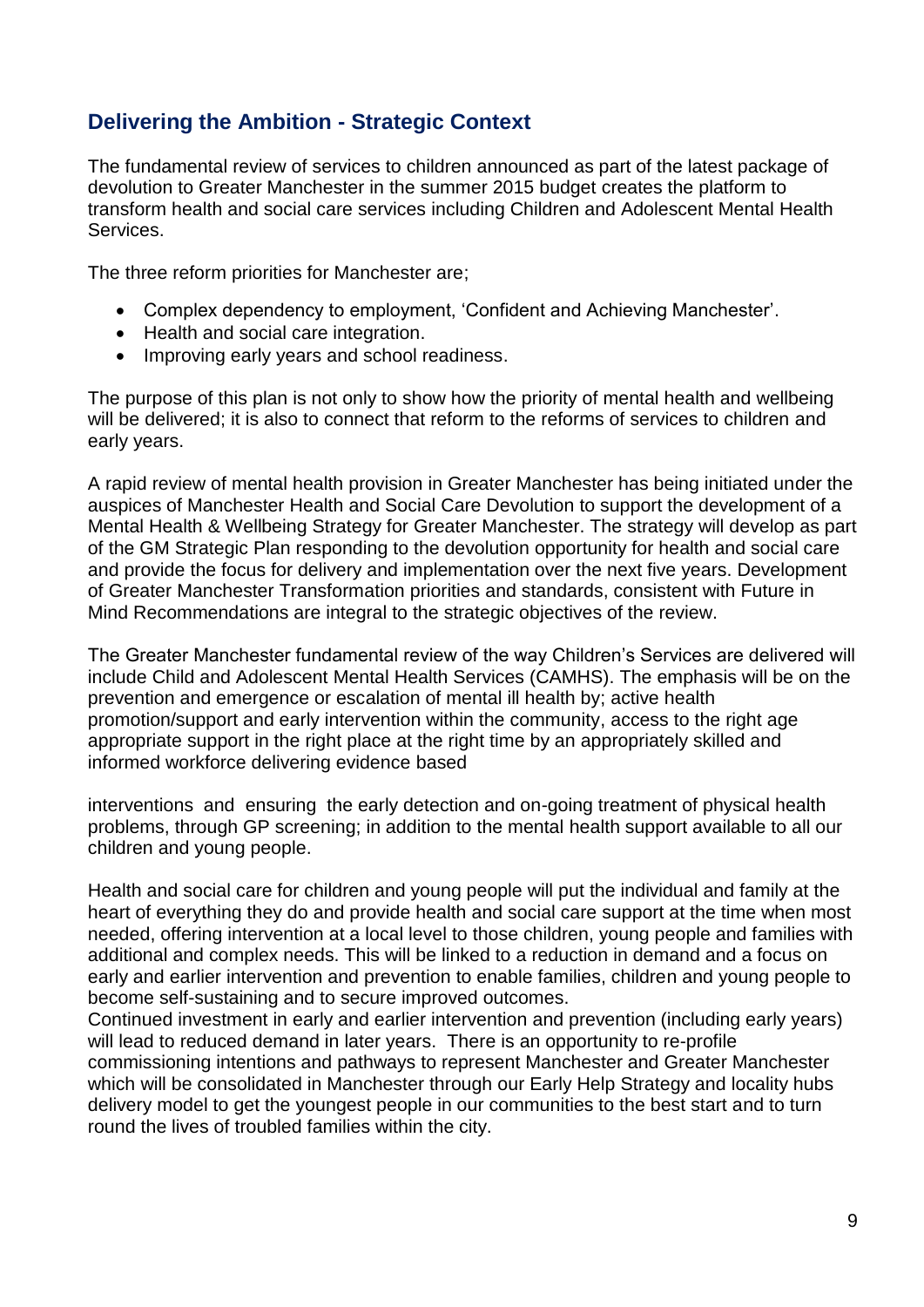Manchester's draft Health and Wellbeing strategy 2015-2025 will provide the overarching framework and priorities for action by the City Council and partners from all sectors over the next 10 years.

Priorities include;

- Getting the youngest people in our communities off to the best start.
- Educating, informing and involving the community in improving their own health and wellbeing.
- Moving more health provision into the community.
- Providing the best treatment we can to people in the right place at the right time.
- Turning round the lives of troubled families.
- Improving people's mental health and wellbeing.

The early detection of mental health problems through all stages of a child's life is crucial.

The Early Years Delivery Model will provide the means of intervening during the antenatal period and the early years represent vital development stages when problems with child development, speech and behaviour can arise. We will ensure that there is:

- Intervention to make a difference both for individuals and populations at this time will help to avoid social and health problems in later years.
- Access to appropriate support in teenage years is a priority, with access to appropriately resourced and trained staff in education settings and wherever young people may seek help.
- Development of pathways of care through a common point of access for all agencies supporting children and young people in Manchester will help all children access the right support in the quickest way possible.

This activity will be aligned and integrated where appropriate with the city's Living Longer Living Better programme of work and will include a focus on two populations identified within that programme for children: Children with long term conditions and Early Years implementation.

The Living Longer, Living Better programme operates at the community level its key concept is the 'One team, Place Based Care' model which has mental health services fully integrated in the future arrangements for the provision of community services. Currently there is a multiplicity of providers and this fragmentation in the mental health system impacts negatively for people. Therefore, commissioners and providers wish to be bold in order to change the reactive way of working and to focus on prevention and early intervention. Furthermore, many people with physical health conditions also have mental health problems. Currently physical and mental health treatments tend to be delivered, as separate health services. Care for large numbers of people with long term conditions will be improved by integrating mental health support with primary care and chronic disease management programmes, with closer working between mental health specialists and other professionals. This will also allow us to provide mental health training and awareness to all neighbourhood teams and community services to ensure the chance of stigma is reduced.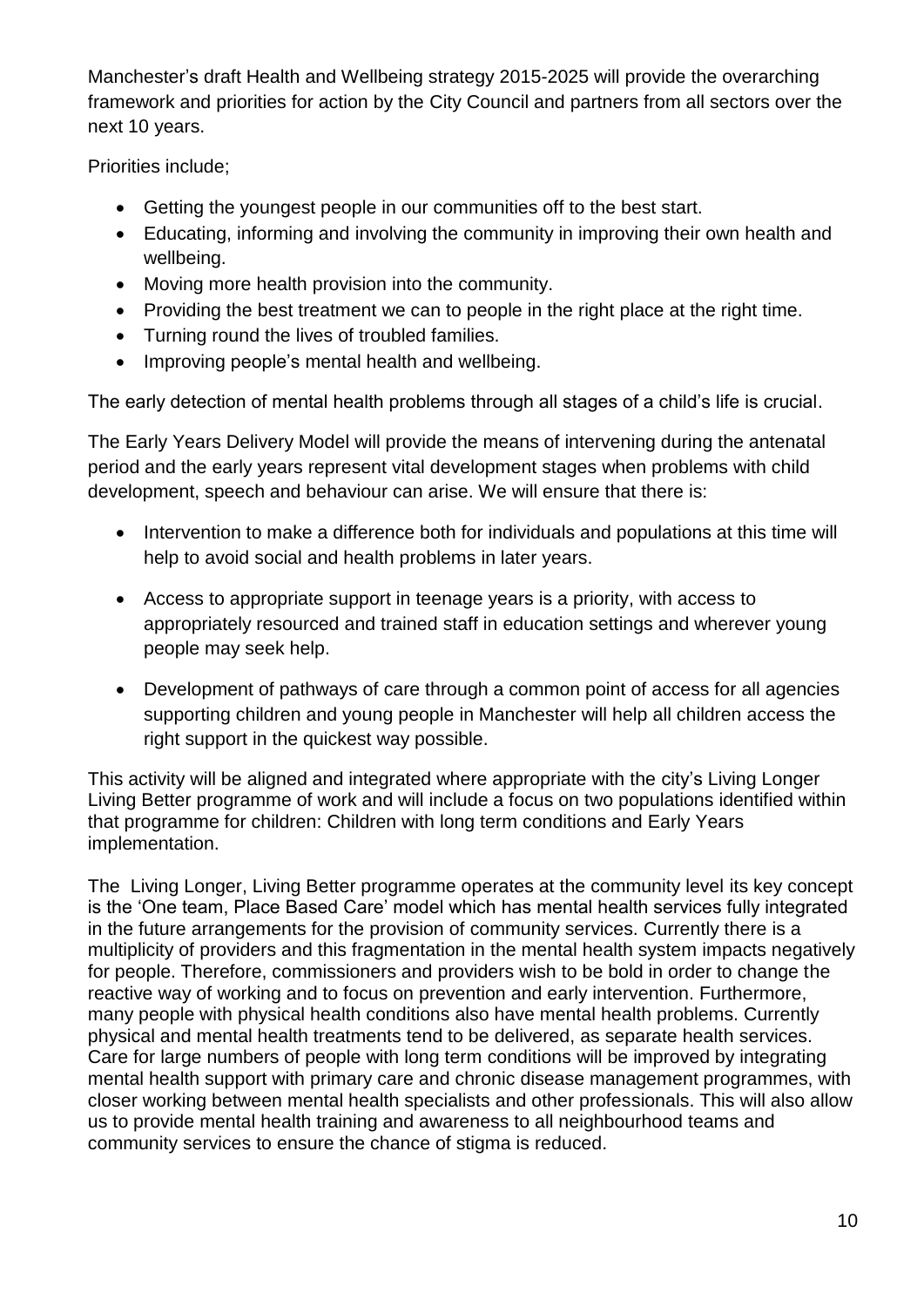The Living Longer, Living Better programme sets out the vision to transform community based health and care services in Manchester. The programme's visions is to radically transform the city's community based care system by establishing a 'One Team' approach with the focus upon 'place' rather than organisation and person rather than disease. The aims of the programme are to;

- Improve outcomes for the people of Manchester.
- Improve service standards.
- Support self-reliance of the people in the city.
- Ensure sustainable finances for the health and care system.

The Living Longer, Living Better vision can only be achieved by bringing together all community based services to provide proactive joined up care as 'One Team', working toward shared outcome goals. Care should be joined up and with a focus upon proactive care in the community which keeps people well enough not to need reactive and expensive hospital or long term social care.

The One Team Placed Based Care delivery model will benefit babies, children and their families by creating a seamless service that will provide health and social care that is coordinated, continuous, and person-centred and is delivered in or near to their home at a time when it is needed 7 days per week. The integrated team of nursing, medical, allied health professionals, social care and education professionals will deliver across the 3 localities to meet the needs of the 12 local teams working in partnership with primary care, community care, local acute trusts, voluntary and independent sector services. With all agencies contributing to and focusing on patient outcomes that are driven by the needs of people and local communities, integrated working will make a real difference to the lives of babies, children, young people and their families.

Integrated teams will put the individual and family at the heart of everything they do and provide health and social care support at the time when need it most, offering intervention at a local level to those children, young people and families with additional and complex needs. Multi-agency working will enable the many services to join together in order to support early help and prevention of

Problems occurring to secure improved outcomes, such as improved achievement through school, better health, less anti-social behaviour and better support for vulnerable families, all delivered through integrated pathways of support will

- Reduce the current fragmentation between services.
- Focus on person-centred outcomes across all sectors.
- Improved access to services and avoid duplication.
- Avoid admission to hospital and facilitate faster discharge.

Implementation will follow in a number of phases. In preparation for the children's phase of the "one team" a comprehensive review of the existing Manchester CCG's commissioned children's community services is required to establish if existing services are fit for purpose, identify any gaps in provision and to establish how the services will deliver within the "one team" model.

These reviews, whilst considering individual contracts, service delivery and costs, will also consider: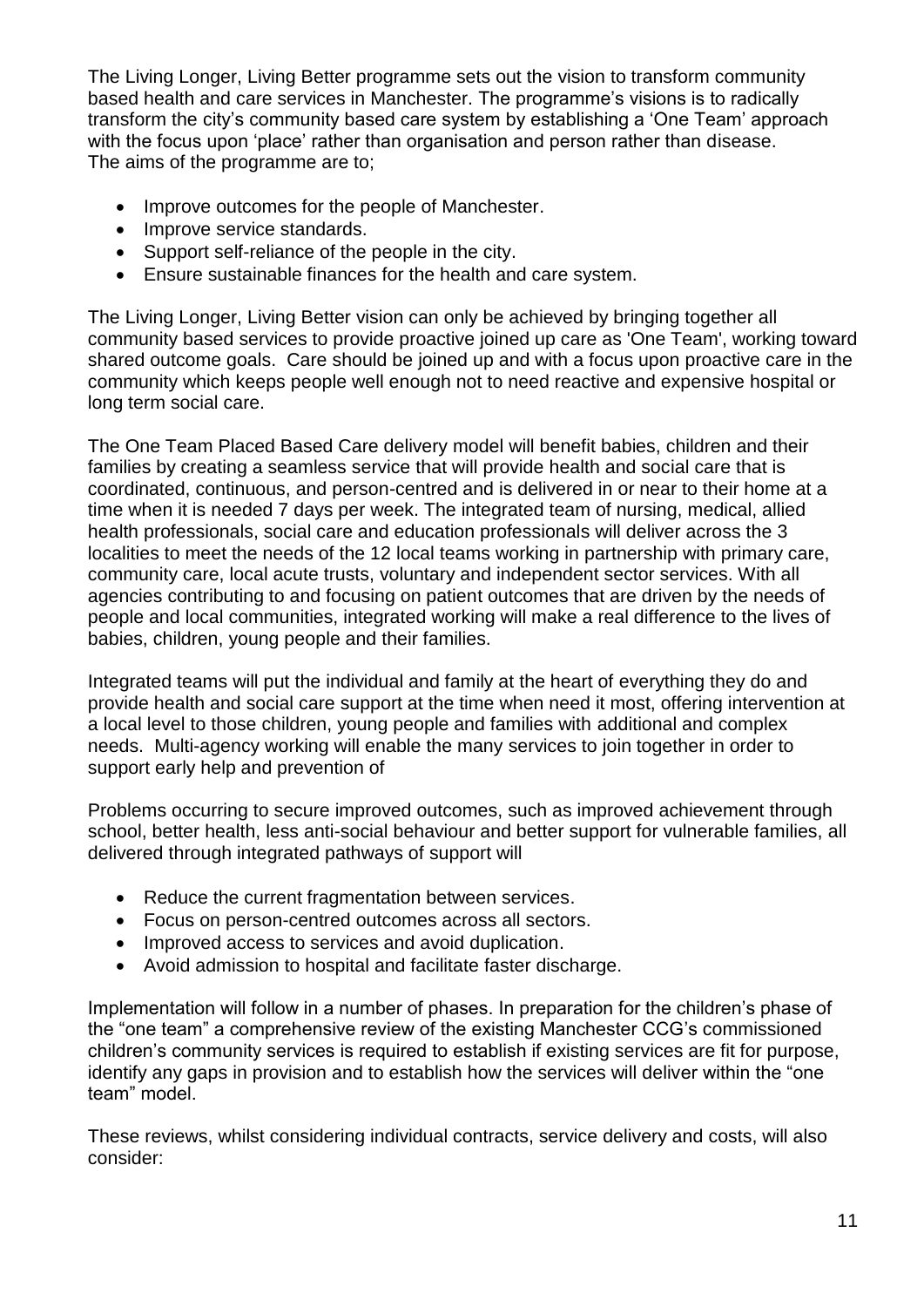- Prevalence of particular health and wellbeing issues within different communities and potential demand for these services.
- If and how the commissioned services contribute to the delivery of care pathways and where, by offering evidences based interventions.
- The extent to which commissioned services can demonstrate how they contribute to the delivery of the strategic priorities of the HWB, NHS England outcomes framework, the Manchester CCG's, Public Health Outcome Frameworks and the "one team specification.
- Potential duplication of services.
- Take into account the views of children, young people, families and their carers.
- The views of wider stakeholders including the local authority and the  $3^{rd}$  sector.

Future in Mind provides the opportunity to re-profile commissioning intentions in line with the cities Early Help Strategy and locality hubs delivery model to get the youngest people in our communities to the best start, reduce mental health problems in children and young people and turn round the lives of troubled families within the city.

Part of the integrated early help offer is to ensure that there is effective integration between the approach to youth services and other early help services that play a role in tackling the range of challenges which can pose risk to a significant minority of young people, including NEET, poor health and wellbeing, substance misuse, gang activity, low educational attainment and violent extremism. This includes the new targeted youth support service, Manchester's Pupil Referral Unit, local schools, the youth justice service and local health services.

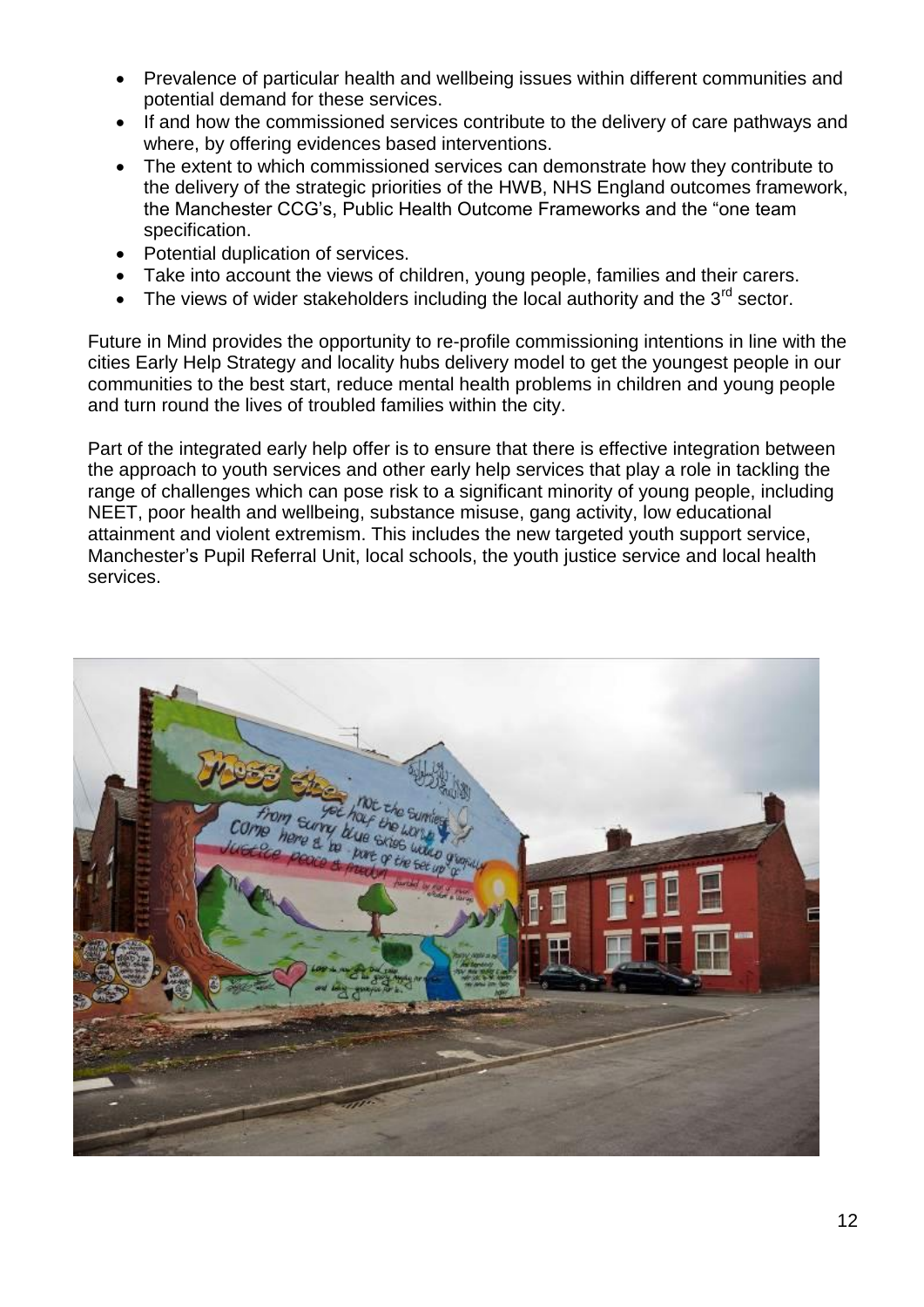## **Current Provider Base**

Child and Adolescent Mental Health service (CAMHS) provision in Manchester is complex.

It is commissioned at a local, regional and national level and has multiple funding streams including Manchester CCG's, Manchester City Council (MCC), and NHS England. In addition to this, there are multiple relationships and interfaces with a large number of Public and Third Sector agencies. These include MCC Children's Services, MCC Education for Specialist Provision and the Federation of Schools, mainstream school provision via School Nurses, MCC Youth Justice Teams, Sure Start Centres, Primary Care General Practitioners ,Secondary and Tertiary health care providers including Adult Mental Health Services for transitioning children.

CAMHS provides a wide range of support and interventions across the mental health spectrum including: anxiety, phobias, obsessive compulsive disorders, depression and low mood, self-harm, suicidal ideation, eating distress, personality conditions, trauma, identity concerns (including Lesbian, Gay, Bisexual and Transgender LGBT), ADHD, autistic spectrum disorders, moderate and severe mental health problems and inpatient provision.

It also provides services to children with severe learning disabilities and children with acquired brain injury to ensure they have the same opportunity to access mental health provision.

A detailed description of Manchester's mental health and wellbeing offer and multi-agency map is attached (appendix 1).

The priorities detailed within our transformation ambitions must be considered within the wider context of CCG commissioned universal and targeted provision for children across the city. Appendix 2 provides a detailed narrative of this.

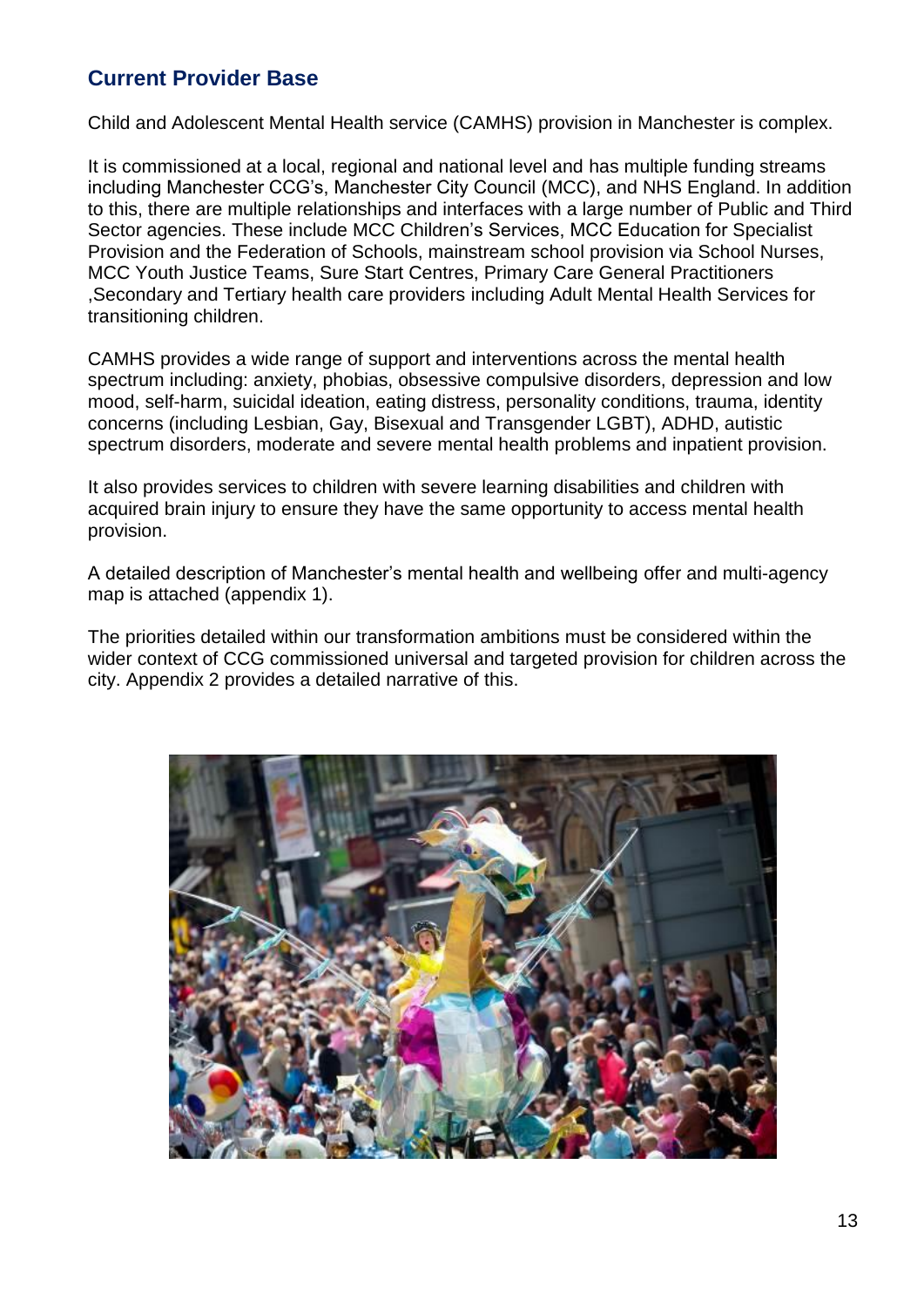## **Investment**

The following table details investment into Children's universal services and Community Children and Adolescent Mental Health services:

| <b>Investment into universal Children's</b><br><b>Services</b> | <b>Source</b>                  | 2015/16     |
|----------------------------------------------------------------|--------------------------------|-------------|
| <b>Children's Community Health Services</b>                    | <b>Manchester CCGs</b>         | £15,000,000 |
| Health Visiting and Family Nurse Partnership                   | <b>Manchester City Council</b> | £10,727,000 |
| School Nursing, Healthy Schools and Accident                   | <b>Manchester City Council</b> | £4,700,000  |
| and Prevention                                                 |                                |             |
| <b>Investment into Children and Adolescent</b>                 | <b>Source</b>                  | 2015/16     |
| <b>Mental Health and Wellbeing</b>                             |                                |             |
| <b>Children and Adolescent Mental Health Service</b>           | <b>Manchester CCGs</b>         | £6,000,000  |
| $\overline{4}2^{nd}$ Street                                    | <b>Manchester CCGs</b>         | £412,075*   |
| The Gaddum Centre (Bereavement Services)                       | <b>Manchester CCGs</b>         | £53,121*    |
| <b>Integrated Provision including Senior Social</b>            | <b>Manchester City Council</b> | £442,396*   |
| Work practitioners and family therapy workers *                |                                |             |
| <b>CAMHS</b>                                                   | <b>Manchester City Council</b> | £400,343    |
| Early Years Commission Children and Parents                    | <b>Manchester City Council</b> | £899,000*   |
| Service*                                                       |                                |             |

\*Approximately 30% of activity is under 18s

\*Investment as at 13/14

Manchester CCGs have maintained their investment into CAMHS since 2013 with an annual investment of £6million into outpatient, targeted services and children's continuing care packages. Appendix 3 provides a detailed breakdown of this investment by CCG and service.

Additional investment has been made into the development of the Looked after Children's (LAC) Team to improve and ensure timeliness and quality of health assessments and improved care planning to all looked after children placed within Manchester and those children places outside of the city. This investment will help support CAMHS as the Health Needs Assessment includes emotional and behavioural development. The CCGs are unable to predict allocations going forward. However a redistribution, or different use of resource, may be required under Living Longer Living Better and the Mental Health Improvement Programme to ensure a fit for purpose, high quality, clinically effective service is commissioned.

Manchester City Council funding into CAMHS is split between the provision of integrated staff and teams, and commissioned services such as Early Years Parenting Commission with the Children and Parenting Service (CAPS). The integrated provision element of the above table includes Manchester City Council Staff (including Senior Social Work Practitioners and Family Therapy workers) who work collaboratively at the interface between Social Care and CAMHS.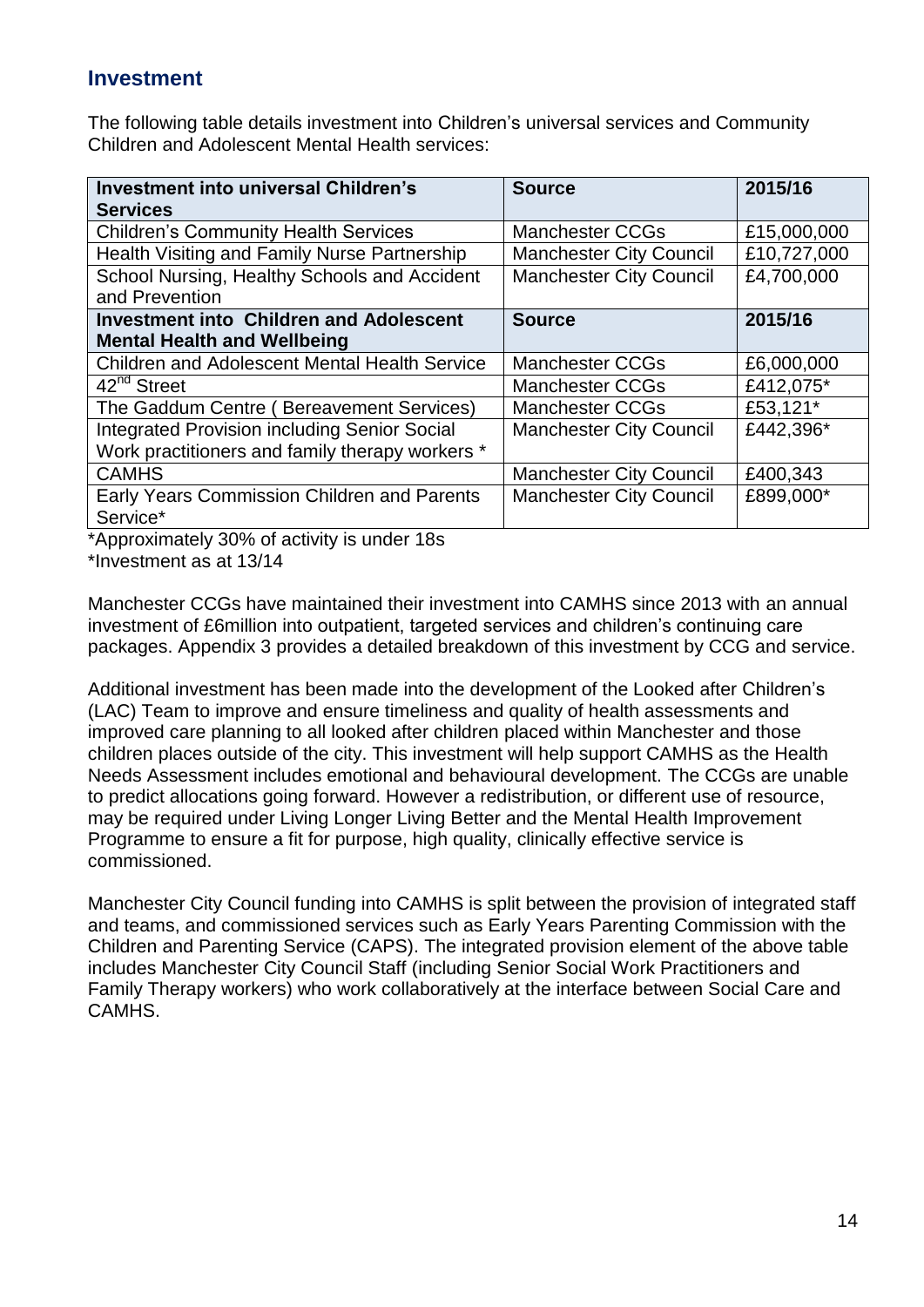# **NHS England Specialist Commissioning**

The following table details NHS England specialist commissioning's acute mental health expenditure for children broken down by CCG:

| <b>Clinical Commissioning</b><br><b>Group</b> | 2013/14    | 14/15      | 15/16      |
|-----------------------------------------------|------------|------------|------------|
| North Manchester CCG                          | £727,360   | £1,262,067 | £520,562   |
| <b>Central Manchester CCG</b>                 | £462,611   | £849,126   | £524,353   |
| South Manchester CCG                          | £900,220   | £1,101,446 | £282,371   |
| <b>Total</b>                                  | £2,090,191 | £3,212,639 | £1,327,286 |

This demonstrates significant increases in expenditure in respect of each clinical commissioning group from 2014 to 2016 and yet further forecasted increases this financial year.

Acute activity data provided by NHS Specialised Commissioning shows a common trend for acute admissions across all three CCGs. The figures demonstrate a low level of admissions with high lengths of stay and cost.

The data provided excludes intelligence relating to the profile of admissions, including demographics, LAC status, diagnosis, where these children and young people are placed (in or out of area) step down arrangement and outcomes.

Alternative data sources suggest an increase in A&E presentations of 16 and 17 year olds in relation to self-harm however this does not appear to be reflected in admissions data provided by NHS England Specialised Commissioning. The commissioners will need to drill down into this data to inform intentions going forward.

The Greater Manchester Mental Health Strategy seeks to redress the balance of services, increasing community based provision and early intervention and thereby reducing the need for high cost intensive interventions and use of beds. The Manchester position is that there is scope for improved management of admissions to tier 4 services and beds.

Aligned to this it is our intention that through a more robust Early Help Offer and alignment of the CAMHS service to the Living Longer Living Better One team specification children and young people with emerging and diagnosable mental health problems will be identified early and successfully supported to recover in the community. In the interim systematic consultation and liaison is needed with colleagues in specialised commissioning to insure commissioners are provided with a full dashboard of tier 4 data and to enable CCG commissioners to put in place timely packages of community care and address the following challenges:

- Continuity of care with community CAMHS once a young person has been admitted and up to discharge.
- Robust case management
- Addressing step down from Tier 4 where there is a lack of provision in residential settings, day care, and intensive community support/wrap around to support discharge.

Click the links below to read detailed breakdowns of tier 4 activity and expenditure by CCG: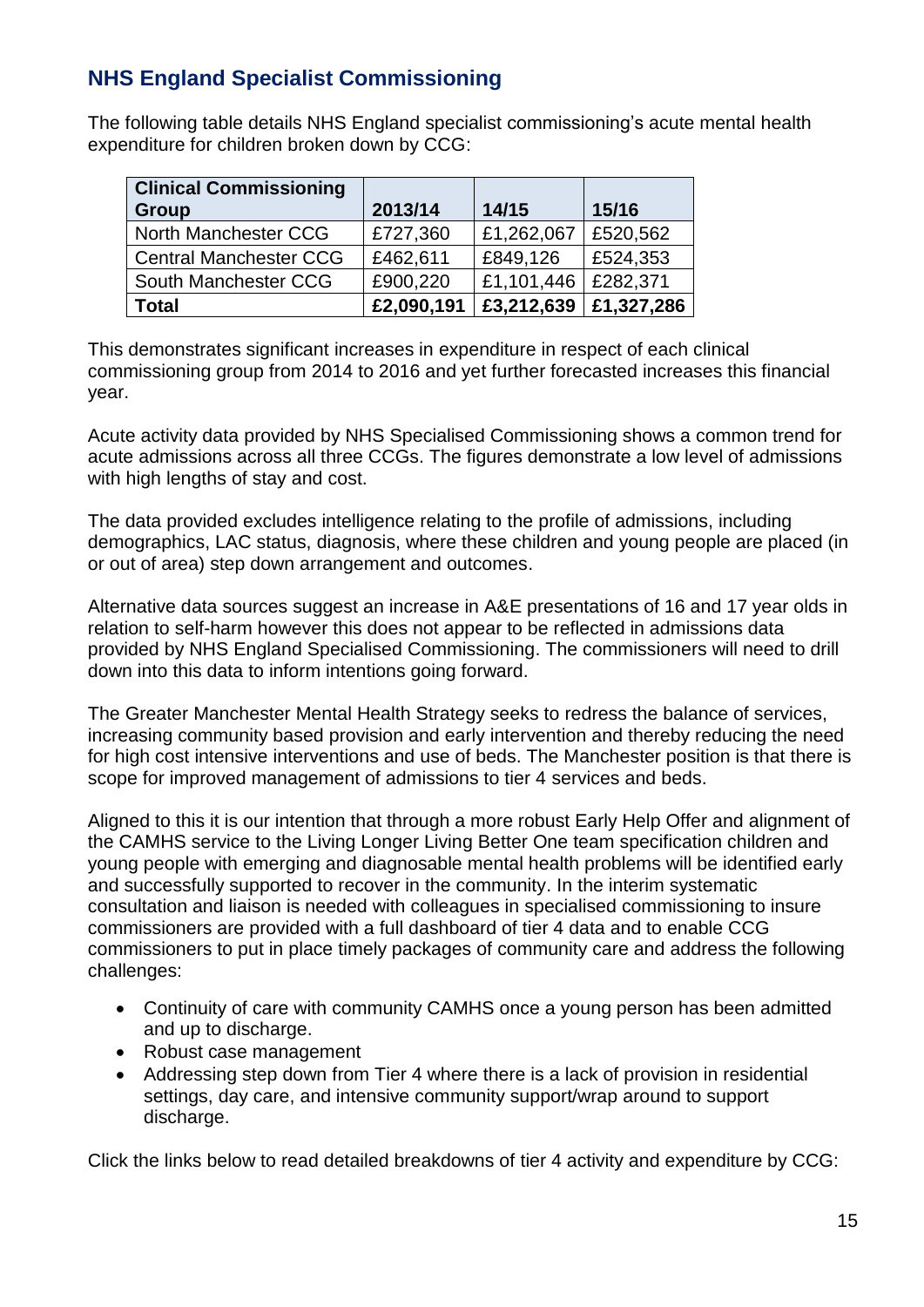- [North Manchester CCG](http://www.northmanchester.nhs.uk/download.cfm?doc=docm93jijm4n3544.xlsx&ver=4465) [http://www.northmanchester.nhs.uk/download.cfm?doc=docm93jijm4n3544.xlsx&ver=](http://www.northmanchester.nhs.uk/download.cfm?doc=docm93jijm4n3544.xlsx&ver=4465) [4465](http://www.northmanchester.nhs.uk/download.cfm?doc=docm93jijm4n3544.xlsx&ver=4465)
- [Central Manchester CCG](http://www.centralmanchesterccg.nhs.uk/download.cfm?doc=docm93jijm4n3545.xlsx&ver=4467) [http://www.centralmanchesterccg.nhs.uk/download.cfm?doc=docm93jijm4n3545.xlsx&](http://www.centralmanchesterccg.nhs.uk/download.cfm?doc=docm93jijm4n3545.xlsx&ver=4467) [ver=4467](http://www.centralmanchesterccg.nhs.uk/download.cfm?doc=docm93jijm4n3545.xlsx&ver=4467)
- [South Manchester CCG](http://www.southmanchester.nhs.uk/download.cfm?doc=docm93jijm4n3546.xlsx&ver=4469) [http://www.southmanchester.nhs.uk/download.cfm?doc=docm93jijm4n3546.xlsx&ver=](http://www.southmanchester.nhs.uk/download.cfm?doc=docm93jijm4n3546.xlsx&ver=4469) [4469](http://www.southmanchester.nhs.uk/download.cfm?doc=docm93jijm4n3546.xlsx&ver=4469)

## **Activity**

The following details CAMHS outpatient activity from 2013. The figures demonstrate a 4% drop in throughput from 13/14 to 14/15. However quarter one 15/16 data reflects 13/14 activity. This data will form part of the baseline for our plans around service modelling.

|                                         | <b>Attended</b> | <b>Attended</b> | <b>Attended</b> |
|-----------------------------------------|-----------------|-----------------|-----------------|
| <b>Service</b>                          | 13/14           | 14/15           | Q1 15/16        |
| <b>CAMHS</b>                            |                 |                 |                 |
| <b>North</b>                            |                 |                 |                 |
| Outpatient First appointment multi      |                 |                 |                 |
| professional                            | 87              | 110             | 46              |
| Outpatient First appointment single     |                 |                 |                 |
| professional                            | 602             | 577             | 158             |
| Outpatient Follow up appointment multi  |                 |                 |                 |
| professional                            | 899             | 708             | 185             |
| Outpatient Follow up appointment single |                 |                 |                 |
| professional                            | 4,293           | 3,681           | 1,038           |
| <b>Central</b>                          |                 |                 |                 |
| Outpatient First appointment multi      |                 |                 |                 |
| professional                            | 200             | 112             | 66              |
| Outpatient First appointment single     |                 |                 |                 |
| professional                            | 496             | 601             | 102             |
| Outpatient Follow up appointment multi  |                 |                 |                 |
| professional                            | 880             | 746             | 240             |
| Outpatient Follow up appointment single |                 |                 |                 |
| professional                            | 4,601           | 4,745           | 1,178           |
| <b>South</b>                            |                 |                 |                 |
| Outpatient First appointment multi      |                 |                 |                 |
| professional                            | 143             | 130             | 37              |
| Outpatient First appointment single     |                 |                 |                 |
| professional                            | 523             | 603             | 142             |
| Outpatient Follow up appointment multi  |                 |                 |                 |
| professional                            | 1,273           | 1,361           | 368             |
| Outpatient Follow up appointment single |                 |                 |                 |
| professional                            | 3,413           | 3,309           | 785             |
| <b>Total</b>                            | 17,410          | 16,683          | 4,345           |

Securing data regarding CAMHS cohorts and presentations has represented a significant challenge for the commissioners.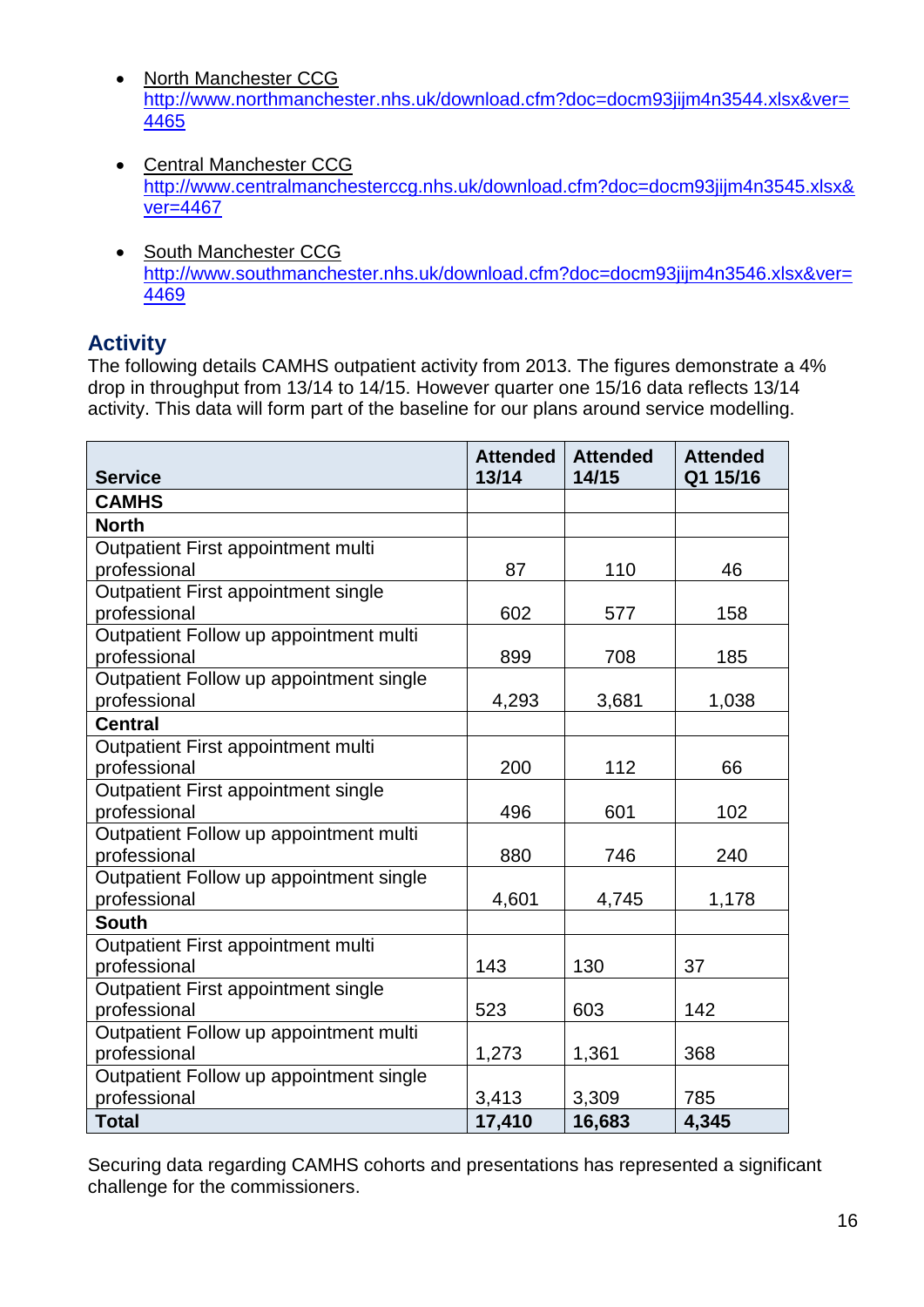The implementation of the CAMHS national minimum data set and locally agreed condition specific pathways linked to the Thrive model represent significant opportunities to assure that the service is fully accessible to Manchester's diverse children and young people's population.

## **Workforce**

Click [here](http://www.centralmanchesterccg.nhs.uk/download.cfm?doc=docm93jijm4n3541.xlsx&ver=4459) to read the breakdown of the CAMHS workforce data. This will form critical baseline data in our considerations around the workforce model needed to support our transformation plans.

## **Collaboration**

This transformation plan articulates a programme of work that has been developed in collaboration with stakeholders and partners across the city, and is reflective of the services children and young people their parents and carers have told us they want.

A programme of transformation is already in progress in relation to the CAMHS system in Manchester on the basis of an integrated review of the CAMHS system completed by the CCGs and the City Council's Commissioners in 2013/14.

This review was set within the context of the Manchester Mental Health Independent Report and subsequent consultation of adult mental health services delivered under the governance of the Mental Health Improvement Programme.

The review of CAMHS represented an opportunity to sense check provision, interfaces and access to services. The review process identified a number of areas to be improved and has made a series of recommendations which are already being taken forward as collaborative commissioning intentions with Manchester CCG's and Manchester City Council including Public Health.

The CAMHS commissioning review was completed in December 2013 and the recommendations endorsed by, Manchester CCG's Joint Commissioning Management Board (JCMB), and individually at each of the three CCG's Boards as well as the Council's Strategic Commissioning Board. It was also considered, and welcomed by the Children's, Maternity and Neo Natal Commissioning Board (CMNCB), Children and Young People's Health Scrutiny Committee and Health and Wellbeing Board.

The review articulated a complex reality in Manchester signified by fragmented commissioning and multiple interfaces and relationships across services. It found a systematic lack of understanding of the CAMHS offer reflected in the quality and appropriateness of referrals, conversion rates and the engagement of children's schools voiced dissatisfaction in their ability to access CAMHS via existing school nurse provision and difficulties responding to increases the prevalence and complexity of in emotional wellbeing and mental health presentations and in particular ASD, and self-harm and suicide.

The CAMHS review outlined a number of thematic gaps across the city in relation to; prevention, early identification, provision to children and young people with added vulnerabilities their parents and carers, the need for a more robust and better co-ordinated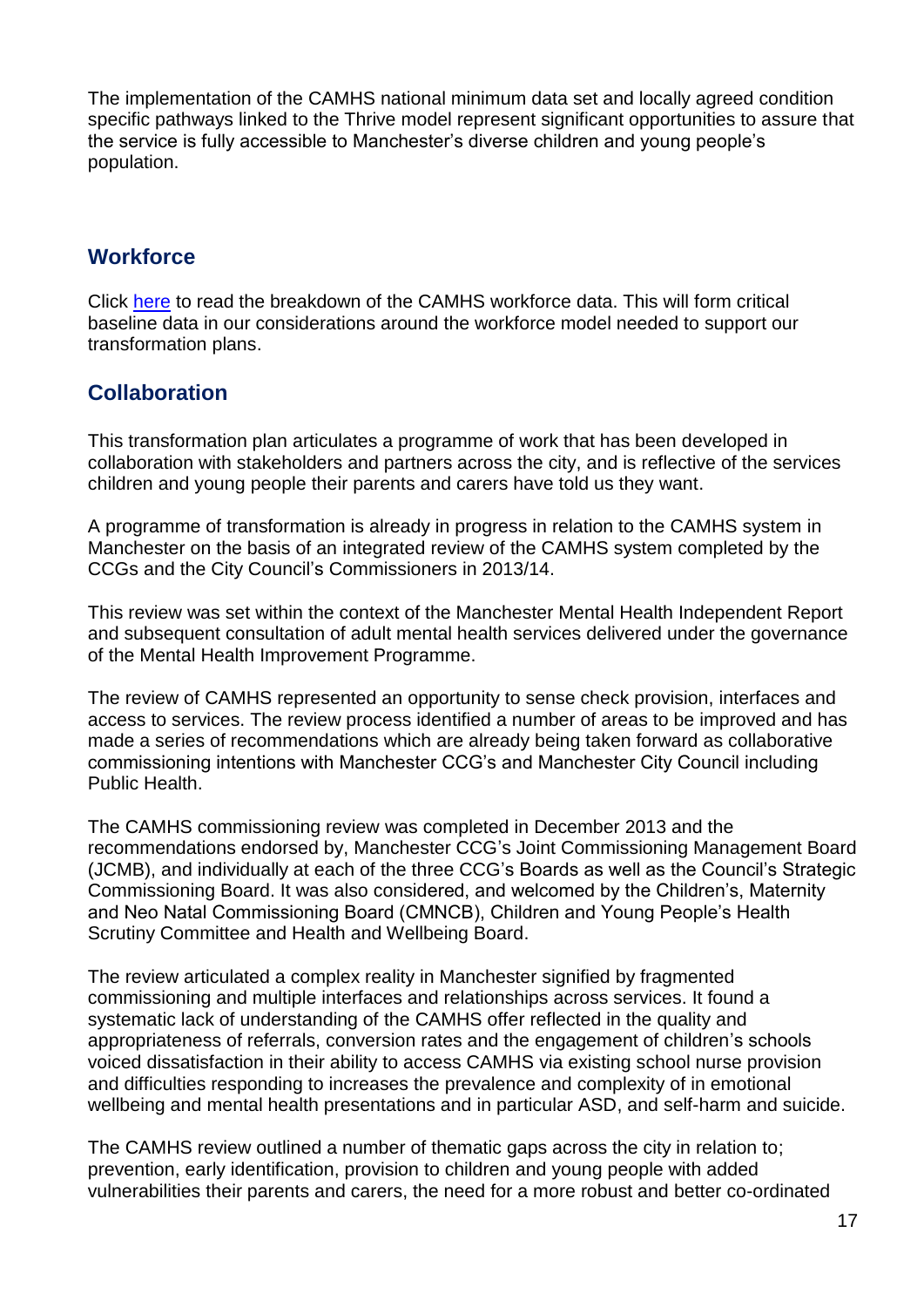universal mental wellbeing and mental health offer in the school arena, a need to stabilise, assure and improve the emotional health and wellbeing offer within school nursing, the need to improve the profile of the CAMHS service and deliver an assertive response to young people who are difficult to engage, the need for system integration across health and social care and to enhance skills and capability across the universal children's workforce, the need for enhanced crisis provision and a robust transition offer.

The CAMHS review was articulated into eight work streams which are being delivered under the governance of the Emotional Health and Wellbeing Sub Group. A copy of the latest project plan is embedded below. The partnership discussed Future in Mind priorities at their last meeting and agreed to revise and extended the current plan to reflect them.

The transformation priorities detailed in this document are an extension of the CAMHS review and have been developed following a series of stakeholder events and in collaboration with strategic and commissioning leads across health (including NHS England Specialised Commissioning) social care and education and the Voluntary and Community Sector.

A Future in Mind self-assessment has been completed by the commissioners to baseline the current CAMHS offer against the Future in Mind recommendations.

Click [here](http://www.centralmanchesterccg.nhs.uk/download.cfm?doc=docm93jijm4n3543.doc&ver=4462) to read the CAMHS review.



Click [here](http://www.centralmanchesterccg.nhs.uk/download.cfm?doc=docm93jijm4n3542.doc&ver=4461) to read the CAMHS work-plan.

## **Engagement with Children and Young People, Parents and Carers**

The authors of the CAMHS review recognised that for the review to result in improved outcomes for Children and Young People their voice must run through, and inform, each of the recommendations.

With this in mind one of the first actions, as reflected in the work plan, was to engage with youth groups, forums and stakeholder groups, including the user group connected to the Emerge service. The engagement report "Listen, Learn, Act: Manchester voices driving transformation in CAMHS" is in production and informs our priorities throughout.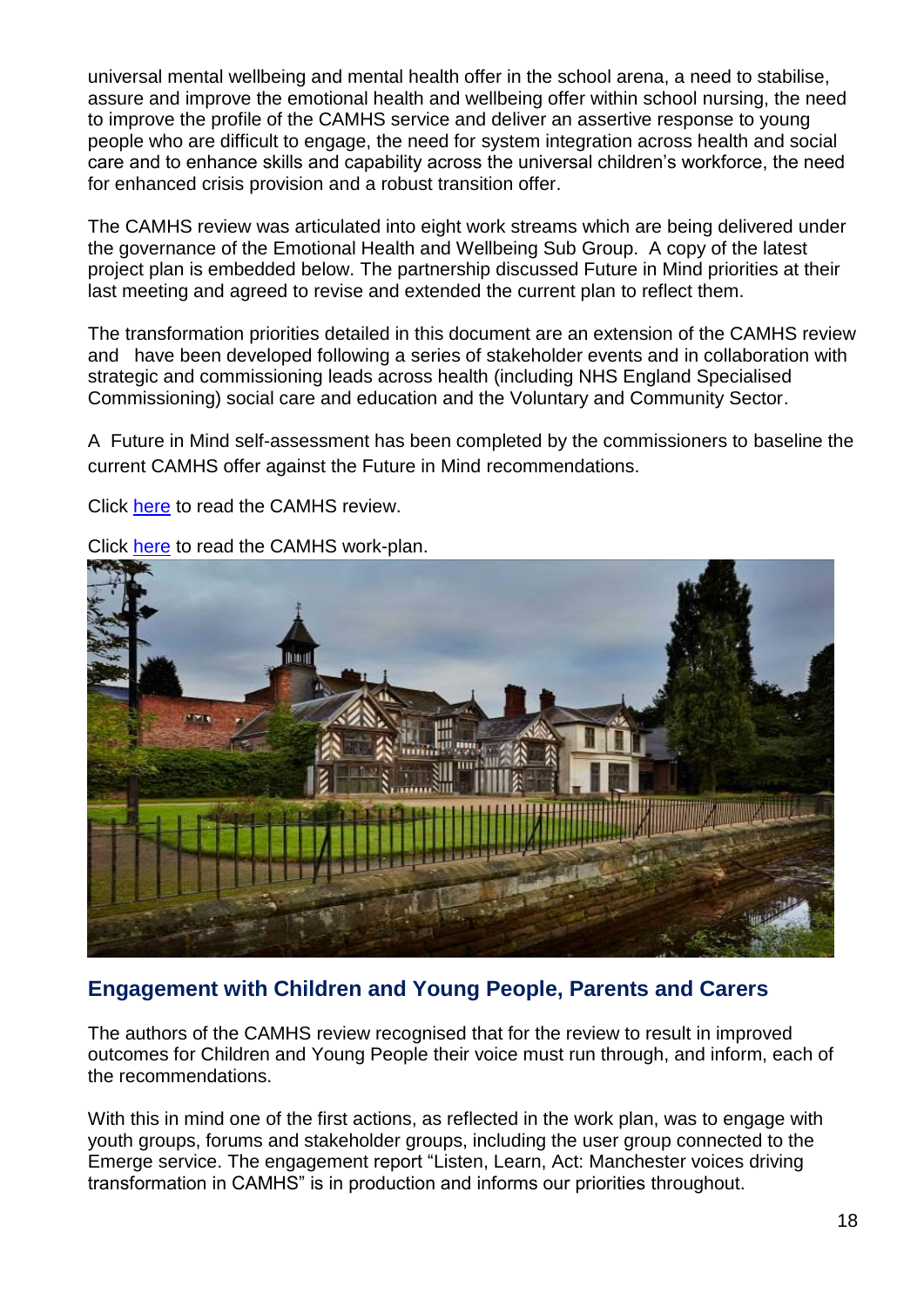Our engagement programme was further enhanced by Manchester City Council (MCC) commissioning 42<sup>nd</sup> Street to complete a systematic user engagement, the terms and scope of which were developed by MCC and partners and the findings detailed within the report "Tell Us…An insight into Adolescent Mental Health and Wellbeing Services in Manchester".

Aligned to this Manchester Youth Council have prioritised Children and Adolescents Mental Health in its programme of work and has made representations to the Children's Oversight and Scrutiny Committee in relation to three proposals they think will have a significant impact on improving support for young people with mental health problems.

Their proposals are as follows:

- Proposal 1: Ensure every high school, college and youth setting has a named individual to act as a single point of contact for support around mental health and emotional wellbeing for all students, and that students are aware of that person.
- Proposal 2: Produce and distribute additional publicity material for young people, focused around accessing support for mental health and emotional wellbeing.
- Proposal 3: Develop schemes for greater involvement of young people in the development and delivery of support for mental health and emotional wellbeing through peer mentoring and the establishment of "youth inspectors" to provide feedback on the support provided for mental health and emotional wellbeing in that young person's setting and identify ways in which it could be improved. Such schemes are likely to need an effective support programme. There are many previous and existing similar approaches in connected settings that could be drawn on such as You're Welcome, The British Youth Council's School Nurse Champions programme and NCB's Young Inspectors Programme.

The commissioners commit to working with the Youth Council to implement these proposals and to meaningful engagement with Children and Young People at key points during the delivery of this programme

# **Equality and Health Inequalities**

The CCGs demonstrate compliance with the Equality Act 2010 and Health and Social Act 2012 (reducing health inequalities) by ensuring that all work streams and activities adhere to the following key Equality Diversity and Human Rights drivers:

- Public Sector Equality Duty (PSED)
- NHS Constitution
- Health and Social Care Act 2012
- **Equality and Diversity Objectives 2015-18**
- Equality Delivery System 2 (EDS 2)
- NHS Workforce Race Equality Standards

5 key strategic objectives drive the EDHR agenda, ensuring the CCGs:

- Eliminate unlawful discrimination in all our functions as a Commissioner and employer.
- Reduce inequalities in health amongst different groups of people living in the city.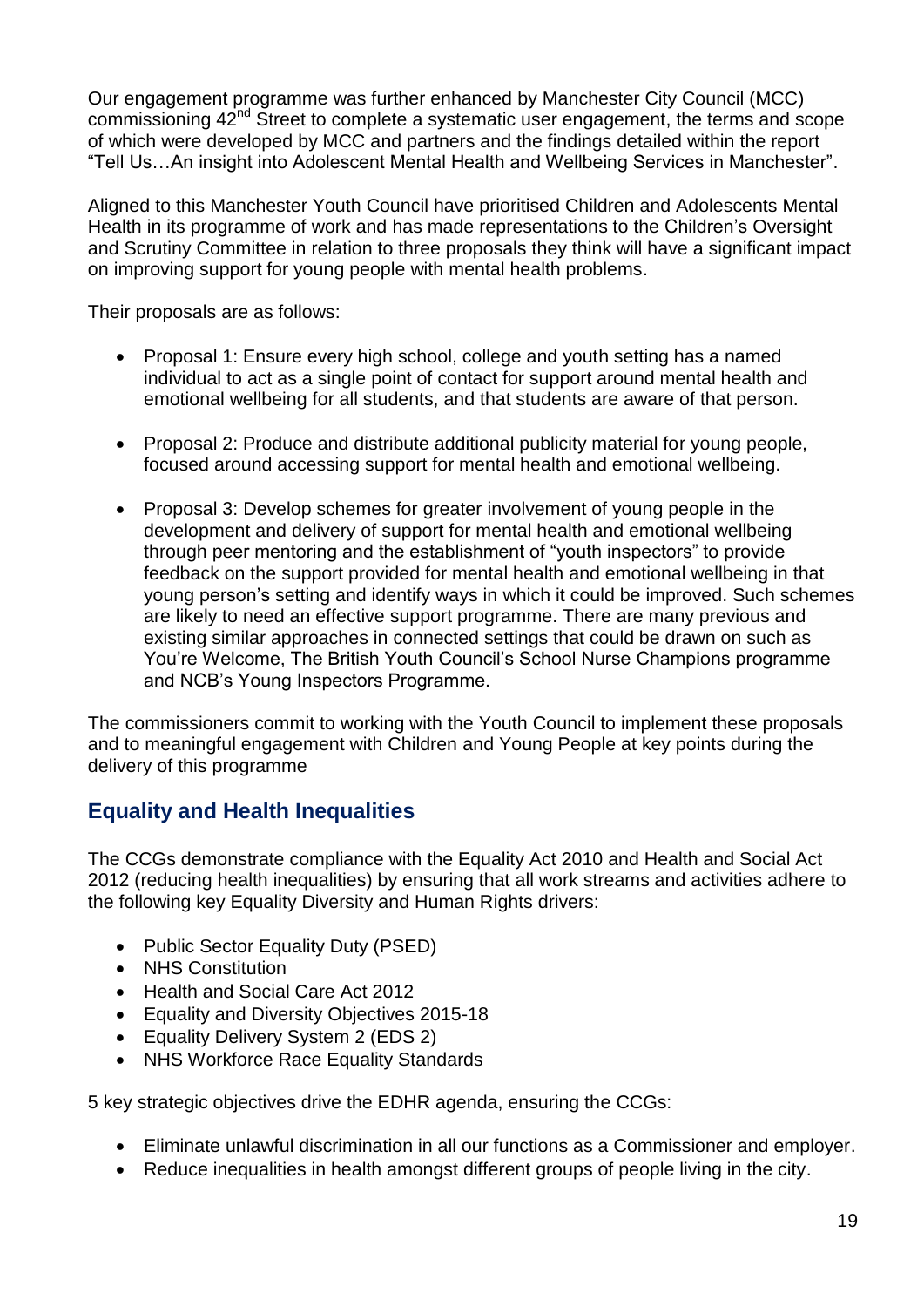- Develop a holistic awareness and understanding of communities and their health needs.
- Commission services from providers who are able to be responsive to the diverse needs of individuals and their families.
- Promote equality of opportunity and inclusion so that all staff and patients can achieve their potential and have the best life chances possible.
- Become a strong community leader, championing equality in all aspects of our work with other local partner agencies.

A recently refreshed Corporate EDHR strategy articulates four goals to meets statutory requirements of the Equality Act 2010 as follows:

- **Goal 1**: Better Health Outcomes
- **Goal 2**: Improved Patient Access and Experience
- **Goal 3:** A Represented and Supported Workforce
- **Goal 4:** Inclusive Leadership

This transformation plan will positively contribute to the above by insuring:

- Services are commissioned, designed and delivered to meet the health needs for local communities.
- Individual patients' health needs are assessed, and met in appropriate and effective ways.
- Transitions from one service to another, for people on care pathways are made smoothly with everyone well informed.
- When people use NHS services, their safety is prioritised and they are free from mistakes, mistreatment and abuse.
- Screening, vaccination and other health promotion services reach and benefit all local communities.

The CCG is in possession of basic demographic data in relation to cohorts currently accessing CAMHS. In order to meet the above goals and ambition to assure that services are meeting the needs of Manchester's diverse communities further base lining is required in relation to all protected characteristics.

Further work is needed to understand the prevalence and experience of children and young people from particular groupings including those with learning disabilities, looked after children, care leavers and those with additional vulnerabilities.

Our transformation priorities are however fundamentally reflective of the needs and wishes of children and young people s obtained through the comprehensive programme of engagement detailed previously.

This programme will be subject to robust equality impact assessment throughout.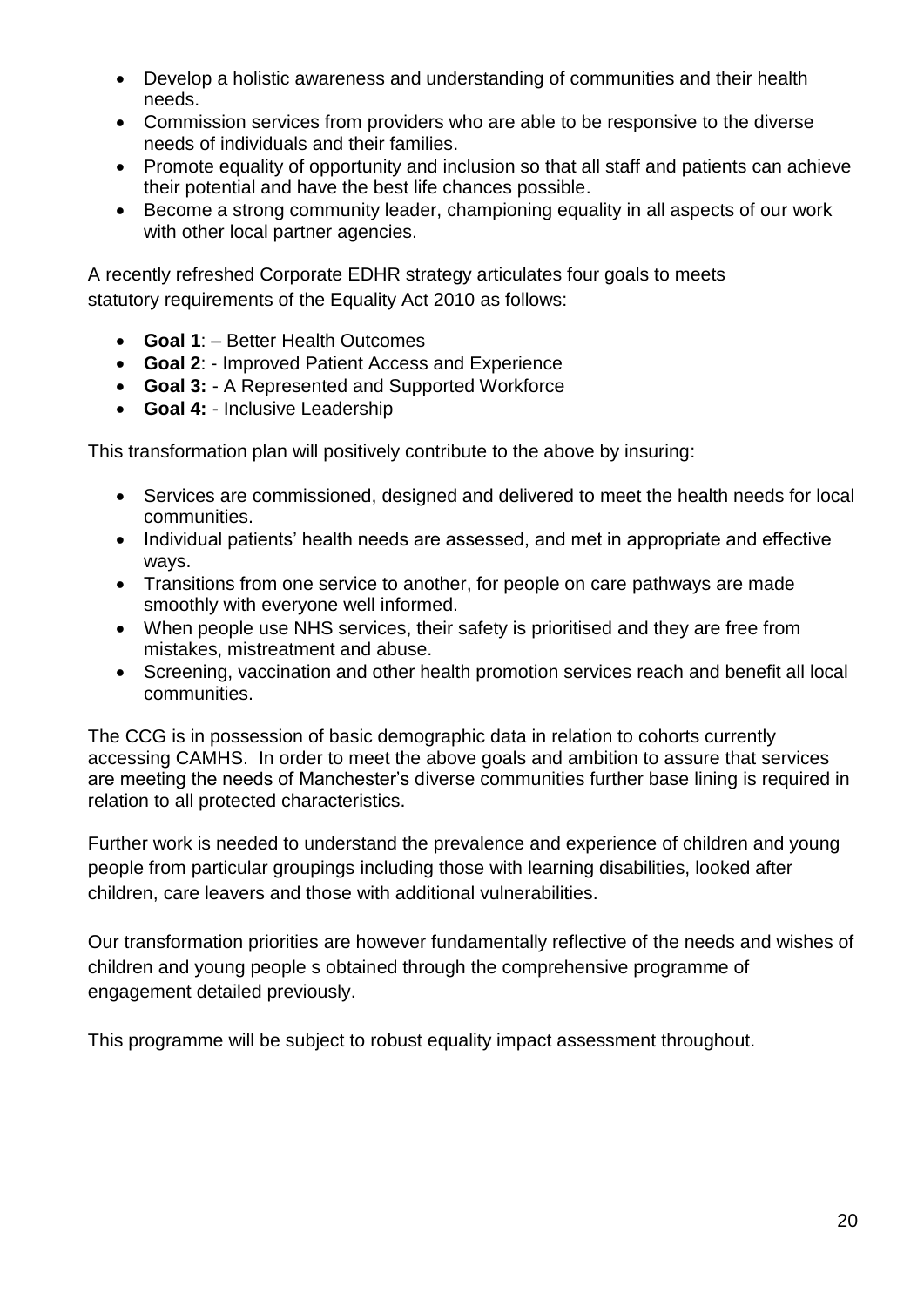

## **Plan for Success**

Our transformation plan articulates a programme of work described across the following thematic headings and aligned work streams:

- 1. Promoting resilience, prevention and early intervention.
- 2. Access and delivering evidence based practice.
- 3. Support for Vulnerable Groups.
- 4. Developing the Workforce.
- 5. Accountability and Transparency.

In essence it is our ambition to implement a new model of care in respect of children and young people's mental health and wellbeing in Manchester against the THRIVE framework developed by the Anna Freud Centre and Tavistock and Portman NHS Foundation Trust .

THRIVE is a needs based model that enables care to be provided according to four distinct groupings determined by an individual's needs and preferences with an emphasis on prevention and promotion of mental health. Synergy exists between this model and Manchester's early help strategy.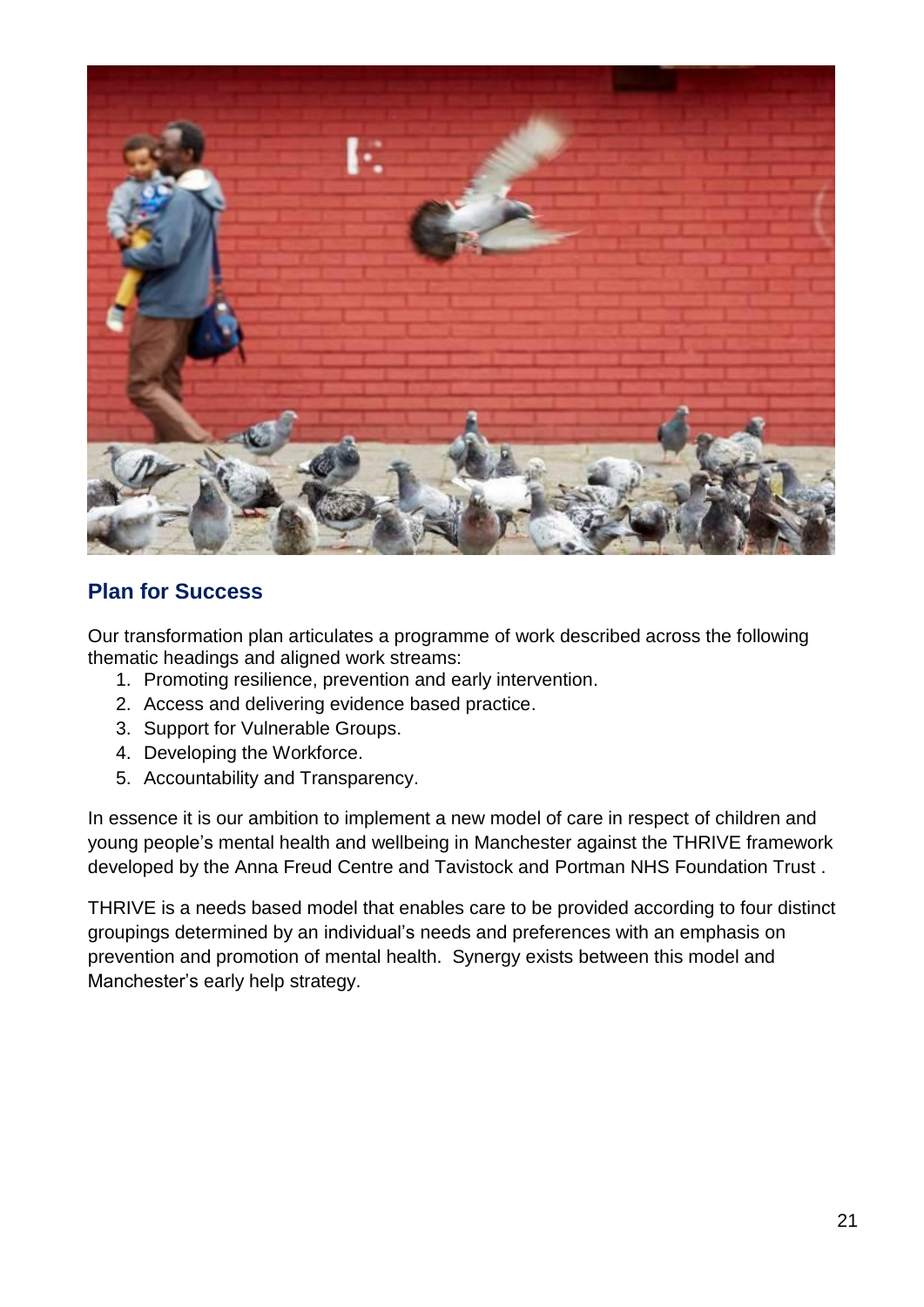An outline view is illustrated below:



# **Promoting resilience, prevention and early intervention**

The following narrative describes our priorities, including those already in progress through the CAMHS review.

The CAMHS review evidenced that young people's mental health and wellbeing issues are not being systematically identified and addressed early enough. The review highlighted a lack of a co-ordinated strategy around mental wellbeing and mental health in schools and consistent universal offer.

This is borne out in the comments of children and young people in our engagement reports "Listen, Learn, and Act: Manchester voices driving transformation in CAMHS" and "Tell us… An insight into Adolescent Mental Health and Wellbeing Services in Manchester".

The commissioners have developed an integrated school emotional health and wellbeing framework to sit as an overarching framework for the Emotional Health in School (EHS) Service and the emotional health and wellbeing (EHWB) elements of the School Nursing Service and the Manchester Health Improvement Service.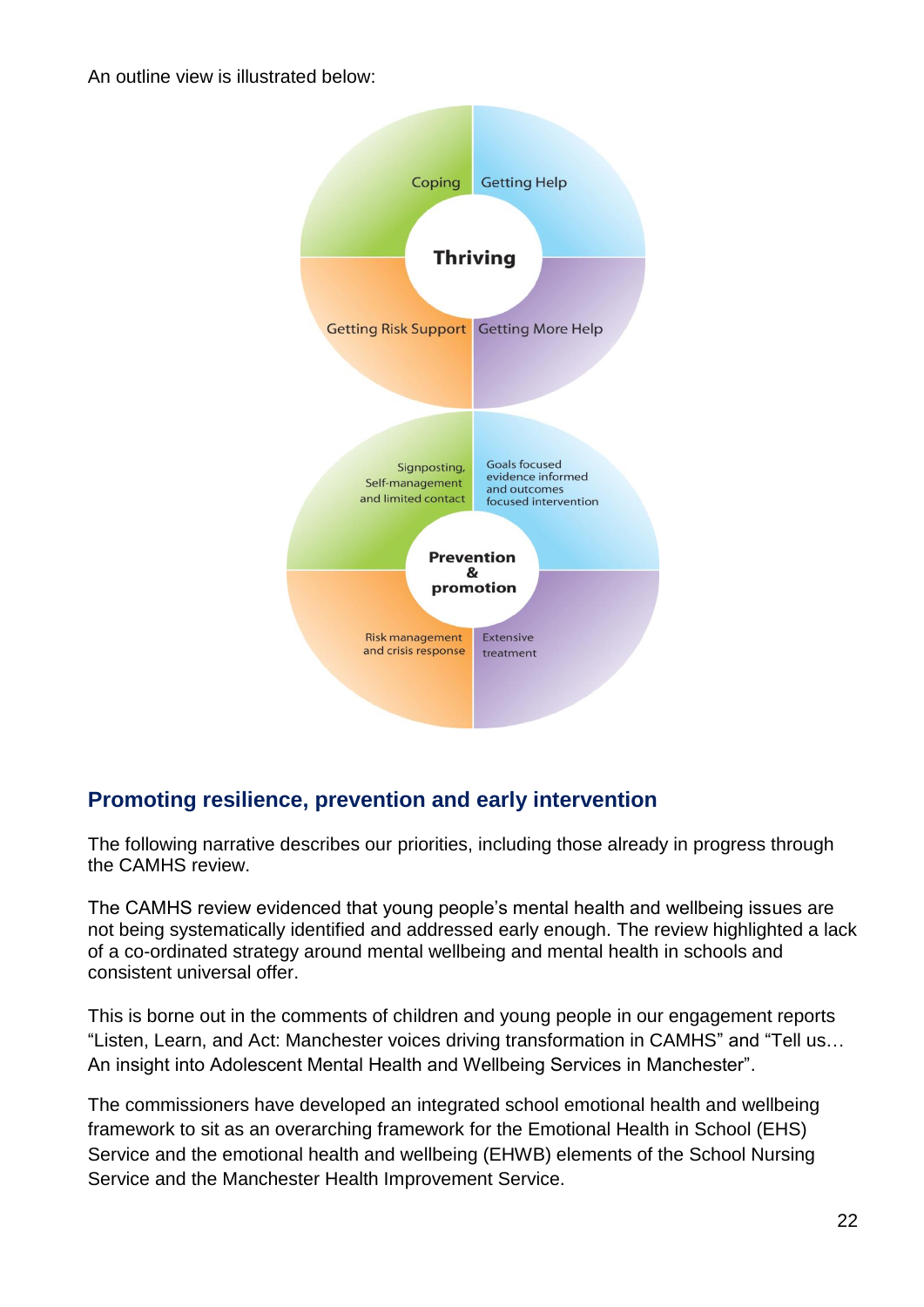The model is drawn from Future in Mind as well as the ethos of 'right time, right place, right offer', the principles of the 'One Team – Place Based Care model' and the Tavistock 'Thrive' model.

Our ambition is to align this offer with the thrive model and assure a seamless whole school and person centred offer across mainstream and special education extending from nursery to further education. We will assure that there is a named lead in CAMHS for each school, and vice versa. The new delivery model will address the lack of parity in the current emotional health in schools service highlighted within the CAMHS review.

A new delivery model is in development for implementation in April 2016.

Evidence tells us that treating different and specific health issues separately will not tackle the overall wellbeing of this generation of young people. Future in Mind establishes the need for a whole system whole school response. Commissioners understand the importance of supporting teachers to support children in the school setting. In relation to this, we welcome the current work of the Department for Education on character and resilience, PSHE and counselling services in schools as referenced in Future in Mind.

Manchester Public Health's new Healthy Schools delivery model to education settings will focus on developing a whole school approach to building the resilience and self-esteem of children and young people.

The Healthy Schools model will focus on the public health priorities; diet, physical activity, drugs and alcohol, sex and relationships and mental health. A new Safeguarding priority will be implemented to support the overlap of risk taking behaviour's, and to address new and emerging public health issues which are affecting the health of children and young people in Manchester such as Child Sexual Exploitation and Female Genital Mutilation.

All themes within the new model will be supported by public health prevention interventions and programmes and by a new integrated school emotional health and wellbeing offer delivered by School Nursing and the Emotional Health in Schools Service.

In conjunction with Healthy Schools and as part of the Integrated School health offer it is our intention to identify best practice in relation to the current resilience programmes on offer within schools and upscale them to form part of a citywide offer.

Healthy Schools have co-ordinated a number of awareness raising initiatives across the city. We would like to build on this in the format of a co-ordinated anti-stigma campaign to increase awareness of and access to mental health websites and apps.

# **Supporting Self Care**

Our engagement with children and young people tells us the extent to which they value the support of friends and peers when they are beginning to experience poor mental health. "Listen, Learn, Act: Manchester voices driving transformation in CAMHS" includes feedback from one young person who points to a lack of training for young people to teach other young people about mental health.

We recognise there are a number of peer support initiatives across the city and scope for them to be developed, and promoted as integral elements of the mental health and wellbeing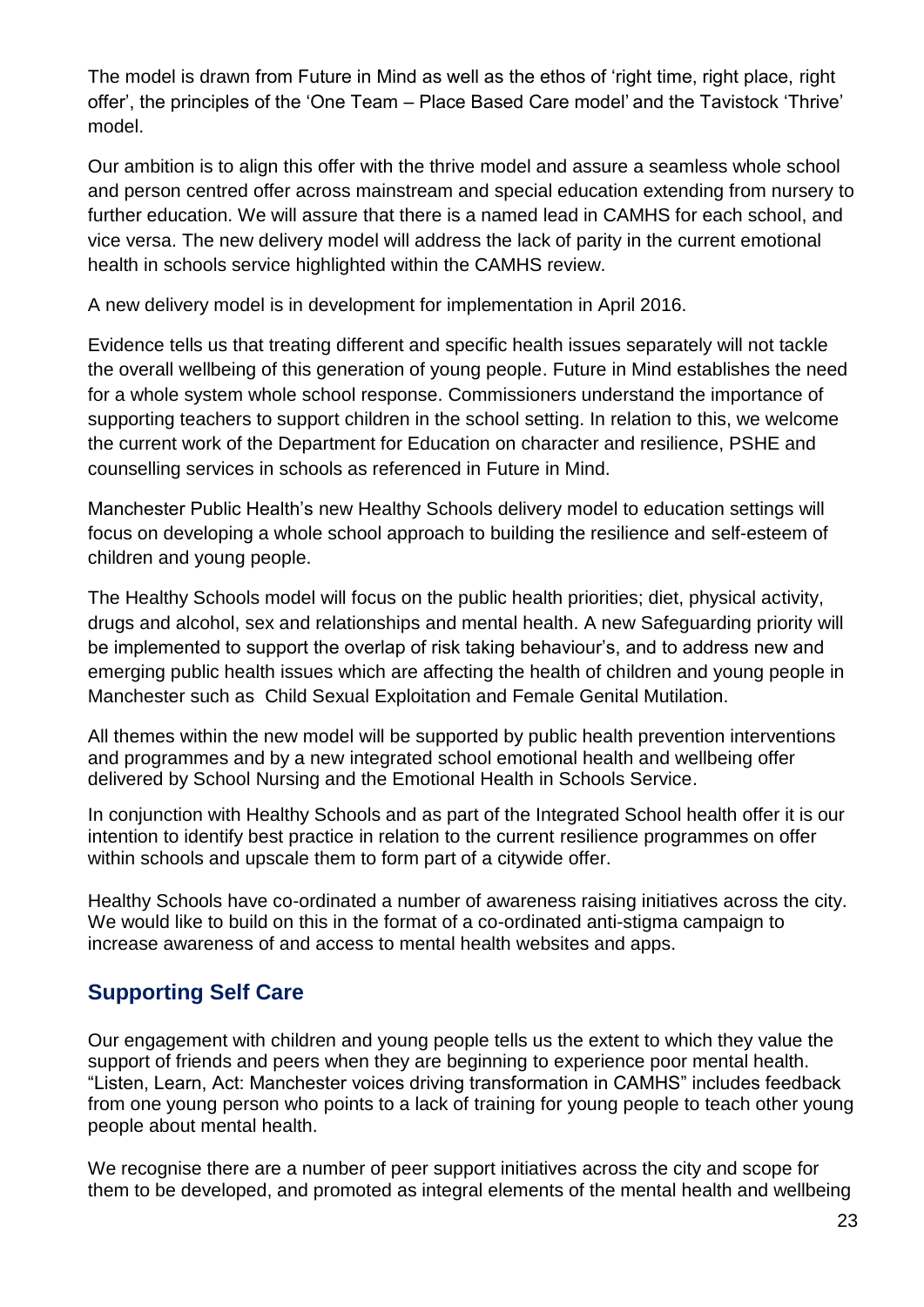offer in Manchester. There is emerging evidence to support the correlation between support for parents and carers and recovery. We recognise there is evidence of good practice across the city in particular to parents and carers through the CAMHS Looked After Children and Learning Disability service. We would like to map this to understand outcomes and impact and inform future commissioning intentions.

This work will be connected to our Supporting Vulnerable Groups Pilot. Through which additional investment will be made into the voluntary community sector. The profile of which enables greater in reach to excluded and hard to reach communities

# **Early Help**

In July 2015 Manchester launched its Early Help Strategy to ensure Early Help is targeted and co-ordinated effectively, so that families needing extra help receive support it when need is first identified.

The revised strategy sets out how all partners will work together to reform, strategically plan, jointly commission and deliver a range of provision and interventions to support families at their earliest opportunity.

We will extend the mental health and well-being offer into early help hubs; creating a critical and systematic bridge from CAMHS into all Early Help services and vice versa.

Additional investment will enable us to embed CAMHS within the hubs. It will provide for the development of integrated pathways, joint working and protocols across health and social care with particular emphasis on young people with additional vulnerabilities and on timely vertical and horizontal transitions between and across services to break down the barriers. This additional investment will allow for the roll out of CAMHS training across the Social Care workforce leading to improved identification and treatment of mental Health issues for Children and Young People.

The new Early Help Assessments (EHA) have a strong focus on health and wellbeing and provide clear alignment between the delivery of effective and timely support and the aspirations and objectives outlined in Future in Mind. It is our ambition to insure the EHA is firmly embedded within our children's health offer.

This will allow for early identification and intervention to be provided via the new delivery model of the early help hubs. New triage and allocation arrangements in the early help hubs will ensure that early help services for children and young people in relation to their mental health and wellbeing will be targeted and coordinated effectively. The triage and allocation arrangements are evolving and links with CAMHS practitioners within the triage process are being developed.

A workforce development plan is in place including a focus on ensuring key workers have the knowledge and skills to identify early signs of mental health and wellbeing issues and have the confidence and skills to have the quality conversations with children, young people and their families. The outcome will be translated into an integrated offer of support.

## **Perinatal Mental Health**

The current offer in Manchester includes a specialist midwifery service aligned to each Trust providing support to women suffering with mental health problems post natally.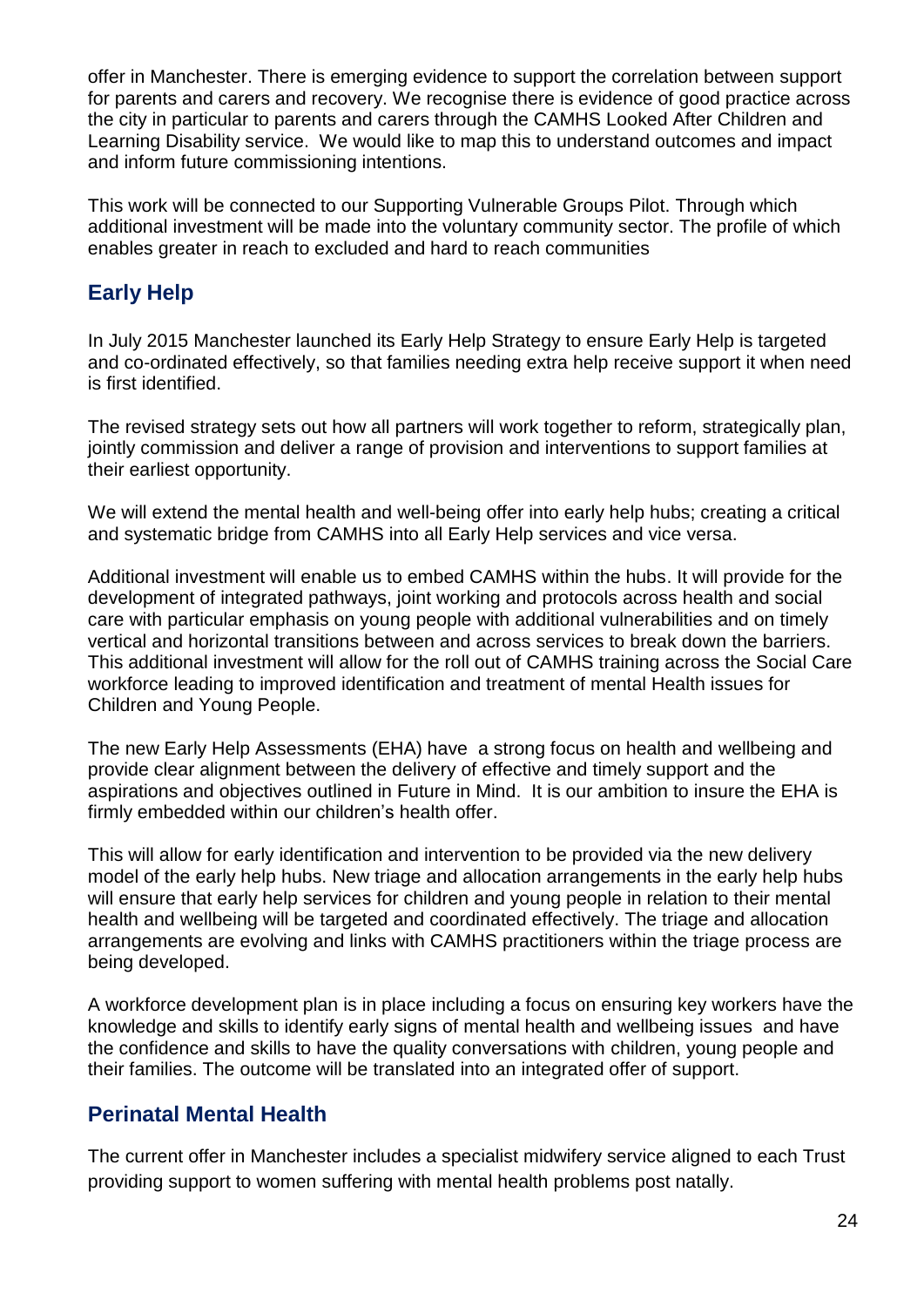The Anderson Unit is commissioned by NHS Specialist Commissioning to provide for women requiring admission post natally.

Across the city we are delivering against our ambition in relation to maternal mental health with 95% of new mothers currently receiving mental health assessments. We acknowledge the need to reduce the incidence and impact of postnatal depression through earlier diagnosis and better intervention and support.

| The value of NHS specialised Commissioning into perinatal mental health is detailed below: |  |  |
|--------------------------------------------------------------------------------------------|--|--|
|                                                                                            |  |  |

| <b>Clinical</b><br>Commissioning<br><b>Group</b> | 13/14    | 14/15    | 15/16   |
|--------------------------------------------------|----------|----------|---------|
| <b>North Manchester</b>                          | £229,772 | £279,837 | £37,417 |
| <b>Central Manchester</b>                        | £165,478 | £241,893 | £92,752 |
| South Manchester                                 | £11,594  | £56,916  | £4,216  |

We look forward to the issue of new access and waiting standards for rapid access to mental health services for women in pregnancy and a potential Greater Manchester strategy for an enhanced community offer.

## **Access and Delivering Best Practice**

Rather than by disease or organisation care should be organised around the place in which people live. Teams should be structured around geographical areas and work as part of that local community tailoring the care to local needs and linking to and strengthening local assets, including local organisations, volunteering and unpaid carers.

Recommendation 4 of "Tell Us... An insight into Adolescent Mental Health and Wellbeing Services in Manchester" 2015 demands that we insure young people have bespoke, private and non-stigmatising venues to attend appointments and reconfigure services so that they fit with the needs of young people, including during evenings and at weekends. This represents one of our key priorities and is consistent with our ambition in relation to ONE Team delivery.

In delivering this ambition specific reference will be made to the needs of particularly vulnerable groups including those in care, care leavers, children in the youth justice system and carers.

Tell Us suggests that children and young people identify with the support their GP can offer in relation to their mental health and wellbeing. We aim to extend capacity and expertise into primary care through the development of named CAMHs leads to in reach into GP practices, offering consultation and the facility for children and young people to be seen at the GP Practice.

Our ambition is to assure right support, right time, right place and a system of care built around the needs of the child rather than existing organisational boundaries, we will ensure that the CAMHS offer is consistent with the one team 2020 specification.

Manchester CCGs CAMHS commission is demand lead. Our ambition is to radically transform this to one which is needs led and outcomes based.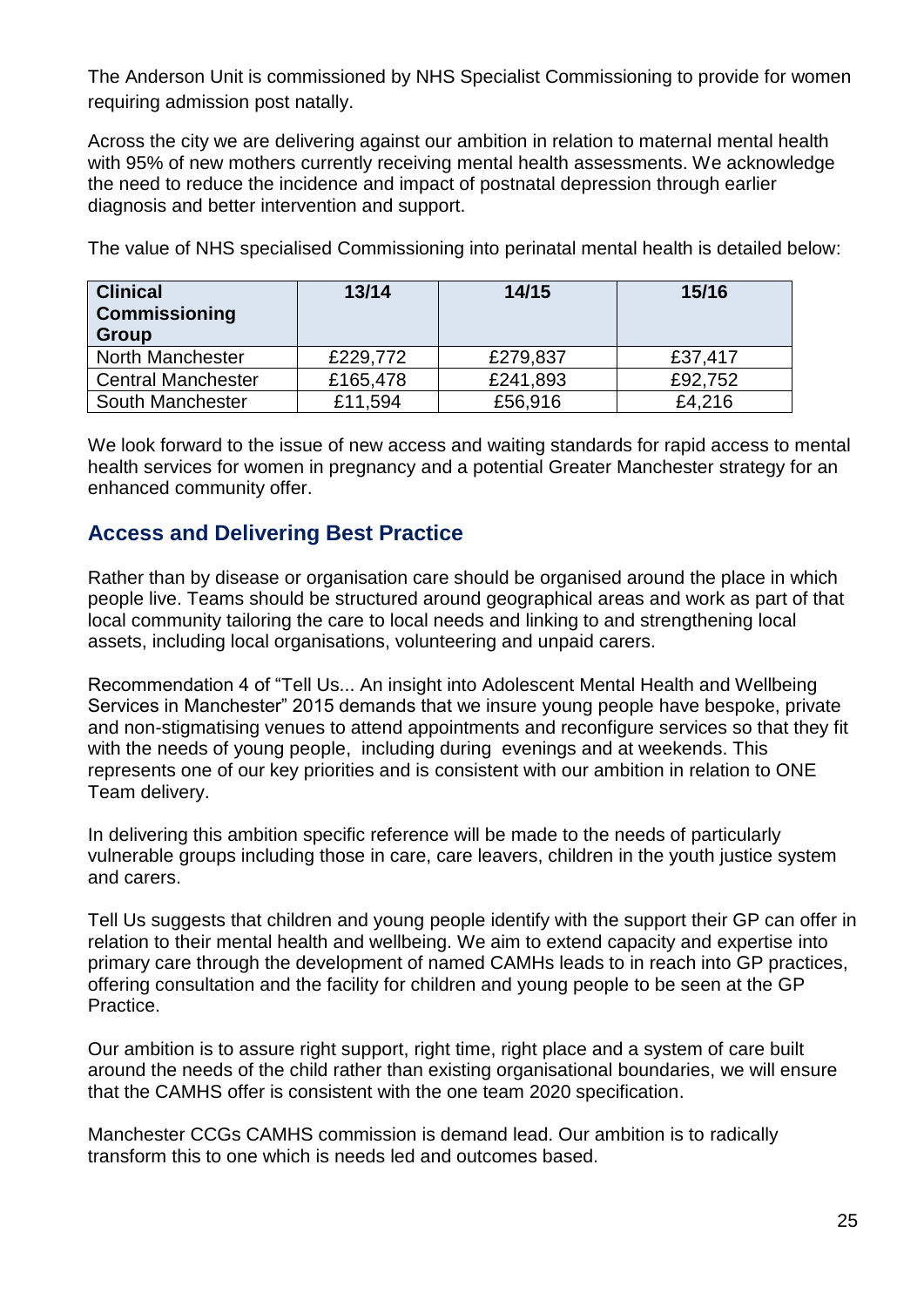It is our ambition to align our emotional health and wellbeing offer in line with the Thrive Model (THRIVE The AFC–Tavistock Model for CAMHS 2015). Consistent with this young people with mild or temporary difficulties and those with chronic, fluctuating or on-going severe difficulties, for which they are choosing to manage their own health and/or are on the road to recovery services, should be provided within education or community settings.

Children and young people in need of help will be supported by focussed, evidence-based (and where available NICE compliant) treatment, with clear aims, and criteria for assessing whether aims have been achieved. For those requiring extensive or intensive treatment there needs to be close interagency collaboration (using approaches such as those recommended by AMBIT to allow common language and approaches between agencies) and clarity as to who is leading recognising that social care may often be the lead agency.

Regardless of whether a child or young person is coping, or in need of extra help their care will be supported by condition specific care pathways complete with the expected timelines and outcomes. In relation to specific conditions we will insure that that emerging strategic clinical network guidance on ADHD Autism and Neuro Developmental Disorders is implemented.

We acknowledge the on-going work of Central Manchester NHS Foundation Trust CAMHS around pathway development. We need to align this work to the Thrive Model ensuring psycho-social and psycho-educational pathways are in place and the pathways for Children and Young People who are not yet therapy ready.

CAMHS have applied to become a Thrive accelerator site to test and refine the model. This will provide the tools and support needed to implement and test the model at pace.

Engagement with School Leaders, through school heads reference group, points to the need for a pre appointment/pre therapy offer that includes sources of support and information including helplines, websites and peer support groups to prevent escalation and support engagement.

Future in Mind seeks to ensure national coverage of the Children and Young Peoples Improving Access to Psychological Therapies Programme (CYPIAPTS). Manchester CCGs are part of a collaborative and IAPTS is embedded within CAMHS. Latterly we have supported the extension of CYIPATS into our third sector provision, delivered by 42<sup>nd</sup> Street. Greater focus is needed to understand the percentage of provision across both providers that is CYP IPATS compliant and to assess the impact.

The CAMHS review, and priority setting conversations with CAMHS partnership group stakeholders suggest, the architecture is in place but stronger links are needed across the system and operational redesign required to facilitate access and engagement.

There are concerns across the system around the quality and appropriateness of referrals into CAMHS which in turn may be contributing to the level of failed appointments and unrealistic expectations being set or expected. Progress in relation to the development of a universal city wide training offer including referral procedures will have an impact here.

A single point of access is needed to support a truly integrated core and targeted CAMHs offer. There are currently three access routes into CAMHS, via North, Central and South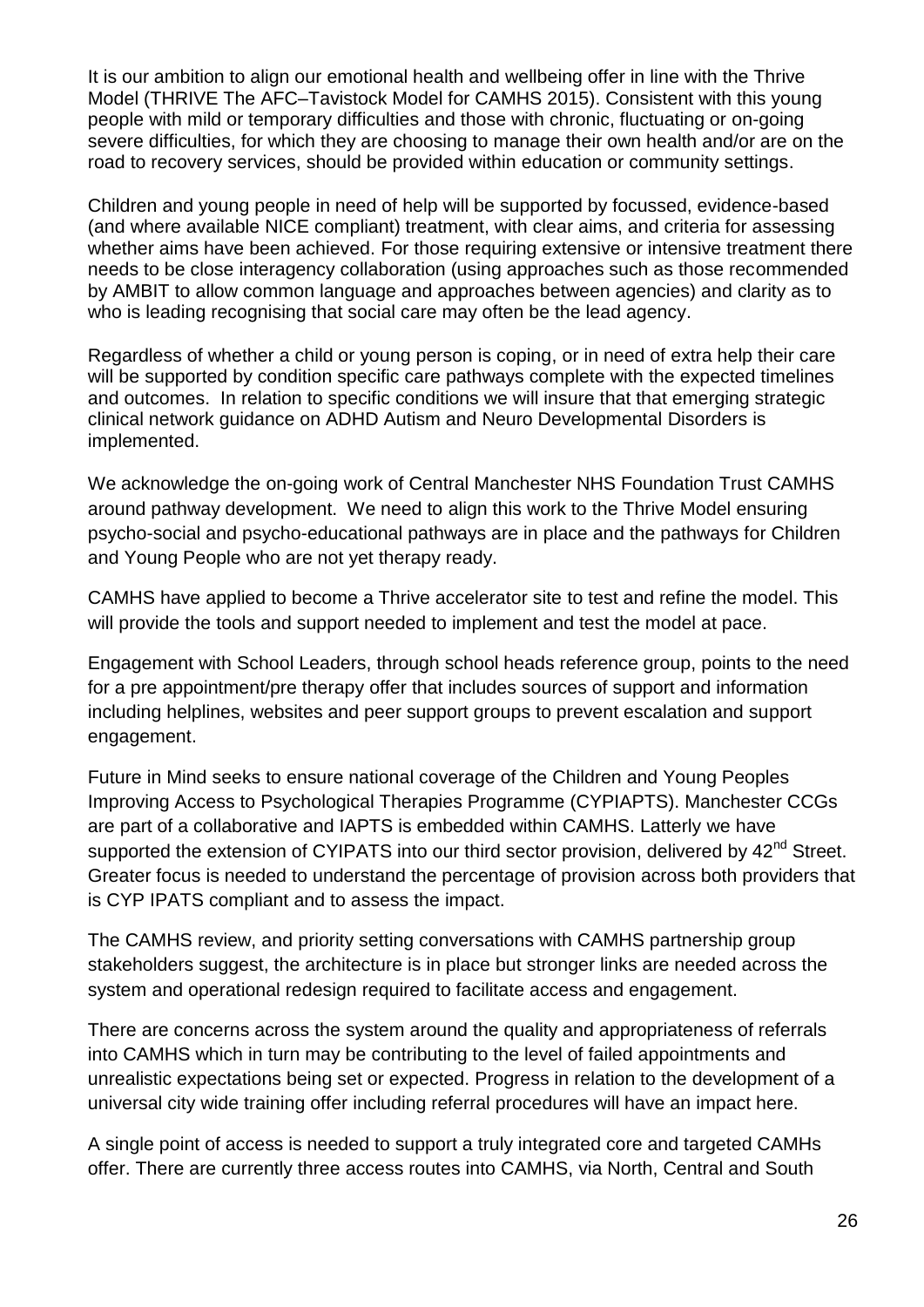offices and a lack of clarity across the system around the interrelationship between core CAMHS and targeted CAMHS.

The CAMHS system supports an 11 week access target and there is flexibility for children and young people to be seen in an emergency and urgently. Referrals are screened daily by the Duty Practitioner. There is however a need for a transparent and clearly articulated triage methodology which makes provision for the completions of Early Help Assessment (thereby supporting the need for vertical integration of services).

## **A community Eating Disorder Service**

Under the auspices of Future in Mind the government has allocated additional funds to implement the proposed transformation of services in England for the treatment of children and young people with eating disorders up to the age of 18. The funding is intended to improve the consistency and quality of eating disorders services, provide new and enhanced community and day treatment care, ensure staff are adequately trained and supervised in evidence based treatment and effective service delivery, and ensure the best use of inpatient services.

New access and waiting time standards have been published and the ability of services to meet this standard will be monitored in 2016. The standard is based on a minimum population footprint of 500,000 and 50 new cases per annum.

The commissioners have agreed to jointly commission this service in partnership with Salford CCG. There is a natural geographic and provider alignment and a provider business case is in development.

The CAMHS service supported 86 new eating disorder referrals within its core teams in 14/15 across this footprint without a dedicated resource. A new multi-disciplinary team will need to be created for our current provider to deliver against the new standard. Any capacity released from this additional resource will be quantified and redeployed to those who self-harm or present in crisis.

In our plan we are mindful of the potential for a Greater Manchester response to Eating Disorders as identified by The CAMHS Board and aligned to Devolution Manchester.

# **Transition**

All children need preparation for adult life, but for some the challenge is greater.

Young people can be subject at different time points to serial and non-concurrent transfers within and across different healthcare organisations. Future in Mind highlights that the issue of transition for young people is longstanding. Manchester's independent Mental Health Report confirms this as a reality in Manchester so took the feedback young people, their parents and carers have given in our engagement with them.

The current system is that transition is based on chronological rather than developmental, transition ordinarily happening at 18 years. Focusing on a moment in time masks the real issue, this is how we ensure better co-ordination of mental health services for young adults.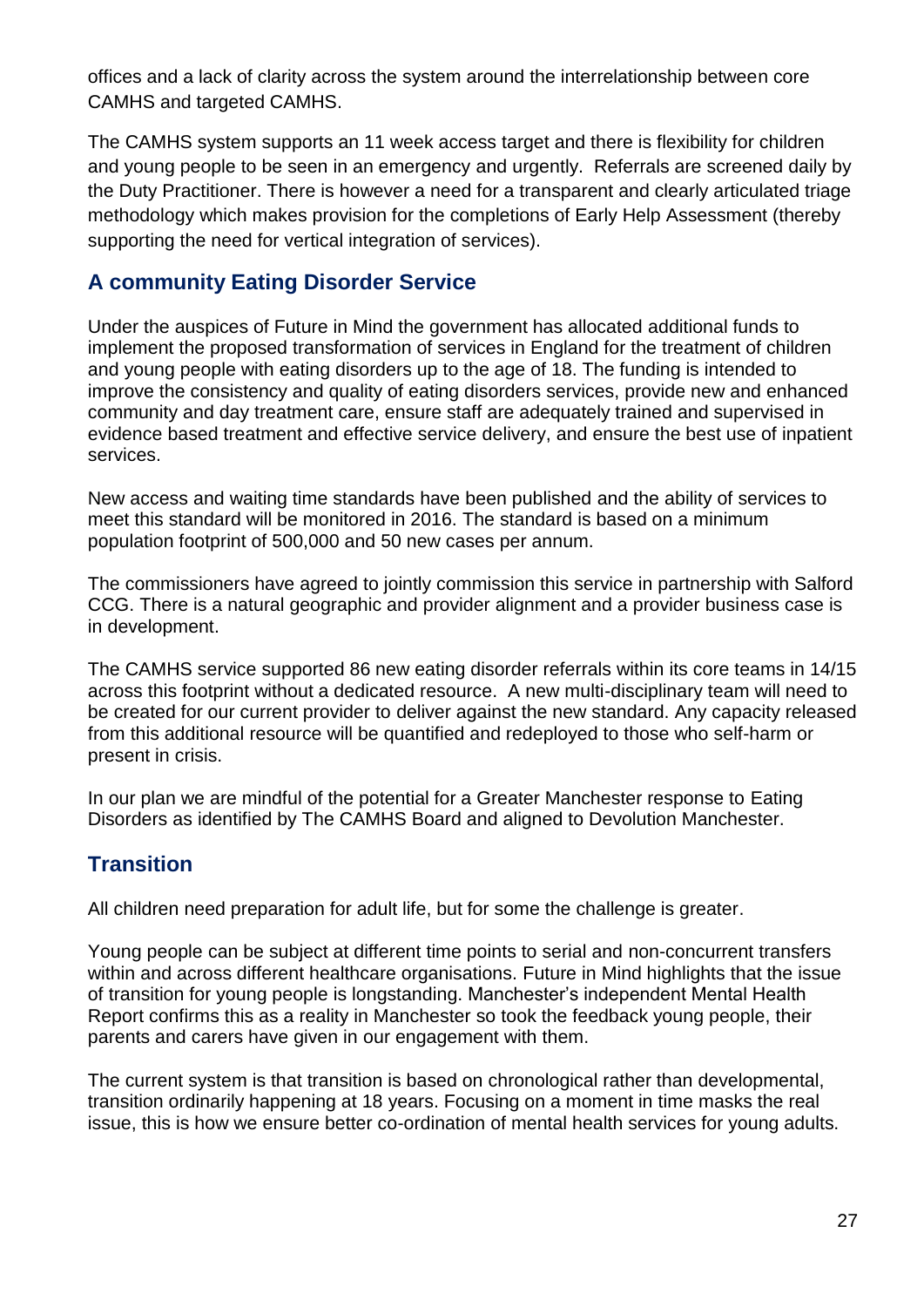Our children and young people have told us that they do not want an arbitrary cut off from CAMHS based on a specific age, but want continued personalised appropriate care ("Tell Us...An insight into Adolescent Mental Health and Wellbeing Services in Manchester" 2015).

Improving transition arrangements for children transitioning from children's to Adults mental health services is an imperative for Manchester CCGs.

Our ambition in relation to transition is detailed within the new Mental Health Improvement Programme care pathways allowing for flexibility for 16/17 year old in recovery to be supported in CAMHS even after 18th birthday and 16 year olds whose symptoms are not resolving to be referred in to adult services before 18 years.

In the immediate term the transition protocol from CAMHS to the Adult Mental Health system is under review (insuring consistency with NHS England's Model Transfer of and Discharge from Care Protocol for young people with mental health problems in transition from CAMHS).

Baseline data is needed from our mental health providers at Central Manchester Foundation Trust, Manchester Mental Health and Social Care Trust, Rotherham Doncaster and South Humber NHS Trust and 42<sup>nd</sup> Street in relation to the number of transitions from children's to adult services, presenting needs and acceptance rates. Going forward it is our intention to scope a transition offer which reflects a key worker model of delivery, explicit transition pathways for particular presenting needs and provides for flexible age boundaries and shared care, particularly for our most vulnerable young people. Our offer will be informed by transition best practice which is being developed by the Greater Manchester South Cumbria and Lancashire Strategic Clinical Network and compliant with new NICE guidelines.

## **Crisis**

The litmus test of the efficacy of our mental health system is how it responds to crisis. Our ambition is to ensure that when a young person experiences a crisis they receive help straightaway, day or night in a safe place.

The system offers a co-ordinated 24/7 emergency pathway. Emergency referrals of 16 and 17 year olds are managed in the first instance by Adult Mental Health Services who provide the initial assessment in A&E departments and the crisis follow up, if required. After 5pm any child/young person presenting as an emergency needs to attend their local A&E department, CAMHS has an emergency response service (On Call Rota) attending Paediatric A&E's for under 16 years of age. This service is facilitated by Medical Staff.

Current crisis arrangements for children and young people aged 16 to 18 are not robust enough and necessarily lead to a higher level of tier 4 admissions for this cohort than may be necessary.

An increase in the prevalence of self-harm and crisis presentations are exerting significant pressure on the CAMHS service impacting on capacity to respond to the less acutely unwell children and young people. The resulting risk being an escalation in symptoms for this cohort.

Through this strategy we will invest in a rapid access home treatment offer that will form part not only of our crisis response but also our offer to those young people requiring a more intensive CAMHS offer but not necessarily a hospital admission. Our intended outcome being to enable more of our young people to recover and thrive at home, attend school and maintain their friendships and therefore reduce the revolving door of admissions we know is evident across the city.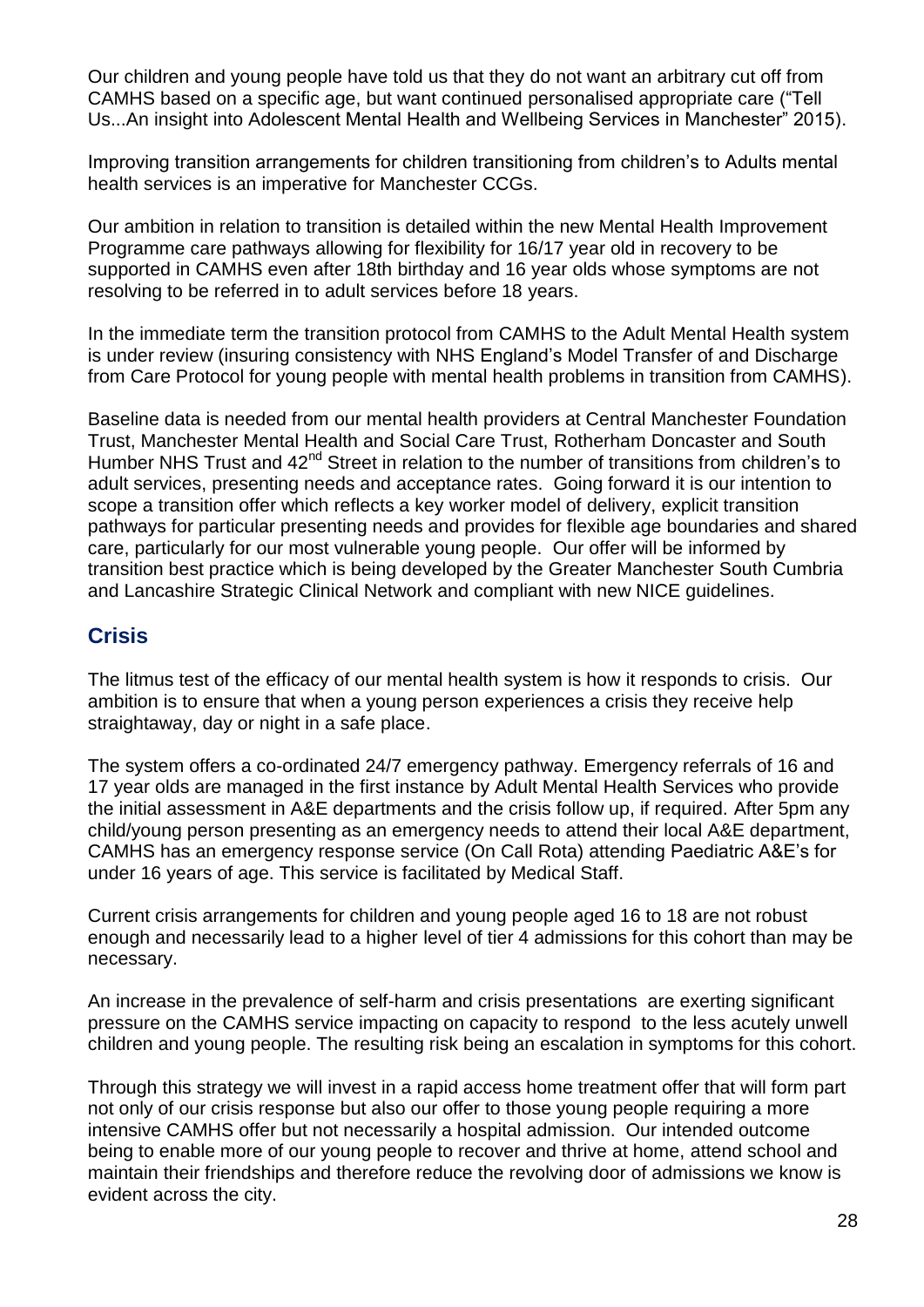There is recognition that a Children and Young Peoples Rapid Access Home Treatment offer is needed to support crisis step down, prevent hospital admission and provide the outreach required to work with the cohort of young people who are at risk of disengaging with mental health and wellbeing services.

Manchester CCGs recognise also the need for a self-harm care pathway and commit to adopt the 'crisis concordat' approach to supporting the self-harm care pathway in development by Greater Manchester, Lancashire and South Cumbria Strategic Clinical Network are developing at this interface in accordance with NICE guidance.

The Greater Manchester Crisis Concordat is currently oriented to the adult population. The need to explicitly reflect children and young people has been recognised and reflected in the latest Action Plan and recent engagement with CAMHS. Outcomes are currently being defined and agreed.

During 2015/16 we will focus additional investment into our CAMHS commission to pilot a rapid access home treatment service. Our ambition is that this will support access to CAMHS out of hours and at weekends and provide the capacity to increase individual support to young people who are experiencing increased difficulties in a community setting. In 2016/17 we will commission an impact review to; baseline and potentially upscale this commission determine the value of resource released across the core CAMHS service and identify where this should be redirected.

# **Support for Vulnerable Groups**

Through the work of the CAMHS review and our system wide engagement we realise that the current service construct presents barriers making it difficult for many young people and those who care for them to get the support they need. Our aim is to dismantle these barriers and reach out to children and young people in need. The challenge identified by our partners is around how we capture young people, who end up disproportionately in adult services, such as those in gangs, looked after children and care leavers, refugees and asylum seekers, children at risk of sexual exploitation and those with Autistic Spectrum and ADHD. It is our ambition to complete patient profiling to better understand which groups are currently under represented and pilot a targeted offer with our voluntary sector partners.

CAMHS Looked after Children Service is a consultation and therapeutic Service for Looked after Children, their carers and workers. The Service is jointly commissioned by Health and Social Care and provided through a multi-agency partnership. Further to a service redesign CAMHS LAC has been integrated within the core CAMHS offer going forward the commissioners will seek assurance that the service is aligned with LAC strategies and plans.

The CCG commissions a CAMHS offer within Manchester Youth Justice Service. This is recognised as an area of good practice and further work is required to measure the impact of this investment.

Under the governance of Manchester's OFSTED Improvement Plan, the system will be able to assure and track CAMHS take up within the LAC population. Added to this LAC health assessments will make provision for children and young people's emotional health and wellbeing at two points in time.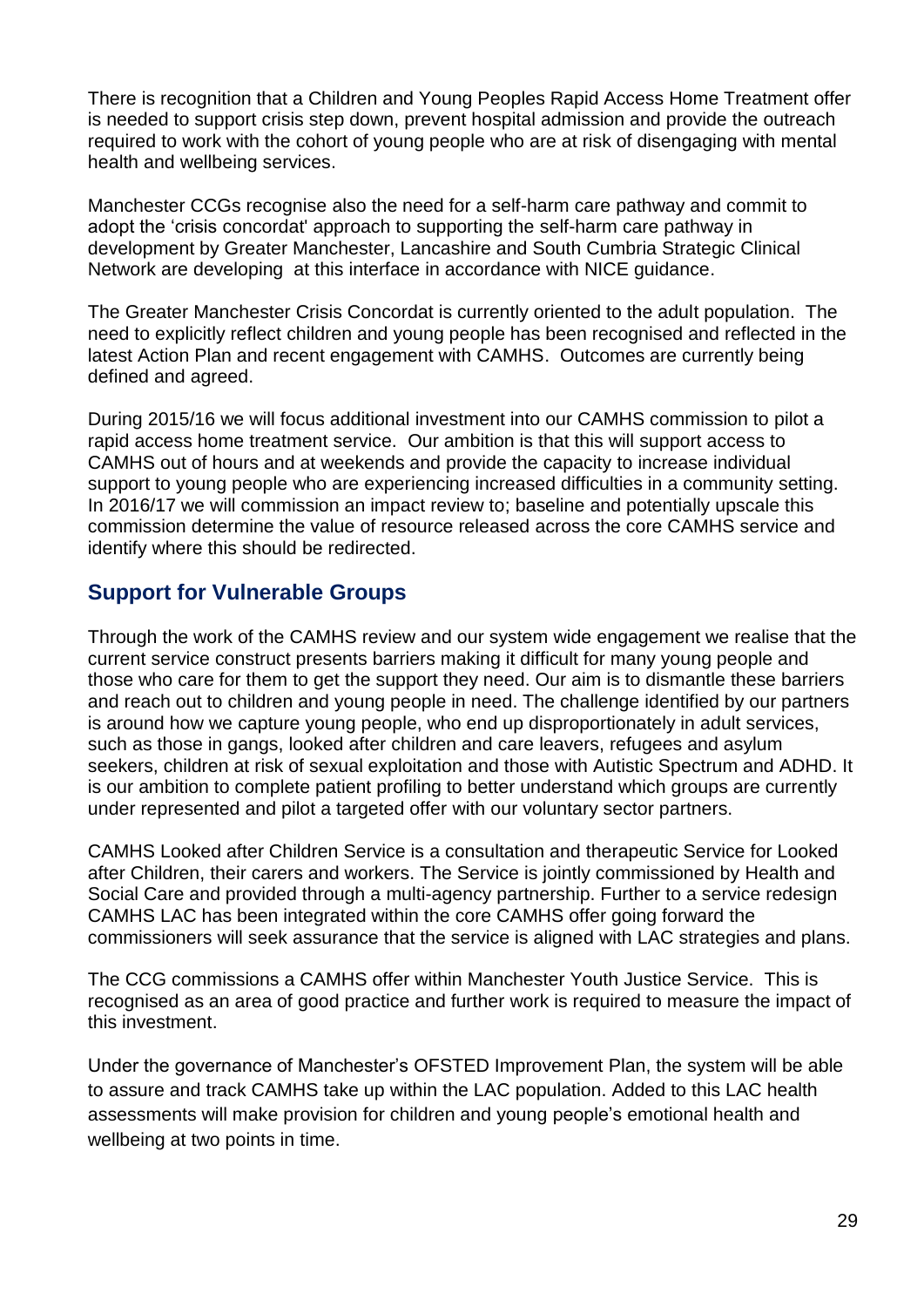Future in Mind is explicit in its assertion that children and young people should not be discharged from the service on the basis of non-attendance. This can be indicative of safeguarding issues. A piece of work is currently in progress, in order to understand the contributing factors for non-attendance and to establish robust follow up. Investment into an assertive outreach home treatment model will have an impact here.

The implementation of a Mental Health and Wellbeing Offer articulated against the THRIVE model will allow for flexible acceptance criteria based on need rather than presenting diagnosis and will incorporate models of effective interventions for vulnerable children and young people. Through this mechanism we will strengthen lead professional role for most vulnerable to liaise with all agencies to ensure services are targeted and co-ordinated.

The NSPCC estimates that 5-16% of fewer than 16 year olds are subject to sexual exploitation. They report that 34% who are abused by an adult and 83% abused by a peer do not report. Health professionals are ideally placed to identify child sexual exploitation. The Manchester Protect Team has identified the need to engage with health professionals providing them with the necessary skills and resources.

Our ambition is that during 15/16 CAMHS staff will attend level 3 CSE training. System partners recognise the strategic link CAMHS have with the Multi Agency Safeguarding Hub and assert that an operational link is also required.

"No wrong doors: working together to support young carers and their families" sets out a memorandum of understanding between Manchester CCGs and the Local Authority in relation to support for young carers in light of changes to local authority powers to duties from April 2015 under the Care Act 2014. Through this mechanism we will ensure that the Mental Health and Wellbeing needs of young carers are recognised and targeted support offered.

# **Consistency with Learning Disabilities Fast track**

Greater Manchester is committed to significantly re-shaping services for people with learning disabilities and/or autism, to ensure that more services are provided in the community and closer to home, with a shift away from long-term hospital care. The aim is to bring a personcentred and individualised approach to ensuring that the treatment and support needs of the person with learning disabilities and their families are met and those barriers to progress are challenged and overcome.

The Greater Manchester Mental Health strategy will link the existing Fast Track programme of activity across GM, with priorities for children and young people. This will ensure the prevention and community based aspects will be built into GM and locality level CAMHS Transformation Plans, reducing the need for high cost out of area health and social care placements.

# **Workforce**

In response to the recommendation of the CAMHS review the commissioners have conducted a training needs analysis of front line professionals working across health, social care and school nursing to understand current levels of awareness, confidence and experience of children's mental health issues.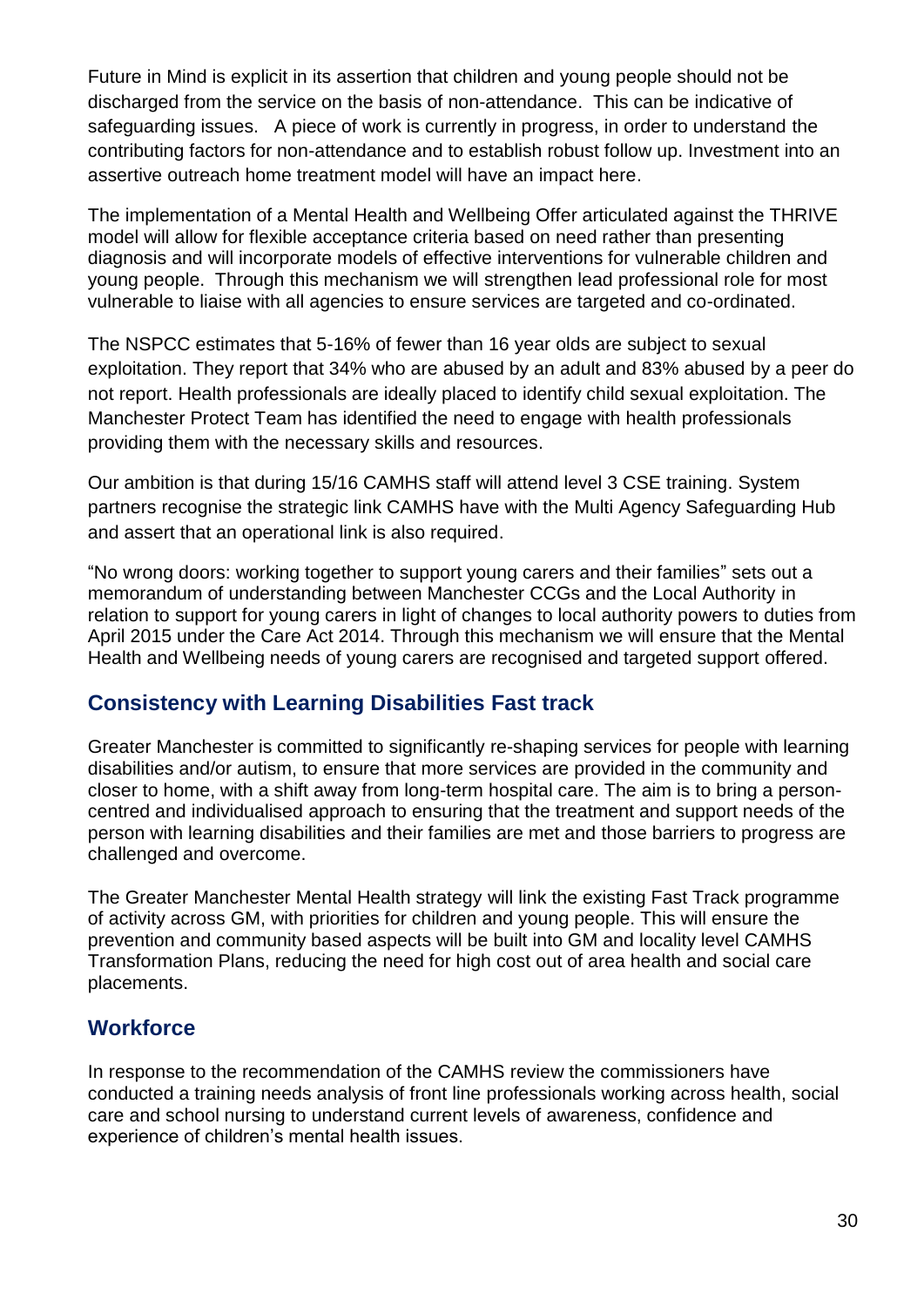The analysis of the three hundred and fifty responses received highlights the need for an emotional health and wellbeing training package for frontline staff health and social care staff working with children.

The commissioners from both the City Council and Manchester CCGs are now taking a collaborative approach to reviewing workforce development and training with a view to making new training packages available. It is anticipated that by improving the training offer for tier 1 professionals across relevant social care and health cohorts that the following outcomes will be realised:

- Increased confidence in identifying and dealing with mental health issues amongst Tier 1 professionals.
- Improved understanding of CAMHS service offer amongst Tier 1 professionals.
- Improved quality of referrals by Tier 1 professionals into CAMHS services.
- Improved working knowledge amongst Tier 1 professionals of the impact of key factors, including relationships, abuse and neglect, on children and young people's emotional health and wellbeing.

It is our intention over the next twelve months to define develop and promote the programme (taking account of existing national and local provision including Mind Ed, Connect 5 and the Behind the Behaviour Programme) and measure it's impact in relation to enhancing confidence, capacity and the standard of referrals across the system.

Adopting a One Team approach is a shift to a new way of working. It will require a cultural shift in how different professions work together.

## **Accountability and Transparency**

The governance arrangement supporting this plan insures a whole system approach to delivery at local level. Strategic oversight and governance will be provided by the Joint Clinical Commissioning Committee. The Emotional Health and Wellbeing Sub Group will be the central delivery vehicle, with associated work streams established to monitor progress against key performance indicators and manage risk.

The Emotional Health and Wellbeing Sub Group will report directly to the Joint Clinical Commissioning Group via the Children's and Maternity Neo Natal Sub Group.

Going forward the Emotional Health and Wellbeing Sub Group will agree mechanisms for insuring the continued involvement of children, young people, their parents and carers in the development and delivery of this transformation plan.

### **Programme outcomes and measures of success**

A detailed programme tracker has been developed describing; our local priorities, funding streams, and expected outcomes.These are reflected within the Children and Young Peoples Citywide delivery plan currently in development.

Key performance indicators will be co-produced with system partners as the programme is operationalise and will include the following success measures:

- A new Integrated School Health offer
- Citywide training offer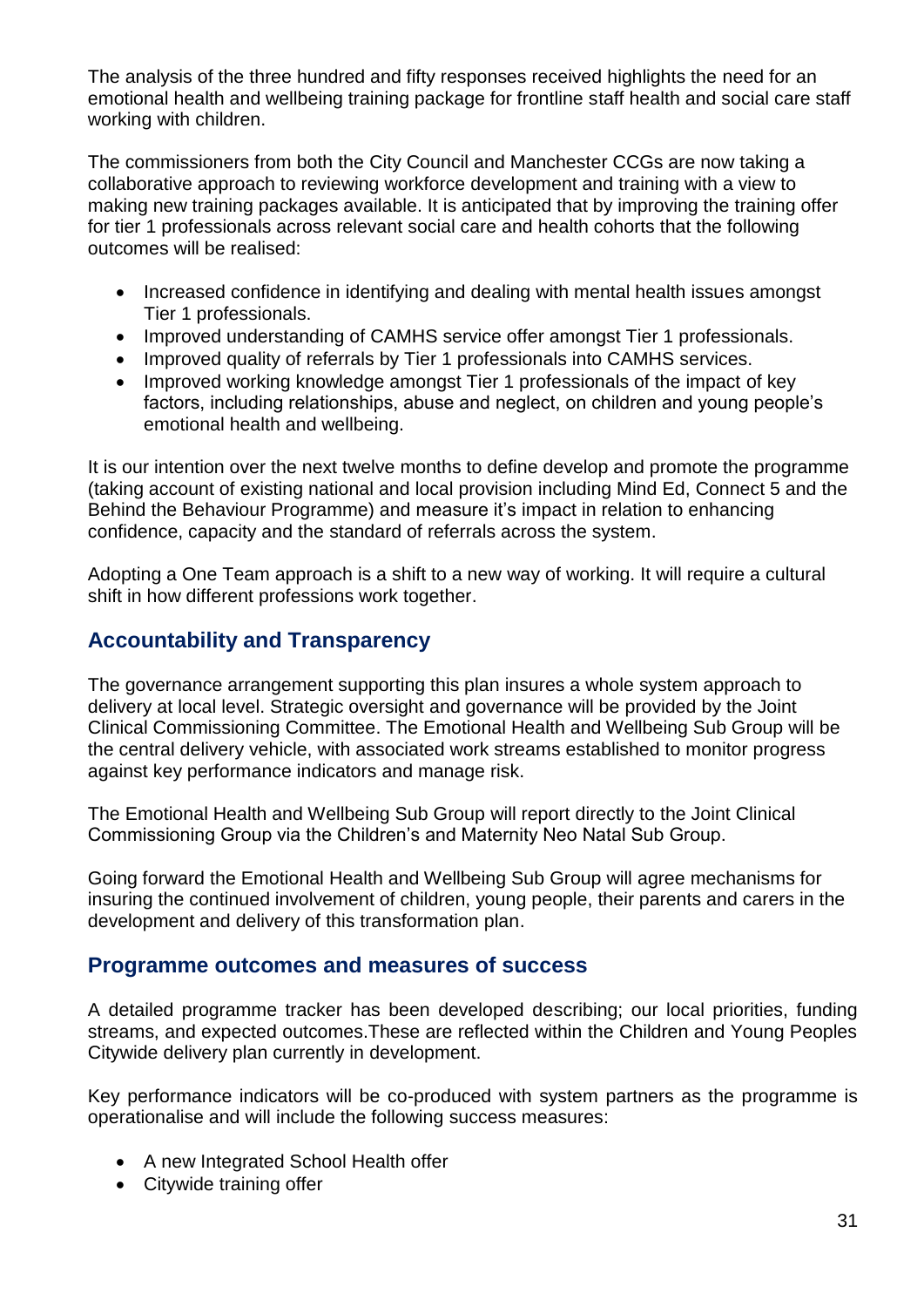- Anti-Stigma Campaign
- Emotional Health and Wellbeing Embedded into Early Help
- Reduction in crisis presentations
- Reduction in DNAs
- Enhanced Management of Tier 4 Admissions and impact on re admissions
- Number of children and Young People completing evidence based treatment
- Number of Children and Young People discharged by mutual consent
- Patient Reported Outcomes
- **Effective engagement of Children and Young People**

## **Projected Costs**

| <b>Priority</b>             | <b>North Manchester</b> |          | <b>Central</b>    |          | <b>South Manchester</b> |          |
|-----------------------------|-------------------------|----------|-------------------|----------|-------------------------|----------|
|                             | 16/17                   | 15/16    | <b>Manchester</b> |          | 16/17                   | 15/16    |
|                             |                         |          | 16/17             | 15/16    |                         |          |
| Redesign of                 |                         |          |                   |          |                         |          |
| <b>Emotional Health</b>     |                         |          |                   |          |                         |          |
| and Wellbeing Offer         | £13,680                 | £3,420   | £12,920           | £3,230   | £11,400                 | £2,850   |
| <b>Community Eating</b>     |                         |          |                   |          |                         |          |
| <b>Disorder Service</b>     | £118,062                | £29,516  | £109,077          | £27,269  | £98,034                 | £24,509  |
| Rapid Access and            |                         |          |                   |          |                         |          |
| <b>Home Treatment</b>       |                         |          |                   |          |                         |          |
| Pilot                       | £126,000                | £31,500  | £119,000          | £29,750  | £105,000                | £26,250  |
| <b>Integrated School</b>    |                         |          |                   |          |                         |          |
| Health                      | £36,000                 | £9,000   | £34,000           | £8,500   | £30,000                 | £7,500   |
| Early Help Hub Pilot        | £54,000                 | £13,500  | £51,000           | £12,750  | £45,000                 | £11,250  |
| <b>Dedicated Transition</b> |                         |          |                   |          |                         |          |
| Offer                       | £27,340                 | £6,840   | £25,820           | £6,460   | £22,780                 | £5,700   |
| <b>Vulnerable Groups</b>    |                         |          |                   |          |                         |          |
| Project                     | £36,000                 | £9,000   | £34,000           | £8,500   | £30,000                 | £7,500   |
| Resilience                  |                         |          |                   |          |                         |          |
| Programme                   |                         | £25,200  |                   | £10,200  |                         | £9,000   |
| Anti- Stigma                |                         |          |                   |          |                         |          |
| Campaign                    |                         | £7,200   |                   | £6,800   |                         | £6,000   |
| Peer Support                |                         | £7,200   |                   | £6,800   |                         | £6,000   |
| <b>Publication of Plan</b>  |                         | £1,800   |                   | £1,700   |                         | £1,500   |
| Total                       | £411,082                | £144,176 | £385,817          | £121,959 | £342,214                | £108,059 |

\*subject to change further to service modelling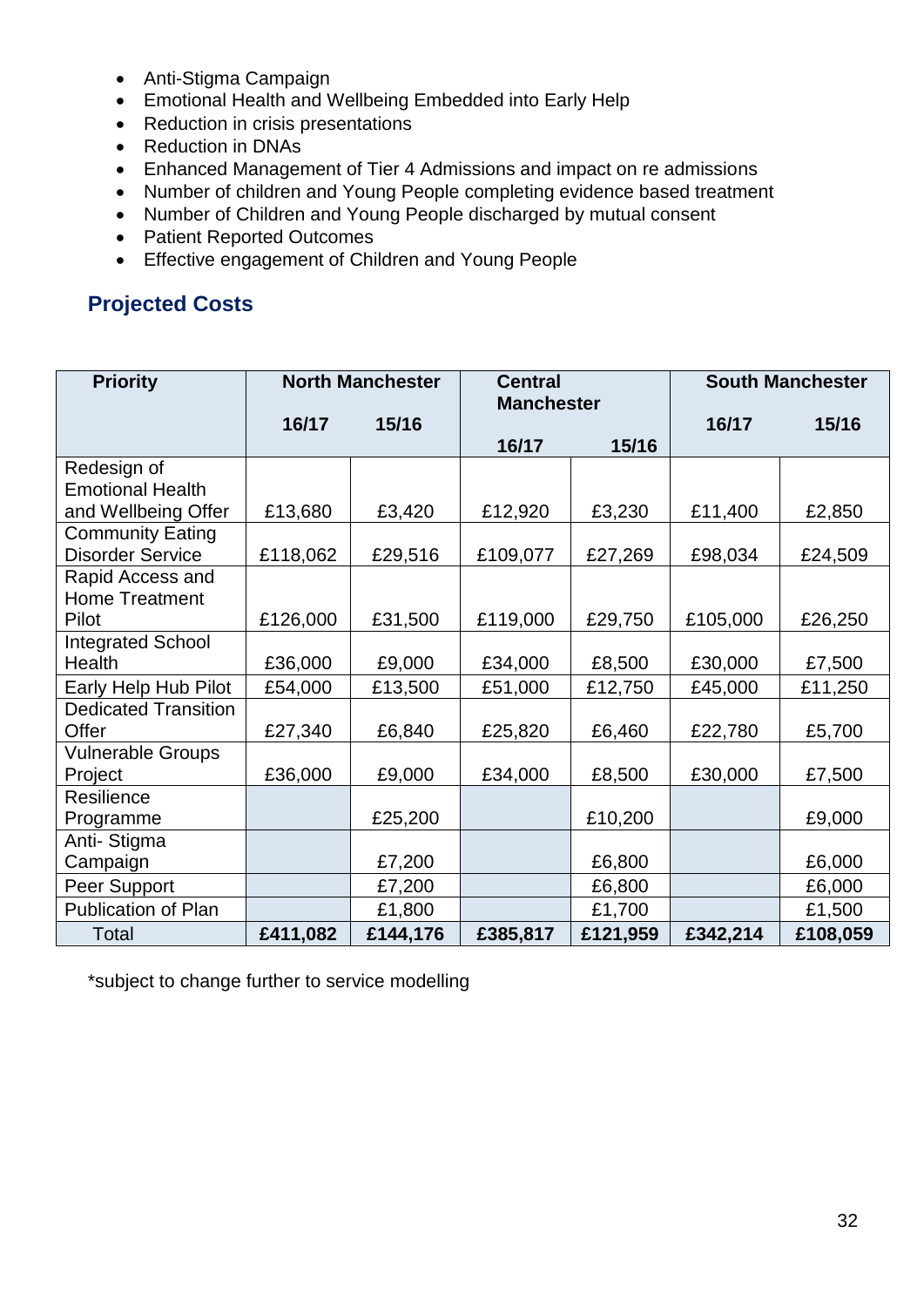# **Appendix 1**

# **The Emotional Health and Wellbeing Offer in Manchester**

|                                                 |                                                                              |                                                                         | <b>NHS</b><br>North, Central and South Manchester<br><b>Clinical Commissioning Groups</b> | <b>O</b> MANCHESTER<br>City council       |
|-------------------------------------------------|------------------------------------------------------------------------------|-------------------------------------------------------------------------|-------------------------------------------------------------------------------------------|-------------------------------------------|
| Multiple Agency Intercsces and relationships    |                                                                              |                                                                         | Manchester CCG Commissioning                                                              |                                           |
|                                                 |                                                                              |                                                                         |                                                                                           |                                           |
| MCC Children's Social<br>Teams                  | -MCC Education-<br>-Mainstream Schools-<br>* Pupil Referral Unit-            |                                                                         | CAMHS Direxiorate CMFT                                                                    | NHS England Commissioning                 |
| Harpurhey-                                      | Federation of Schools-                                                       |                                                                         |                                                                                           |                                           |
| -Longsight                                      | Specialist Support Schools                                                   |                                                                         |                                                                                           |                                           |
| rgi<br>Wythernshawe-<br>roubled Families        | Specialist Resource Schools-<br>Hospital Schools-<br>-Educational Psychology | $T = 2-3$<br>Core Locality &AMHS Teams x                                | Targeted CAMHS Teams<br>x.                                                                | Tier 4 Specialist Provision<br>(Regional) |
| -Secondary Care-                                |                                                                              |                                                                         | Looked After Children                                                                     |                                           |
| <b>I-MMH&amp;SCT-Transition</b>                 |                                                                              | The Bridge North                                                        | Adoption Psychology                                                                       | Galaxy House                              |
| ⊩CMHT Out of Hours                              | MCC Youth Offending                                                          | Manchester                                                              | Tops<br>Keep                                                                              | In-Patient                                |
|                                                 | Teams                                                                        | The Winnicot Centre                                                     |                                                                                           | Psych Social Liaison                      |
|                                                 | Court Team                                                                   | Central Manchester                                                      | Learning Disability                                                                       | Team                                      |
|                                                 | Vector House                                                                 | Carol Kendrick Centre                                                   | Service                                                                                   | Social Development                        |
| -MCC Sure Start-                                | Abraham Moss                                                                 | South Manchester                                                        |                                                                                           | Team                                      |
| Multiple Sites-                                 | Daisy Mill                                                                   |                                                                         | CAPS-                                                                                     |                                           |
|                                                 | -Sharston-                                                                   |                                                                         | Emotional Health in                                                                       | Chronic Fatigue/ME<br>Team                |
| -RDASH-<br>Early Intervention into<br>Psychosis | Primary Care-                                                                |                                                                         | Schools                                                                                   |                                           |
|                                                 | -General Practitioners                                                       | Integrated provision across<br>CAMHS Locality Teams                     | -Emerge 16/17-                                                                            | Greater Manchester<br>West - Junction 17  |
| Voluntary and<br>Community Sector (N1)          |                                                                              | includes:                                                               |                                                                                           | Pennine Care<br>Hope Unit                 |
| 42 <sup>nd</sup> Street-                        | Public Health Manchester-e<br>-School Nursing-                               | Youth Offending Workers<br>Federation of Schools<br>Learning Disability | Academic Team/Research<br>& Projects                                                      |                                           |
| ACMHS-                                          |                                                                              | Clinical Psychology                                                     |                                                                                           |                                           |
| -Barnardos-                                     | NHS England-                                                                 | Educational Psychology                                                  |                                                                                           |                                           |
| Children's Society<br>ConneXions-               | Health Visiting-                                                             |                                                                         |                                                                                           |                                           |
| Eclypse / Lifeline Project-                     |                                                                              |                                                                         |                                                                                           | CAMHS & multi-agency landscape            |
| Home Start-                                     |                                                                              |                                                                         |                                                                                           | (High level)                              |
| Place2Be-                                       | N1: please note that this list is indicative only<br>and not exhaustive      |                                                                         |                                                                                           | 04.09.2015<br>MMC & CCG Commissioning     |
| —The Factory Youth Zone— ♦<br>YASP-             |                                                                              |                                                                         |                                                                                           |                                           |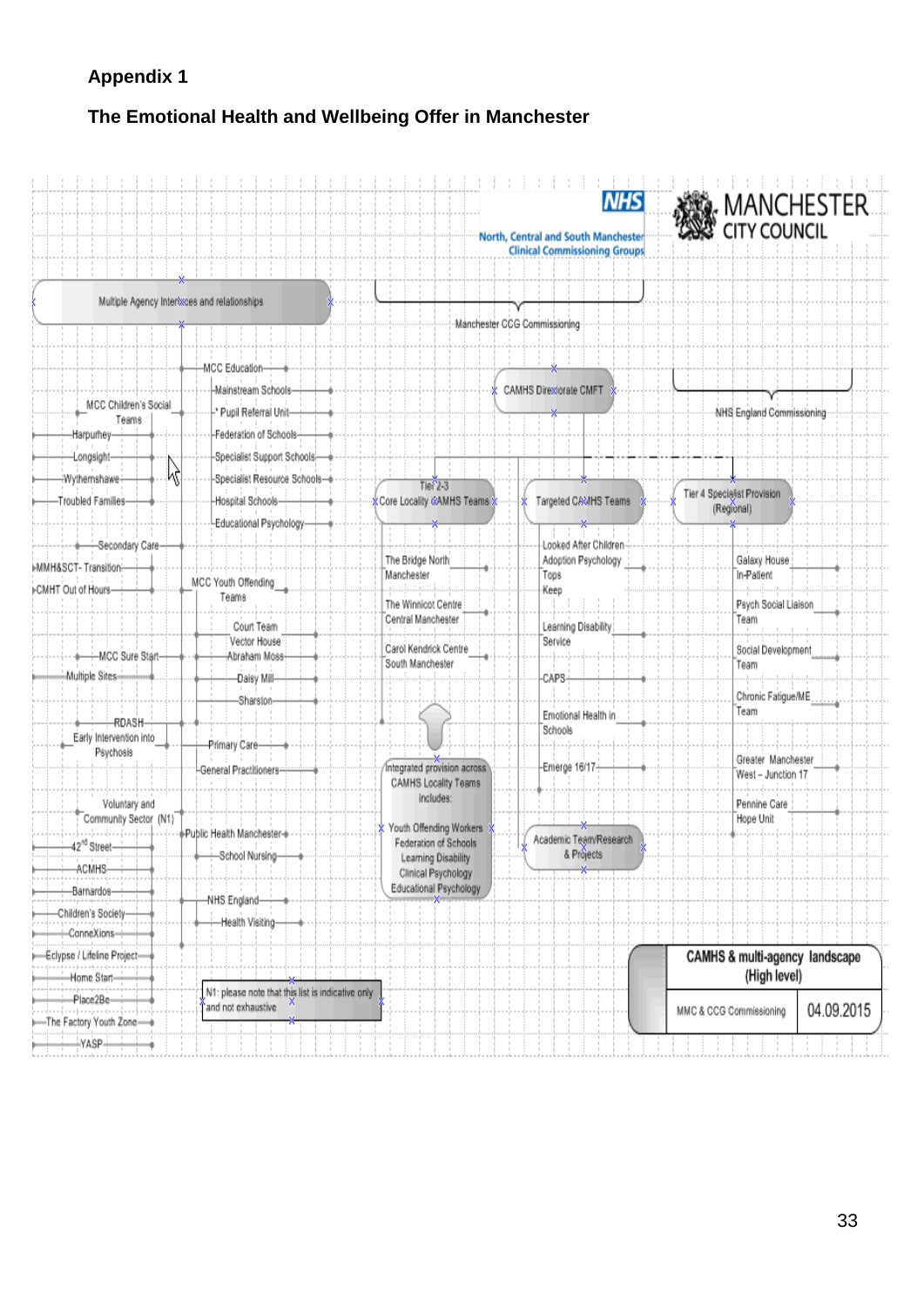CAMHS services in Manchester are signified by a tiered system of interventions reflecting increasing input at each stage.

- Tier 1 CAMHS is provided by professionals whose main roles and training is not mental health. These include GPs, health visitors, school nurses, social services, voluntary agencies, teachers, residential social workers and juvenile justice workers.

- Tier 2 CAMHS is provided by specialist trained mental health professionals. They work on their own but may provide specialist input into multiagency teams Manchester City Council.

- Tier 3 CAMHS is aimed at young people with more complex mental health problems and the service will be provided by multiagency teams

- Tier 4 CAMHS are aimed at children and adolescents with severe and/or complex problems. These specialised services may be offered in residential, day patient or out-patient settings. The service requires a combination or intensity of interventions that cannot be provided by Tier 3 CAMHS. These services include adolescent in-patient units, secure forensic adolescent units, eating disorder units, specialist teams for sexual abuse and specialist teams for neuro-psychiatric problems.

4.5 The existing system provides both a locality based community and outpatients service (Tiers 2 & 3) to Manchester CCG's and Salford CCG's and also a nationally commissioned specialist Tier 4 inpatient provision to the North West Region. Services across health, education, youth offending and social care work closely with their respective locality based CAMHS teams. Additionally there is a level of integrated provision with Manchester City Council staff forming part of the workforce of the Looked after Children's Teams and CAMHS CMFT Directorate.

Core CAMHS are provided on a locality basis in North, Central and South Manchester. They provide comprehensive coverage for the emotional, psychological and psychiatric needs of children and young people between the ages of 5 and 18 years, from consultation to Tier 1 professionals and brief interventions for identifiable conditions, to serious and/or enduring psychiatric presentations.

CAMHS provision is also integrated within Manchester City Councils Youth Justice Service and The Federation of Schools, providing consultation and direct referrals. This model recognises the links to mental health prevalence in youth offending and children with special educational needs.

Behind the Behaviour' is a multi-agency training programme for professionals working with children and young people. It is designed to increase awareness of a range of mental and emotional health problems.

Currently commissioned by Child and Adolescent Mental Health Services (CAMHS), and delivered by a range of specialists including Psychologists, Psychiatrists, Healthcare Professionals and other Child and Adolescent Mental Health experts, this is relevant for all who support children, young people and their families at Levels 1 and 2.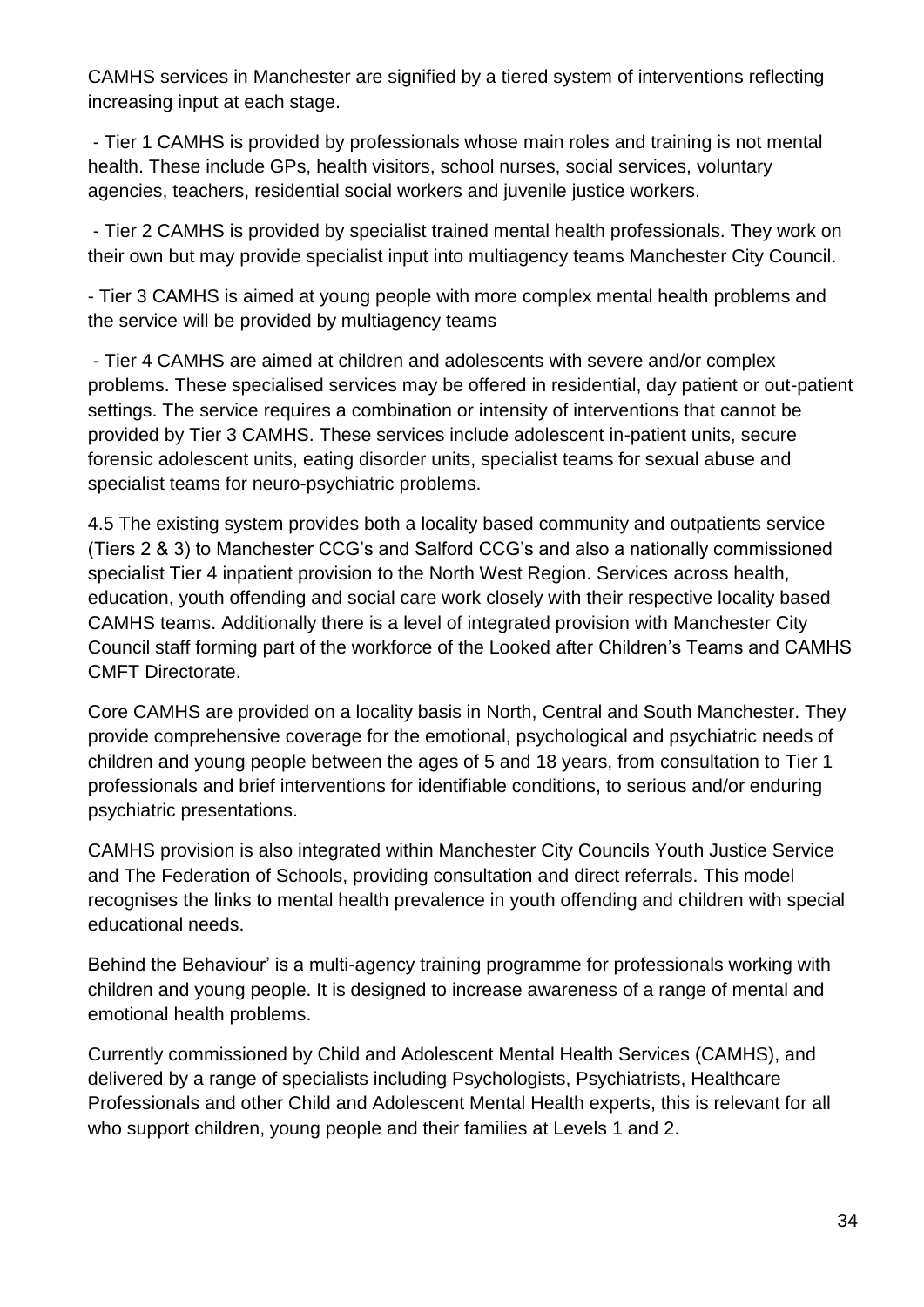The programme is coordinated by Manchester Healthy Schools. Courses help professionals; develop their understanding of basic mental health concepts and specific mental health problems.

The Children and Parenting Service (CAPS) is a pre-school service offering a multi-agency and multi-disciplinary service model with a range of evidenced based clinical interventions to pre-school children and their families. Interventions deliver key aspects of the Sure Start Children's centres core offer, particularly those regarding Family Support/Parenting and Postnatal support. CAPS service include a 14 week evidenced based Incredible Years parent course (for 2-12 year olds) and a 10 week course for under 2 years old. Referrals for CAPS services come through the generic referral system within each of the Locality Core teams.

The Emerge Service is a Community Mental Health Team which delivers interventions for hard to reach 16-17 year old who are experiencing their first instance (or in some cases first diagnosis) of mental ill health. Emerge is commissioned by Manchester and Salford CCG's and is provided by Central Manchester Foundation Trust. Within the context of the National Service Framework for Children, Young People and Maternity Services the Emerge service delivers a number of outcomes from this framework to promote the Mental Health and Psychological well-being of children and young people.

CAMHS Looked after Children (CAMHS LAC) provides consultation and therapeutic services to a population of around 1300 children (and their carers) looked after by MCC. It also provides consultation sessions to children's homes and training to foster carers, children's service workers and health workers. The CAMHS LAC structure also houses the Adoption Psychology Service, TOPS Service (Therapeutic Foster Care) and KEEP (Foster Care group interventions).

Evidence shows that looked after children have incredibly complex health and social needs and this includes much higher prevalence rates of mental illness than children who are not looked after and live with their birth families. (Ford T et al 2007)

The Learning Disability Service provides support to children (up to 18) with severe learning disabilities, acquired brain injury (ABI), Autism and other complex disabilities. Learning disability includes the presence of a: significantly reduced ability to understand new or complex information or to learn new skills, a reduced ability to cope independently; an impairment that started before adulthood, with a lasting effect on development. People with a severe learning disability often use basic words and gestures to communicate their needs. Many need a high level of support with everyday activities. Some have additional medical needs and some need support with mobility.

The service ensures that children with disabilities have the same access to CAMHS and interventions recommended within NICE guidelines as their non-disabled counterparts. Clinicians draw on behavioural psychology, skills in functional analysis, cognitive psychology and systematic interventions.

The Emotional Health in Schools service provides training; consultation and schools based interventions in nine high schools across Manchester. The service aims to deliver early interventions and improve communication and access to Tier 2/3 core CAMHS district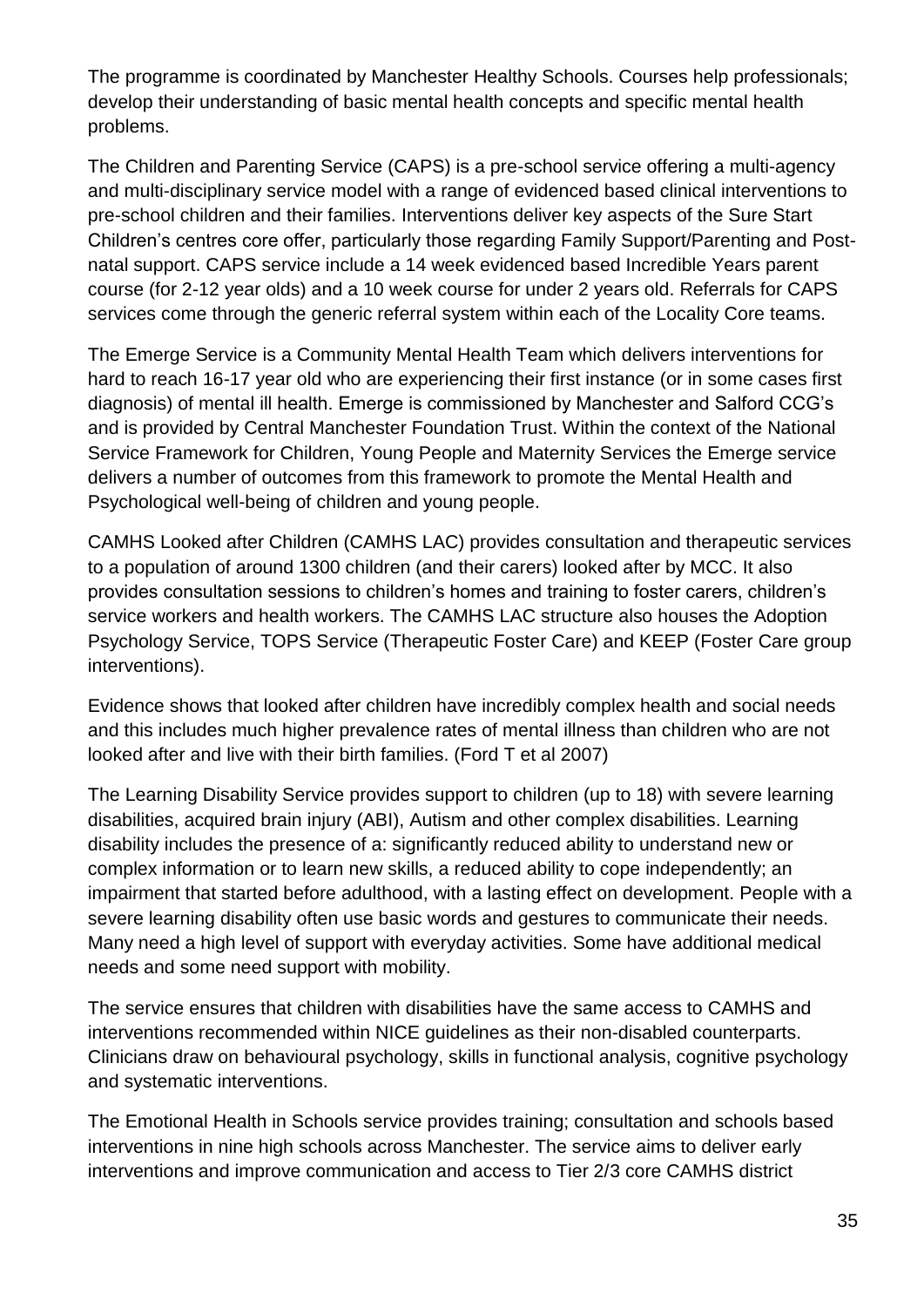provision. Manchester City Council Appendix 1 - Item 8 Young People and Children Scrutiny Committee 10 December 2013 46

42nd Street promotes mental well-being and is responsive to the emotional and mental health needs of young people between the ages of 13 - 25 years; engaging with issues around diversity and difference. The service is part of the range of services that are focused on early intervention and also offers an appropriate and continuous service that addresses the transition into adulthood for young people between the ages of 16 to 18 years. The service provides evidence based therapeutic interventions through 1:1 and group work, e.g. CBT approach, solution-focused counselling.

The Gaddum Centre provides practical and emotional support to children and young people and their families who are experiencing difficulties coping with the death of someone of significance to them and provides information on death, the grieving process and social and cultural rituals. The service also offers palliative care for families and siblings.

Tier 4 Specialist Provision is commissioned by NHS England. Inpatient provision is through Pennine Care (Hope Unit) Greater Manchester West (Junction 17) and Central Manchester Foundation Trust (Galaxy House). Galaxy House is a 12 bedded unit predominantly providing provision for under 14 years as well as specialist services for eating disorders. The Paediatric Psycho Social Liaison Team also falls within the remit of Tier 4 Specialist Provision. The team works with children with a primary physical health diagnosis and the associated mental health complications that may arise from this diagnosis. The Tier 4 Social Development Team provides a referral service and is developing, implementing and disseminating new evidence based methods of assessment and interventions in severe and complex disorders of social development in children including Autism Spectrum Disorders and Attachment Disorders. The Chronic Fatigue Service is a regional specialist team for the assessment and treatment of children and young people with CFS in the Greater Manchester locality.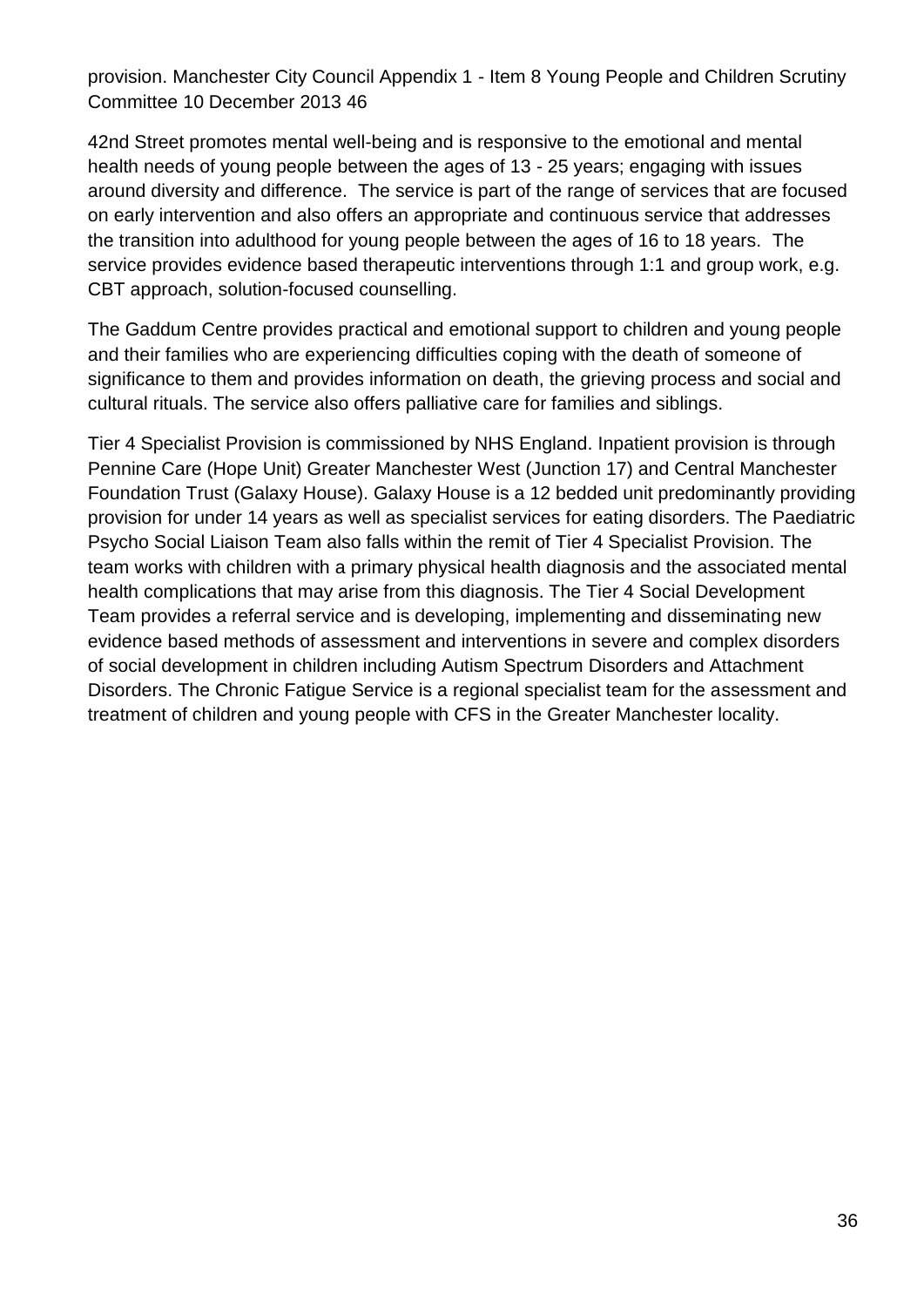#### **Appendix 2**

## **Universal and targeted provision for Children**

#### **Early help offer in the city**

Early help within the health provision starts in the antenatal period and include a range of services across all professions and includes commissioned voluntary sector organisations.

These services can be classed as "universal " – available to all or "targeted"- aimed at providing additional support to those in need. Some families may receive a combination of both universal and targeted provision.

## **Universal support**

#### **Maternity Services**

All three acute trusts within Manchester provide robust midwifery services within the city. Each service covers a geographical location either north central or south Manchester.

Maternity Services are taken to comprise the following components and the systems and processes that underpin their delivery:

#### **Ante-natal care**

This is the stage at which the mother (with the rest of the family) should make contact with services, and be introduced to the choices of care for the following months, along an integrated pathway. Modern maternity care means using models of care which are known to be effective in reaching disadvantaged and/or vulnerable women; and it must take account of mobile populations in planning continuity of care.

The purpose of antenatal care should be to:

- Improve health and well-being outcomes for women and their babies;
- Reduce infant/neonatal and peri-natal mortality rates;
- Reduce maternal morbidity and mortality rates;
- Improve access to services, particularly for vulnerable and disadvantaged groups of women;
- Improve the knowledge, skills and capabilities of women and their families in relation to pregnancy and motherhood
- To provide support in line with the healthy child programme

Ante natal services also include Early access to a lead midwife for advice and treatment, whether directly or through a GP or other health setting, access to an early pregnancy unit and the opportunity and the environment in which women may choose to discuss domestic abuse. Services also provide lifestyle information (in appropriate formats/languages) and advice including maternal and infant nutrition (including Healthy Start and Vitamin D) healthy weight gain during pregnancy, BMI screening and referral on to appropriate commissioned weight management services, smoking cessation, alcohol and screening.

#### **Post-natal care**

The 6-8 weeks from the baby's birth, in which the mother and baby become established back in their usual home environment, give rise to a range of needs for support. Services are consistent with NICE clinical Guidelines for postnatal care and maternal and child nutrition, as well as the Healthy Child Programme and include:

A comprehensive assessment of the health and social care needs of mother and baby.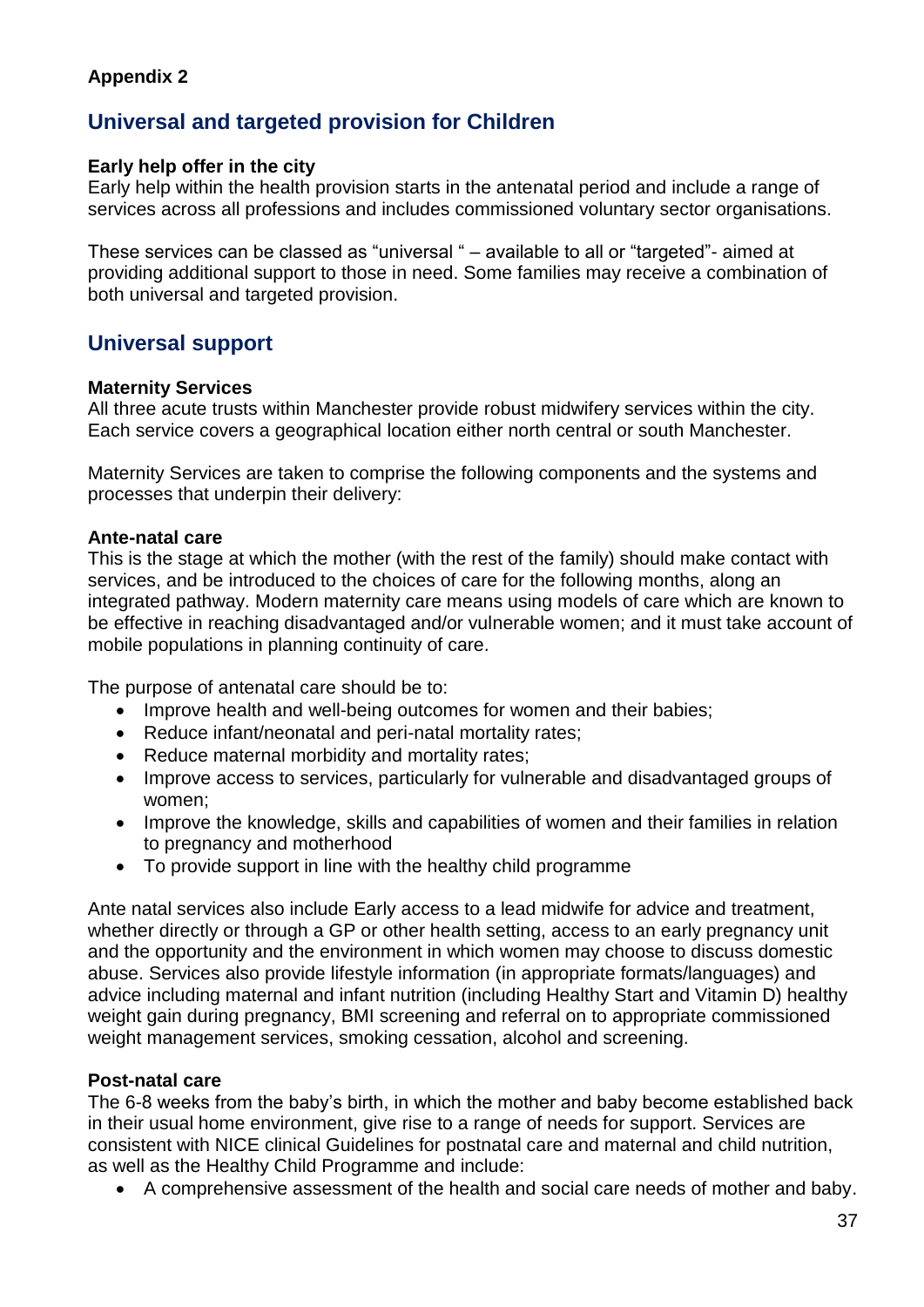- Screen and assess risk of parents mental health needs.
- Identification and treatment of mental health problems with clearly develop pathways.
- To access treatment and support (including access to psychological therapies).
- Observation of parent/infant interaction.
- Neo-natal screening including newborn bloodspot screening, newborn hearing screening.
- NHS Newborn Infant and Physical Examination Programme (NIPE)
- Continuing information and support with breast-feeding and parenting including promotion of healthy start.
- Transfer to health-visitors, as part of an integrated care plan.
- Check family are signed up to the Healthy Start scheme and vitamin D.
- With parents' consent, notification of birth to local children's centre.

Maternity and community services also provide a number of evidence based tests have been recommended by the National Screening Committee. All such screening tests must be offered to all women by the maternity service. Including:

- Infectious Diseases in Pregnancy Screening.
- Sickle Cell and Thalassemia Screening.
- Foetal anomaly Screening (including Down's Syndrome Screening)
- New-born screening.
- NHS Newborn Infant and Physical Examination Programme (NIPE).
- NHS Newborn Blood Spot Screening Programme.
- The NHS New-born Hearing Screening.

Immunisation is also provided by services or families are signposted to an appropriate service in relation to

- Influenza.
- Neonatal BCG.

#### **Private midwifery providers**

Manchester CCG's do not commission any private midwifery provider in the city; all support is via the three acute trusts.

Maternity choice depends on what services the CCG commissions, as well as on clinical judgment about what is best for women and their baby/babies. However, for the majority of women, the choice of where to go for their maternity care is personal to them and we recognise that it is essential that women have the information they need to make this choice.

Women may choose their lead provider for each stage of the pathway, however the provider must be within the local choice offer the CCG has identified. Community midwifery is provided by the provider nearest to your home to allow for access to local clinics and support services during pregnancy. The local choice offer for NHS North, Central and South Manchester Clinical Commissioning Groups is detailed on the CCG website <https://www.centralmanchesterccg.nhs.uk/your-nhs-services>

In exceptional cases, non-emergency treatment may be delivered by a non-contracted provider. These providers can only be used where prior agreement has been sought from the CCG through the individual funding panel, direct referrals from GPs or midwives, transfers from local providers, or self-referrals will not be supported without this prior agreement, information regarding the CCG's effective use of resources can be found on the CCG website.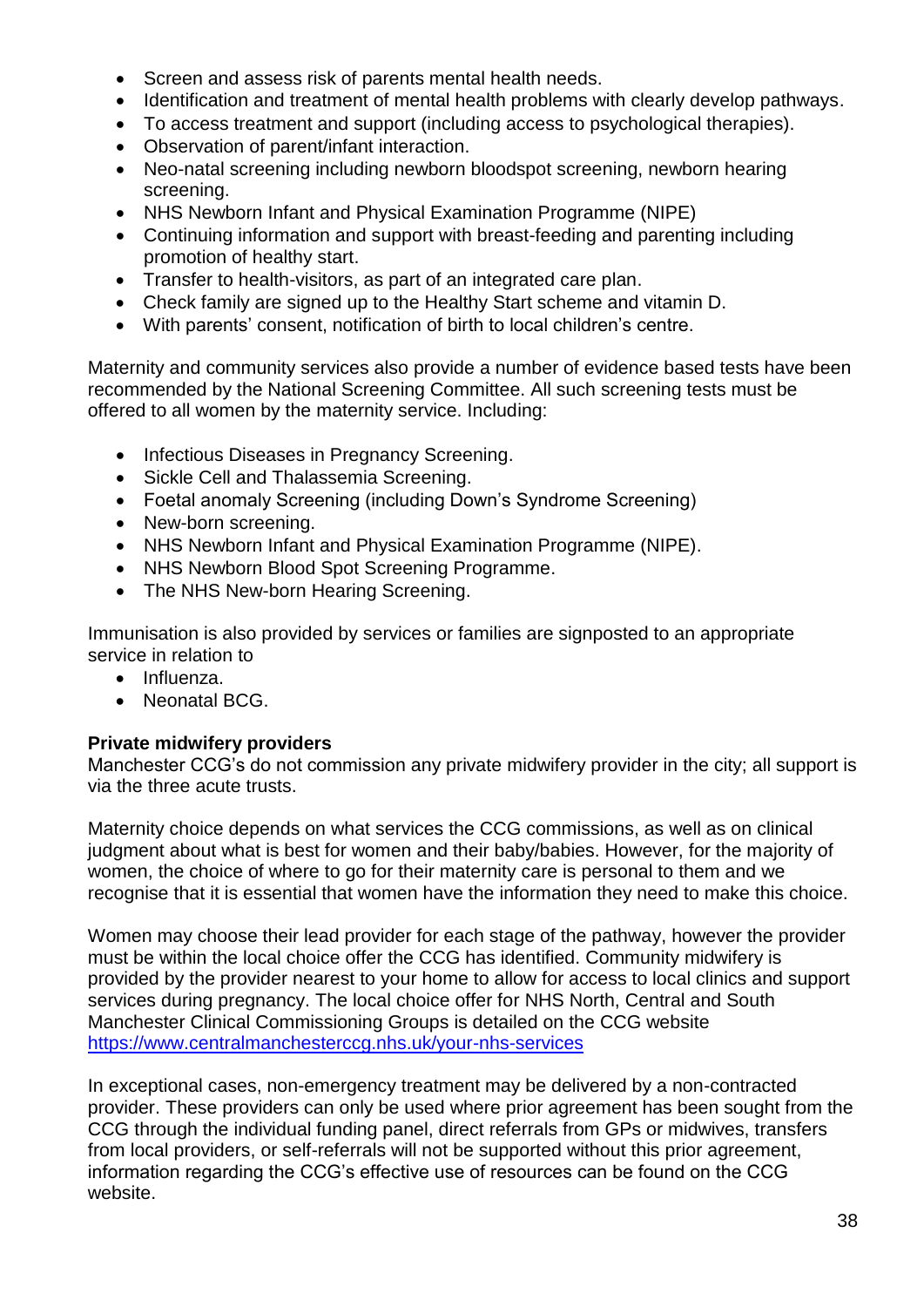#### **Early Years New Delivery Model**

The provision of both universal and targeted services within the city help support the delivery of the health child programme and early year's new delivery model, services include midwifery, speech and language therapy and Children and parenting service.

#### **Community nurses**

The Children's Community Nursing Team (CCNT) provides care for the acutely ill child/adolescent between the ages of 0-16, 0-19 with children and young people from some vulnerable groups who are registered with a Manchester GP, in the community 7 days a week, 8am to 10pm.

The team works with children, families, carers, nursery and school staff to enable children to attain and maintain their optimal level of health within their home and school environment. CCNT supports and enables parents/carers to look after their sick/injured child at home, reducing the trauma caused by hospital admissions and attendances and ensuring there is as little disruption to the routine of their children and their families as possible.

Aims

- Deliver nursing care closer to home for children and young people who are acutely ill, have long term conditions or who have complex health needs.
- Reduce avoidable hospital admissions of acutely ill children and young people.
- Facilitate early discharge from hospital after elective and non-elective admissions.
- To improve access to health services for all children and young people according to their needs, particularly by co-locating services and developing integrated ways of working.
- To improve health outcomes and life chances for all children and young people.

**Objectives** 

- To provide more care closer to home, promoting the shift of service delivery. (Including staffing resources from a hospital based to community based model).
- Care will be provided from a variety of community settings including the family home.
- Offer greater access to high quality child centred healthcare.
- Reduce inpatient admissions and length of stay.
- Facilitate earlier discharge.

#### **Therapies**

A range of services to support families around communication and daily living are commissioned and include

#### **Speech and language**

- To meet the changing needs and demands of children with communication impairment/feeding and swallowing problems as quickly and effectively as possible. The service will be responsive to demographic trends, contractual obligations and developments in clinical practices.
- For appropriate referrals, to provide a range of efficient and effective high quality interventions.
- To have a role in the prevention and early identification of speech, language and communication difficulties and the training and development of the children's workforce.
- To enable all children and young people to achieve their full communication and/or feeding and swallowing potential in order to be healthy, stay safe, enjoy and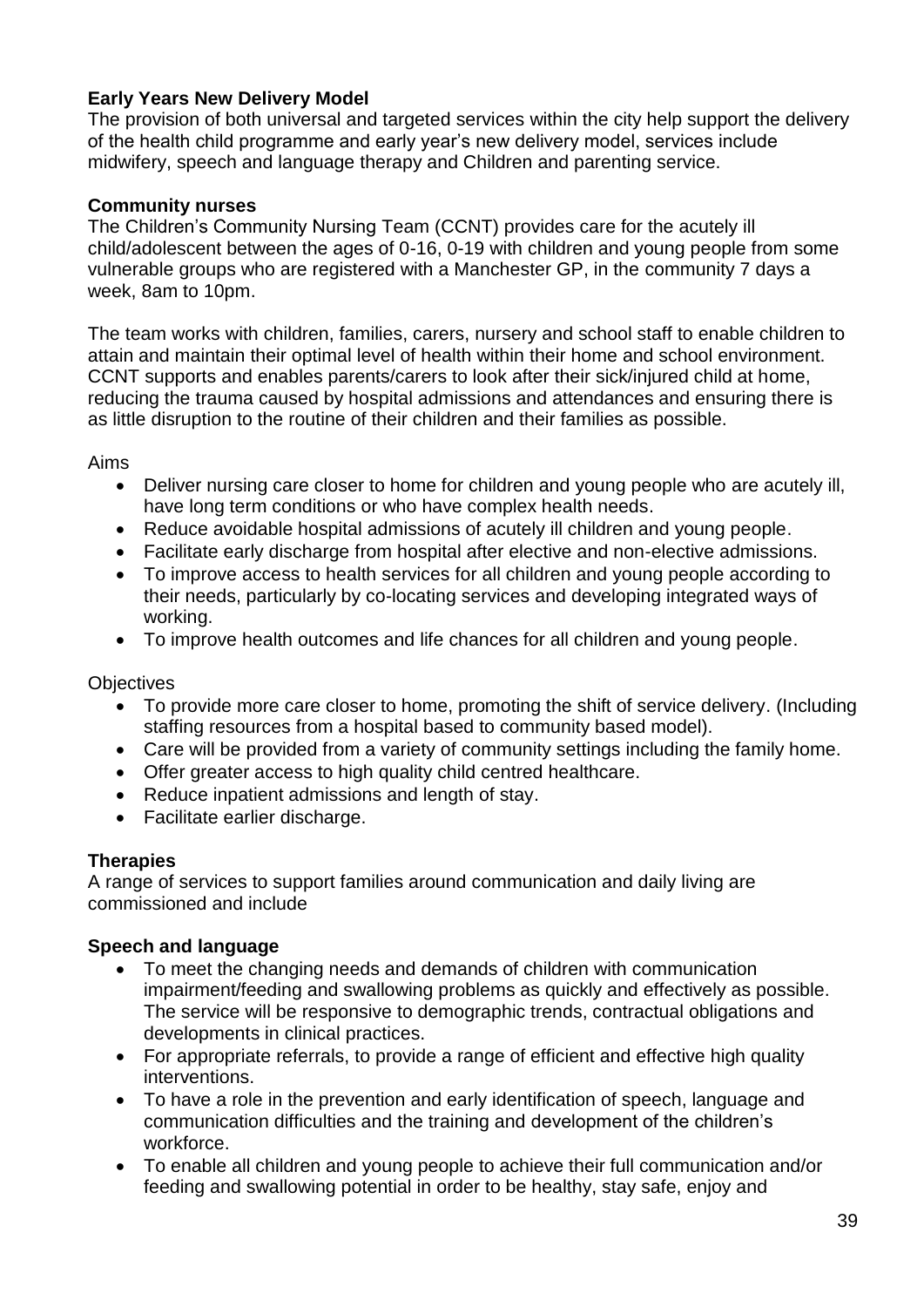achieve, make a positive contribution and achieve economic wellbeing [Every Child Matters – 5 Outcomes] and have the confidence and abilities to move into a fruitful and successful adult life with reduced instances of mental health issues and offending behaviour.

 To train the wider children's workforce to enable us to work in partnership with them in order to achieve the aforementioned aims.

#### **Physiotherapy**

- To harness and maximise the physical potential of any child or young person referred to the service.
- To enable him/her to become an active member of the community.
- To provide timely assessment, advice and intervention to children and young people referred to the service.
- To work with carers, health and education staff to ensure the child or young person's needs are met by providing advice, training and individual therapy programmes where appropriate.

#### **Occupational Therapy**

- To harness and maximise the potential of any child or young person referred to the service to enable him/her to become an active member of the community.
- To enable children to achieve independence in everyday tasks both at home and at school. Everyday tasks for children and young people are learning to dress, use the toilet and bath, in addition to school tasks like writing using scissors and playing.
- To provide assessment, intervention and advice to children referred to the service. This includes assessing for specialist equipment at home and in school, in addition to treatment to improve ability in motor skills.
- To work with carers, health and education staff to ensure that the child or young person's needs are met by providing advice, training and individual programmes where appropriate.

# **CAMHS**

Core CAMHS in Manchester aims to provide comprehensive coverage for the emotional, psychological and psychiatric needs of children and young people between the ages of 5 and 18 years, from consultation to Tier 1 professionals and brief interventions for identifiable conditions, to serious and/or enduring psychiatric presentations, including emergency on-call cover (see description of appropriate referrals).

Core CAMHS aims to provide timely, responsive assessments, evidence-based interventions, and clear guidance/consultation to children, young people and families in a range of settings, both clinic and community-based.

Core CAMHS is staffed by a full range of trained professionals, including Child Psychiatrists, Clinical Psychologists, Nurse Practitioners, Mental Health Practitioners, Child Psychotherapists and Family Therapists, and other specialist workers with the clear aim to ameliorate distress, and promote growth and improvement for children, young people and their families in the following key areas (and in line with the 5 key outcomes in Every Child Matters):

- Psychological and emotional well-being
- Behavioural functioning
- Social presentation and self-esteem
- Attachments and relationships with parents/carers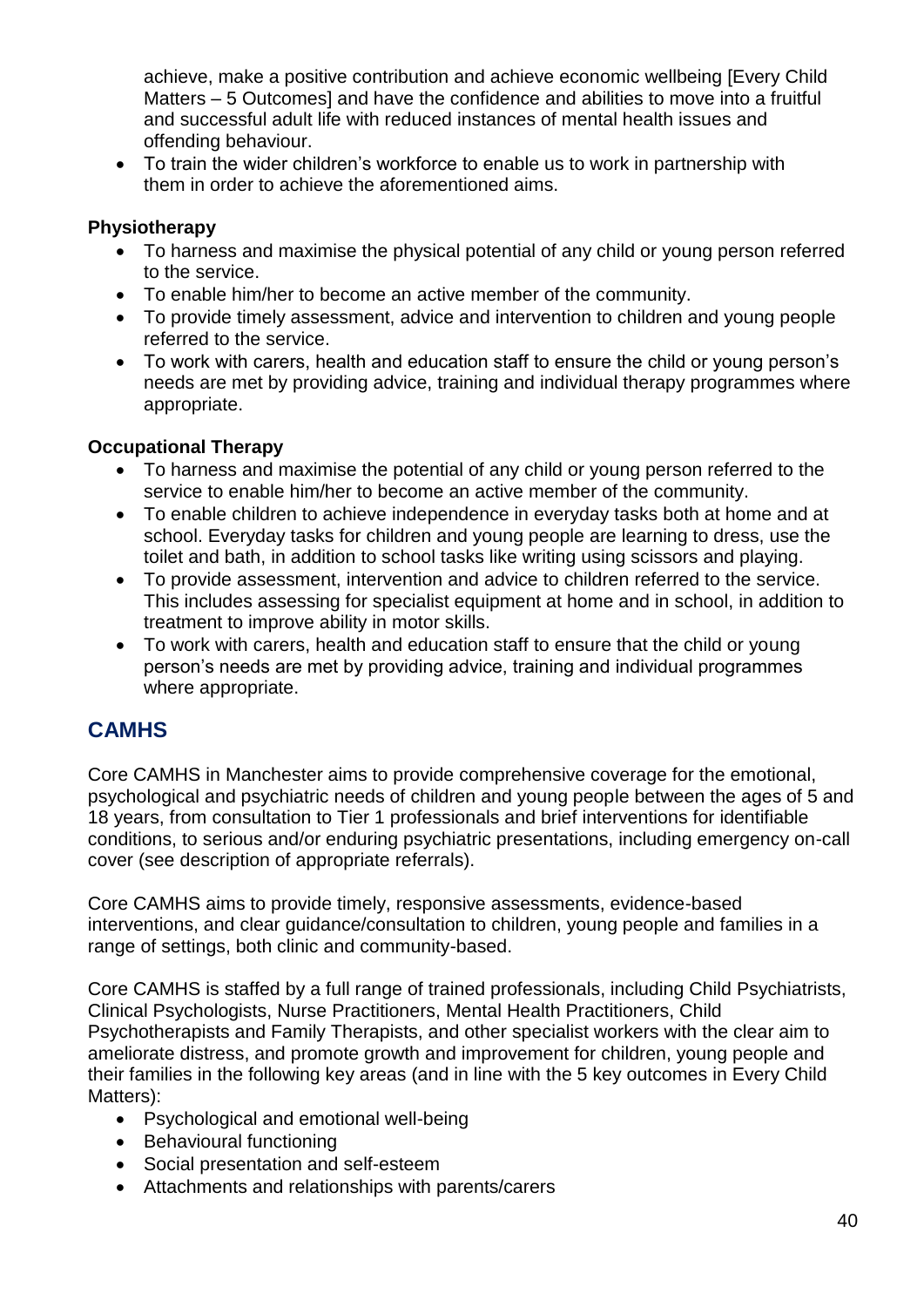- Peer Relationships
- Educational progress
- Engagement with the wider community

### **SEND**

Health has been actively involved with the introduction of the SEND reforms within the city and all services are included in the local offer. Although this could be classed as a targeted offer, provision of support within the city is made available through the comprehensive range of community and specialist services available within the city.

# **Voluntary and 3rd Sector**

The CCG's commission a range of services to provide support and psychological therapies to adults and some children and young people.

# **Targeted Support**

#### **Maternity services**

In addition to the maternity pathway offered to all women in Manchester the providers offer help and support to mothers and families with a range of targeted services including:

#### **Vulnerable Women**

- Women at risk of mental health problems
- Women with learning difficulties
- Women with physical disability
- Women at risk of domestic abuse
- Women who misuse substances, alcohol and/or drugs
- Child protection and safeguarding
- Women who are refugees and asylum seekers
- Young pregnant women (teenage pregnancy)

Midwives with specialist interests in vulnerable groups such as substance misuse, asylum seekers, refugees, are identified and easily accessible to women. Maternity services will work with local agencies including social care and other agencies providing substance misuse services to have a joined up care plan during antenatal care including opiate replacement therapy if required.

### **Specialist services**

Specialist services are required for women who have pre-existing medical conditions, which put them at risk of complications during pregnancy. The focus of these services is to reduce maternal mortality and morbidity rates and facilitate the delivery of a healthy baby. In addition locally agreed pathways are in place for women with HIV and those who smoke.

### **Children and parenting service (CAPS)**

CAPS Pre-school is a multi-agency and multi-disciplinary service providing a comprehensive range of effective, evidence based, clinical interventions to pre-school children and their families. The service is well established and has provided many effective parent training courses, staff training sessions and consultations across the city.

CAPS interventions deliver key aspects of the Greater Manchester New Delivery Model and the Sure Start Children's Centres Core Purpose, particularly those regarding Family Support/Parenting and Post-natal Support.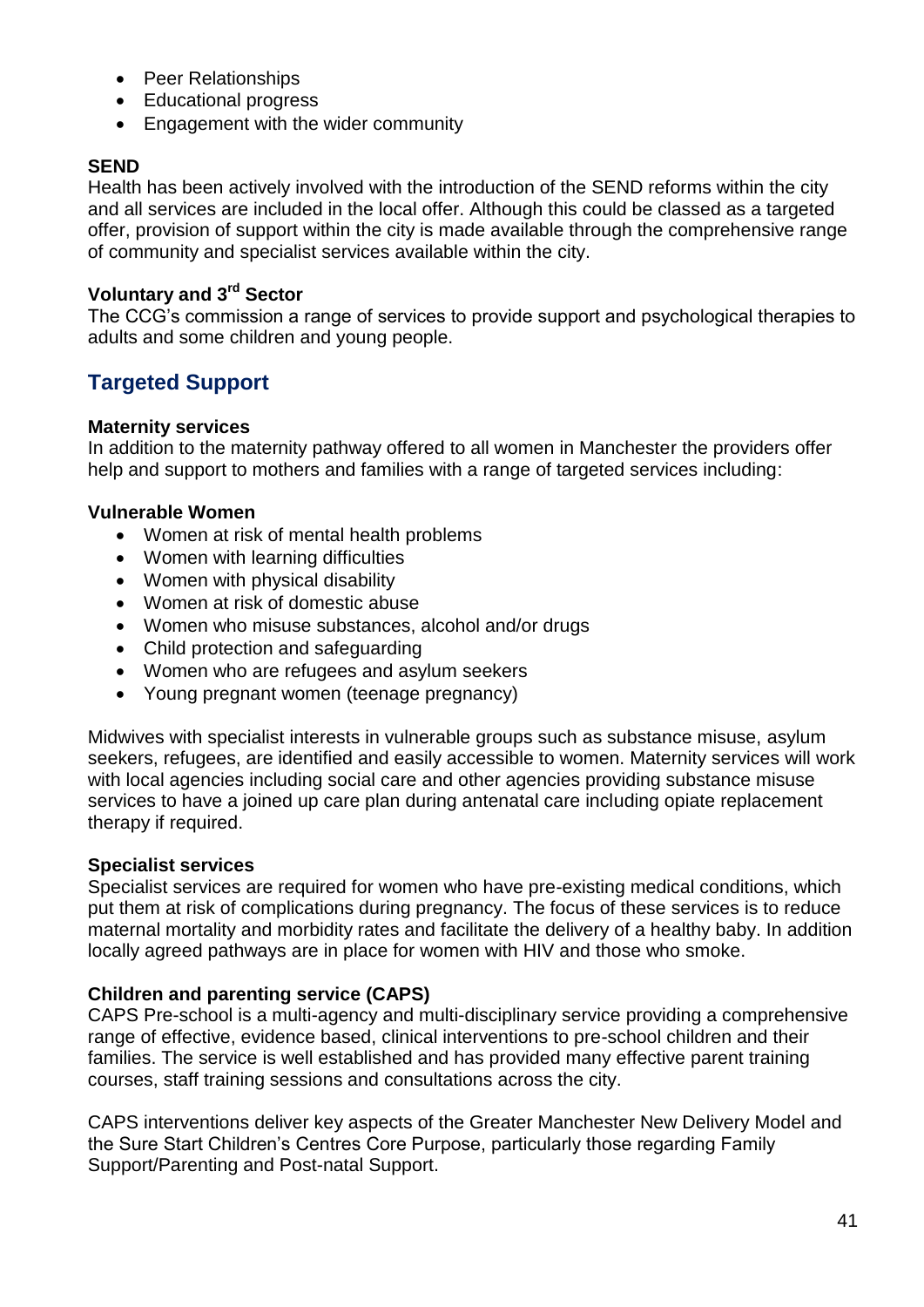The service aims:

- To provide a district model for service delivery of early intervention services for preschool children and their families and to work with multi-agency teams in an integrated model.
- To provide a rolling programme of parent courses for pre-school children across Manchester.
- To provide training and consultation to other agencies to enable them to deliver effective interventions.
- To provide needs-led interventions (such as Incredible Years and Video Interaction Guidance) to pre-school children and their families.
- To provide some individual work with parents and families in community settings where needed.

### **EMERGE**

Emerge provide young person centred, non-stigmatising, developmentally appropriate, flexible and accessible community based mental health services to the diverse inner city 16- 17 years old population of Manchester and Salford; including engaging minority groups and harder to reach young people. They provide specialist mental health assessments for young people aged between 16 and 18 who have moderate to severe mental health needs (Tier 2- 3), the service will provide direct therapeutic, psychological and psychiatric services (Including using individual and group work approaches) and work in partnership with other appropriate young people's services for social care and wider social inclusion needs.

Emerge works in partnership with a range of specialist young peoples' support services, (E.G Eclypse, SMART, Connexions, YASP, CCP, Creative Support, EIS, EDIT, FIP, Brook) taking the lead role in co-ordinating care and support for young people where appropriate.

#### **Looked after Children (CAMHS)**

The service promotes good mental health and psychological wellbeing for Looked After and Adopted children, working together with other services by developing and supporting people who work with these children, through training and consultation, offering specialist mental health assessments and interventions and contributing a psychological perspective to planning and multi-agency working. CT-LAC is a consultation and therapeutic service to Manchester Looked after Children aged 0 – 17 years, their carers, and workers.

It offers a range of services and interventions to promote and support the achievement and maintenance of good mental health in looked after children. This involves consultation to any professional or foster carer who may have concerns that issues (past or present), or worries about the future, are having an adverse impact on a particular child and are consequently impacting on their ability to experience good emotional health and well-being.

Children can also be referred for direct psychological assessment or interventions where the concerns are of a routine or urgent nature (emergency referrals are not seen by this service).

#### **Emotional health in Schools**

EHS aims to provide mental health services to young people aged 11 to 16 attending High Schools in Manchester. The service also works with young people in transition to and from High Schools. Six High schools were selected on the basis of meeting criteria defined by a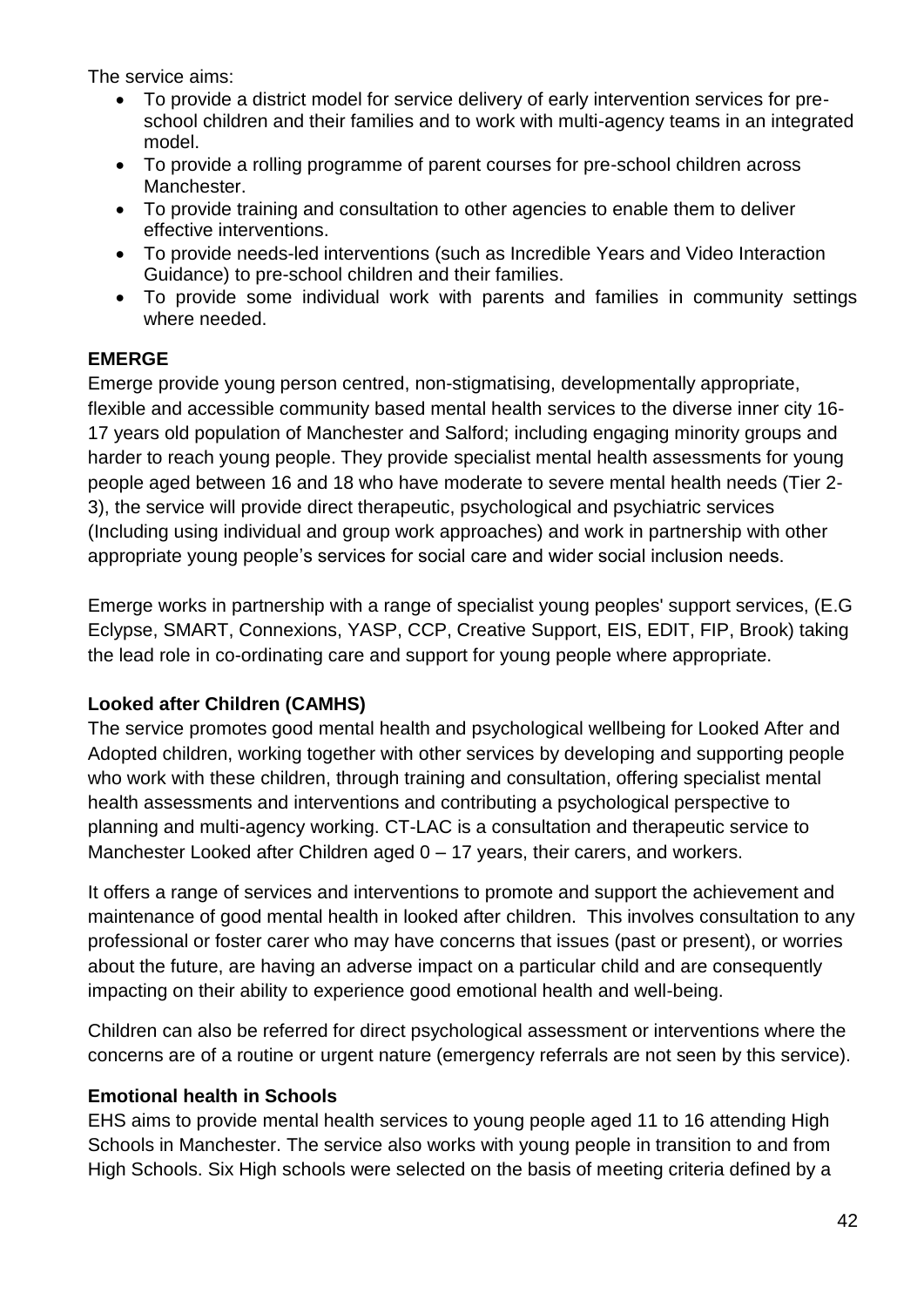multi agency group including health and education staff and in line with the Manchester Emotional Health and Wellbeing strategy.

EHS aims to provide training and consultation to education staff and timely, responsive assessments, and evidence-based interventions to young people and their carers in accessible educational settings. The service also aims to facilitate communication with and transition to Specialist CAMHS (Psychology and Psychiatry) and other targeted mental health services such as services for Looked after children (CTLAC), Learning Disability and Youth Offenders.

EHS is staffed by Clinical Psychologists and School Health Advisors (SHA's) with a specific remit for Emotional Health. In line with the 5 key outcomes in Every Child Matters the service addresses:

- Psychological and emotional well-being
- Behavioural functioning
- Social presentation and self-esteem
- Attachments and relationships with parents/carers
- Peer Relationships
- Educational progress
- Engagement with the wider community

EHS aims to provide input to the full range of client need across the age range, from consultation to Tier 1 professionals, drop in services and brief interventions for identifiable conditions (SHA's), targeted interventions in education settings (Psychology) and seamless transitions to Specialist CAMHS (Psychology and Psychiatry) for management of more complex and enduring conditions including emergency on-call cover (Psychiatry).

## **Community services**

#### **Vulnerable Baby Service**

The service works with multi agency partners and health care professionals to identify and target families who are at risk of SUID and facilitate an initial vulnerable baby case planning meeting. The service carries out a public health role to ensure policies and procedures are informed and developed so that all multi agency partners and healthcare practitioners are aware of current practice and provide consistent advice to clients. The service aims

- To involve families in decision making and encourage them to lead on their package of care.
- To increase levels of support to vulnerable families.
- To improve long term outcomes for children.
- To reduce stress levels in staff.
- To facilitate joint working.
- To improve and enhance communication.

The service's objective is to improve outcomes for children, reduce infant mortality and contribute to improved life expectancy of the population of Manchester.

#### **Looked after Children's Team**

The Manchester CCG's Designated Doctor and Nurse's for Looked after Children (LAC) will ensure that the health needs of LAC are met in accordance with statutory guidelines. The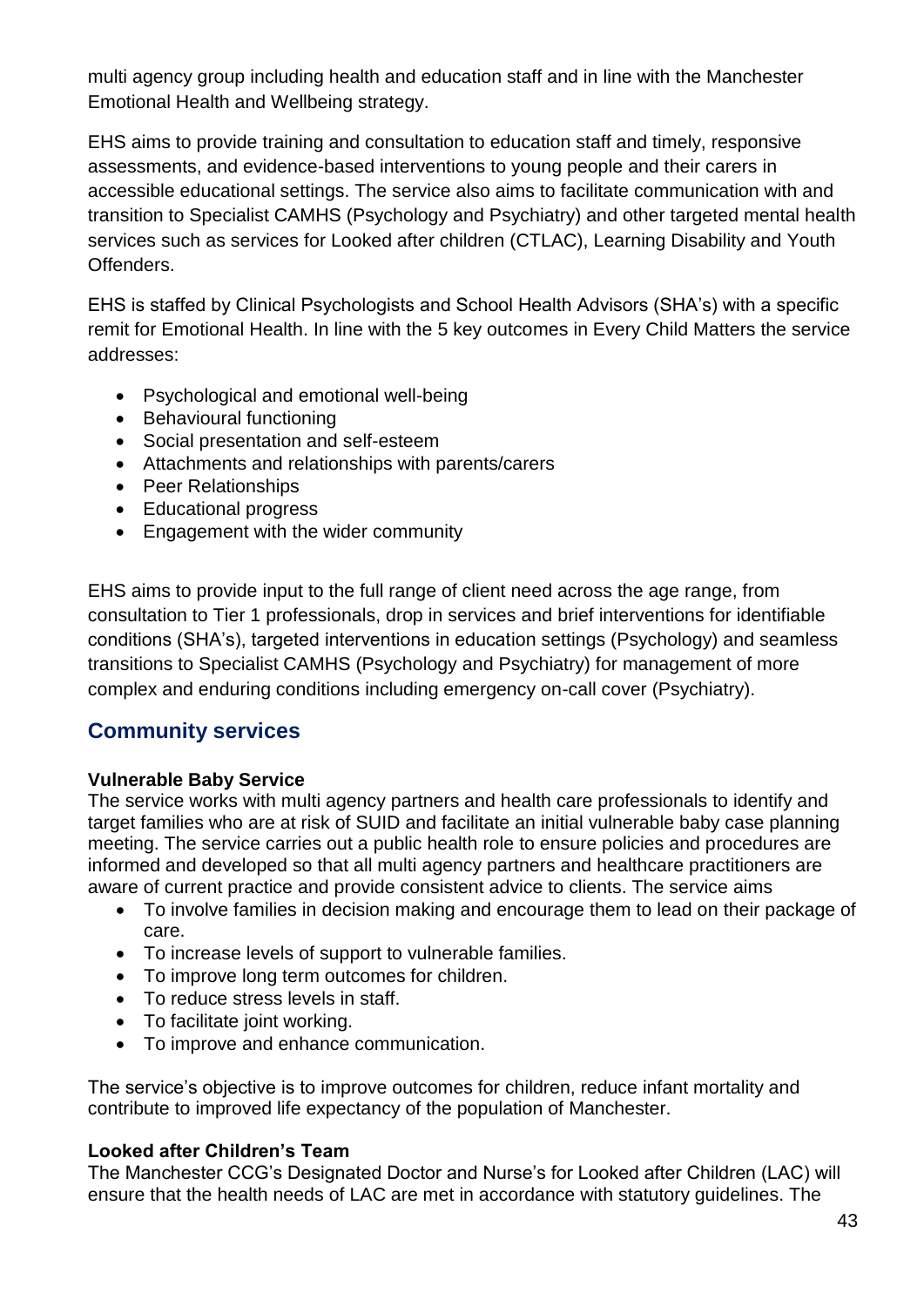Designated Doctor and Nurse and CMFT will work together to ensure the health needs of LAC are met.

The vision within the borough is that looked after children will access universal, as well as targeted and specialist services, and have their health needs met in the same way as other children and young people. Furthermore, children and young people who are cared for by any Local Authority will receive the same opportunities to access health services within the borough irrespective of their originating CCG.

The LAC team (within CMFT) remains responsible for ensuring that the health needs of all Manchester CCG's looked after children are met by ensuring quality health assessments are undertaken on time and care plans are in place to achieve clearly defined outcomes. This includes CCG children placed in out of borough placements and children living in the CCG areas placed by other Local Authorities.

## **Specialist community nursing services**

In addition to the universal offer, the service offers a range of targeted services including provision for special needs, palliative care and life limiting conditions, continence, epilepsy, asthma, complex care and children's continuing care and special needs school nursing.